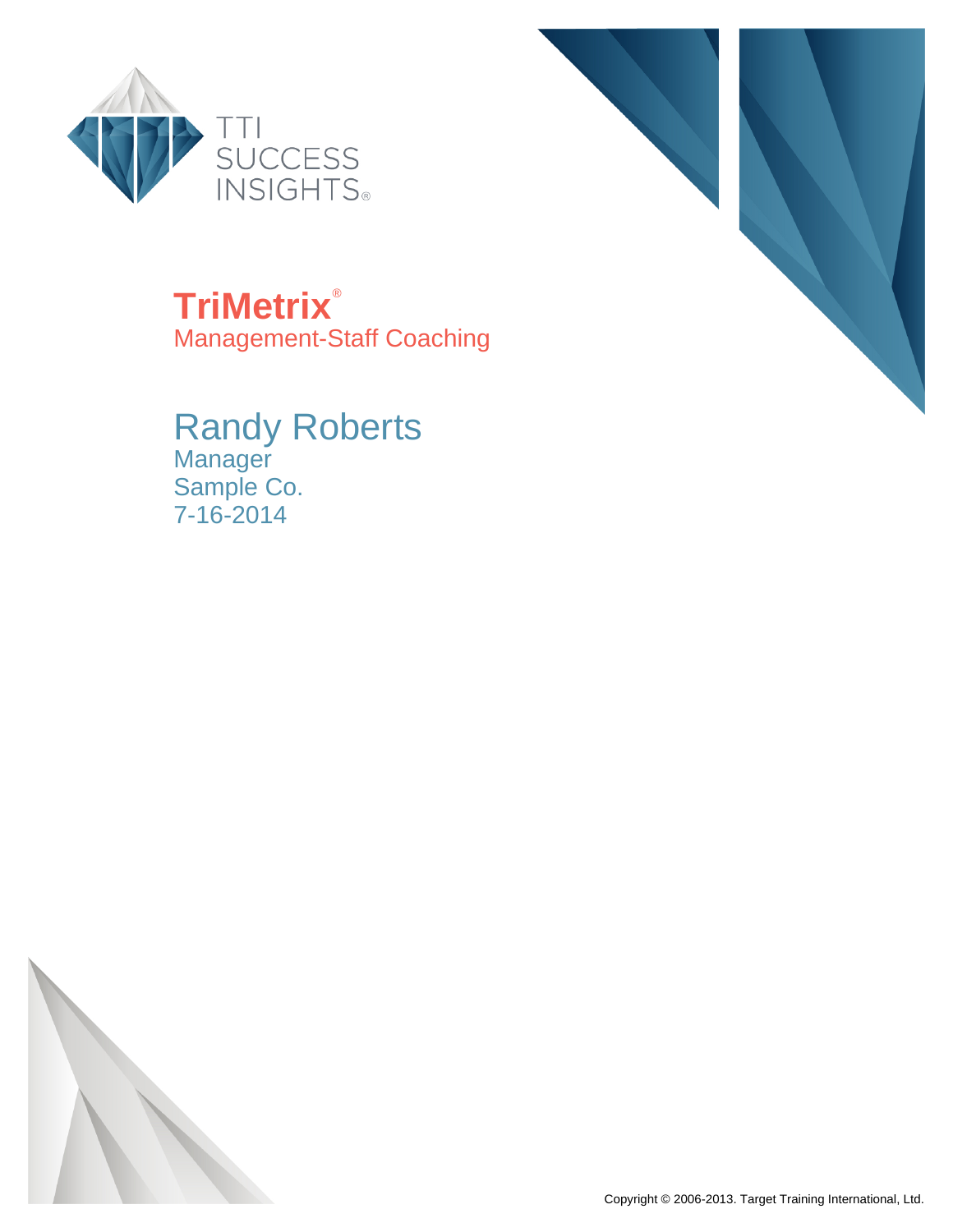



### Introduction Where Opportunity Meets Talent<sup>®</sup>

The TTI TriMetrix® Coaching Report was designed to increase the understanding of an individual's talents. The report provides insight to three distinct areas: behaviors, motivators and attributes. Understanding strengths and weaknesses in each of the three areas will lead to personal and professional development and a higher level of satisfaction.

#### **The following is an in-depth look at your personal talents in the three main sections:**

#### **Behaviors**

This section of the report is designed to help you attain a greater knowledge of yourself as well as others. The ability to interact effectively with people may be the difference between success and failure in your work and personal life. Effective interaction starts with an accurate perception of oneself.

#### **Motivators**

This section of the report provides information on the why of your actions, which with application and coaching, can tremendously impact your valuing of life. Once you know the motivations that drive your actions, you will immediately be able to understand the causes of conflict.

#### **Attributes**

This section of the report will give you detailed information about your individual thought process. Understanding how you think will identify your preferences, strengths and weaknesses. This increased understanding will lead to personal and professional development.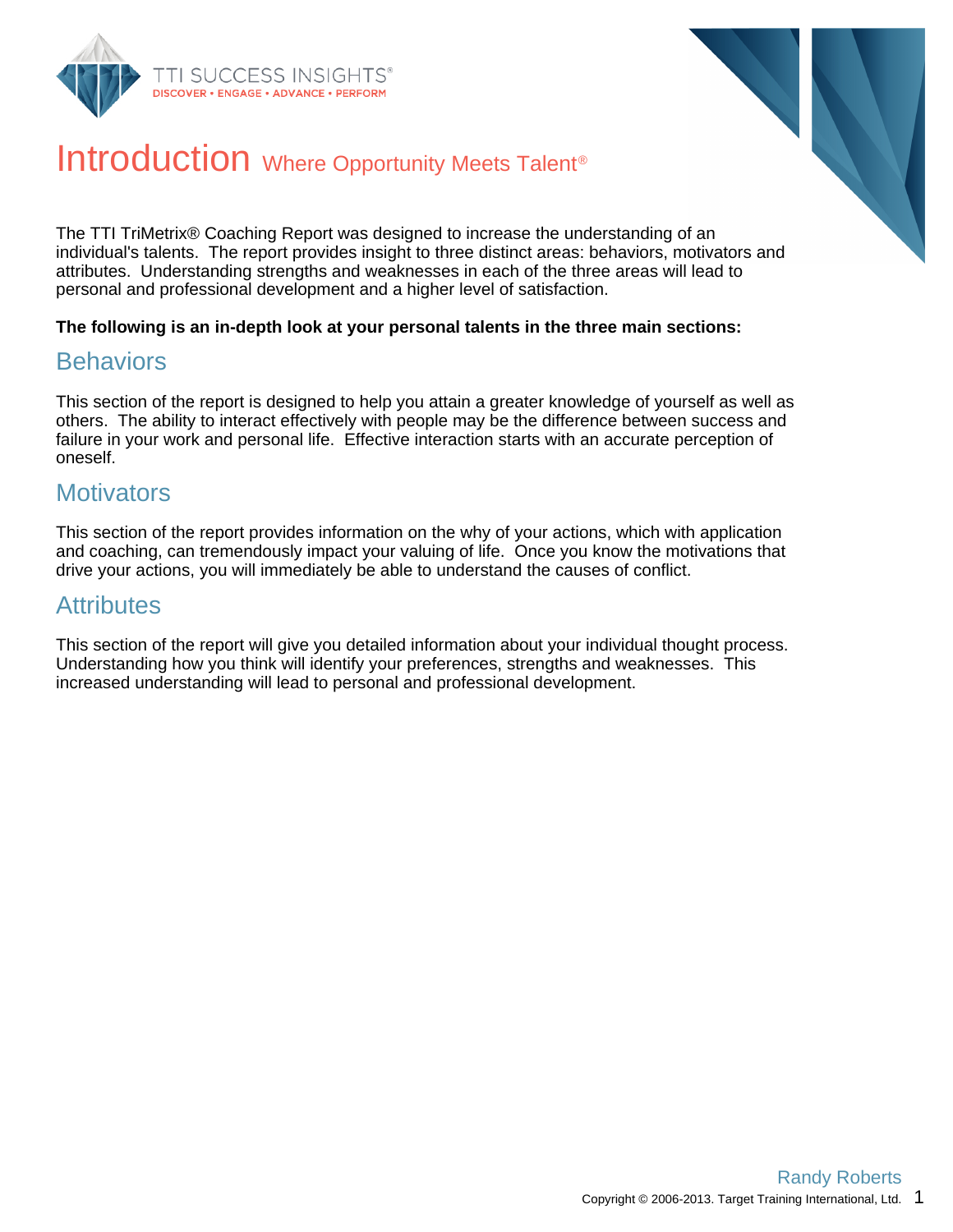



### Introduction Behaviors

#### **Behavioral research suggests that the most effective people are those who understand themselves, both their strengths and weaknesses, so they can develop strategies to meet the demands of their environment.**

A person's behavior is a necessary and integral part of who they are. In other words, much of our behavior comes from "nature" (inherent), and much comes from "nurture" (our upbringing). It is the universal language of "how we act," or our observable human behavior.

#### **In this report we are measuring four dimensions of normal behavior. They are:**

- How you respond to problems and challenges.  $\bullet$
- How you influence others to your point of view.  $\bullet$
- How you respond to the pace of the environment.  $\bullet$
- How you respond to rules and procedures set by others.  $\bullet$

This report analyzes behavioral style; that is, a person's manner of doing things. Is the report 100% true? Yes, no and maybe. We are only measuring behavior. We only report statements from areas of behavior in which tendencies are shown. To improve accuracy, feel free to make notes or edit the report regarding any statement from the report that may or may not apply, but only after checking with friends or colleagues to see if they agree.

> "All people exhibit all four behavioral factors in varying degrees of intensity." –W.M. Marston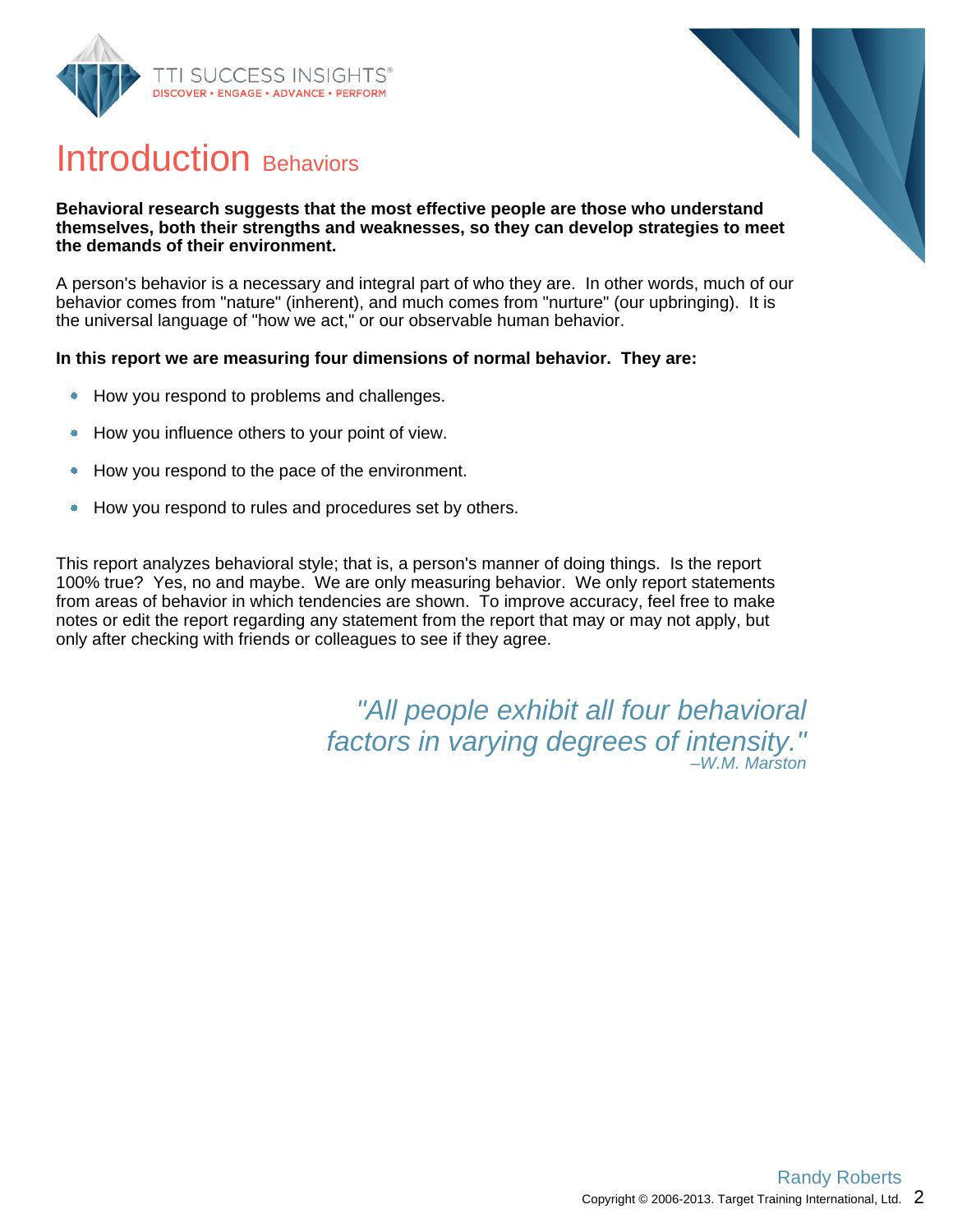

### General Characteristics

Based on Randy's responses, the report has selected general statements to provide a broad understanding of his work style. These statements identify the basic natural behavior that he brings to the job. That is, if left on his own, these statements identify HOW HE WOULD CHOOSE TO DO THE JOB. Use the general characteristics to gain a better understanding of Randy's natural behavior.

Randy doesn't resist change as much as he resists being changed. He needs to be an active participant in situations that will impact his work. He is eager to please others. He wants others to be satisfied and he may go out of his way to accommodate others, sometimes even to his own discomfort. Once Randy has come to a decision, others may find it difficult to change his mind. If changes are inevitable, and he sees enough benefits, they will be made. When challenged, he becomes more objective. While he is usually considered as people-oriented, he does have a technical side. Outwardly, he may appear to be totally accepting of others. He may, however, have deep convictions that are not apparent to others. He is good at maintaining relationships both on and off the job. He manifests a caring and warm demeanor to the people in his life. When people are involved, he may not always be precise about the use of his time. Randy can be open, patient and tolerant of differences. His natural quality of being nonjudgmental is a great strength. Because he is receptive and listens well, he excels in gathering information. Others see him as a good neighbor, since he is always willing to help those he considers to be his friends.

Randy is good at analyzing situations that can be felt, touched, seen, heard, personally observed or experienced. His motto is, "facts are facts." He is persistent and persevering in his approach to achieving goals. He finds making decisions easier when he knows that others he respects are doing the same thing; he then has a feeling of stability and "family." Once he has arrived at a decision, he can be tough-minded and unbending. He has made his decision after gathering much data, and he probably won't want to repeat the process. Randy prefers to plan his work and work his plan. Others may find it refreshing to have him on their team. He often thinks over major decisions before acting. He can be sensitive to the feelings of others and is able to display real empathy for those who are experiencing difficulties.



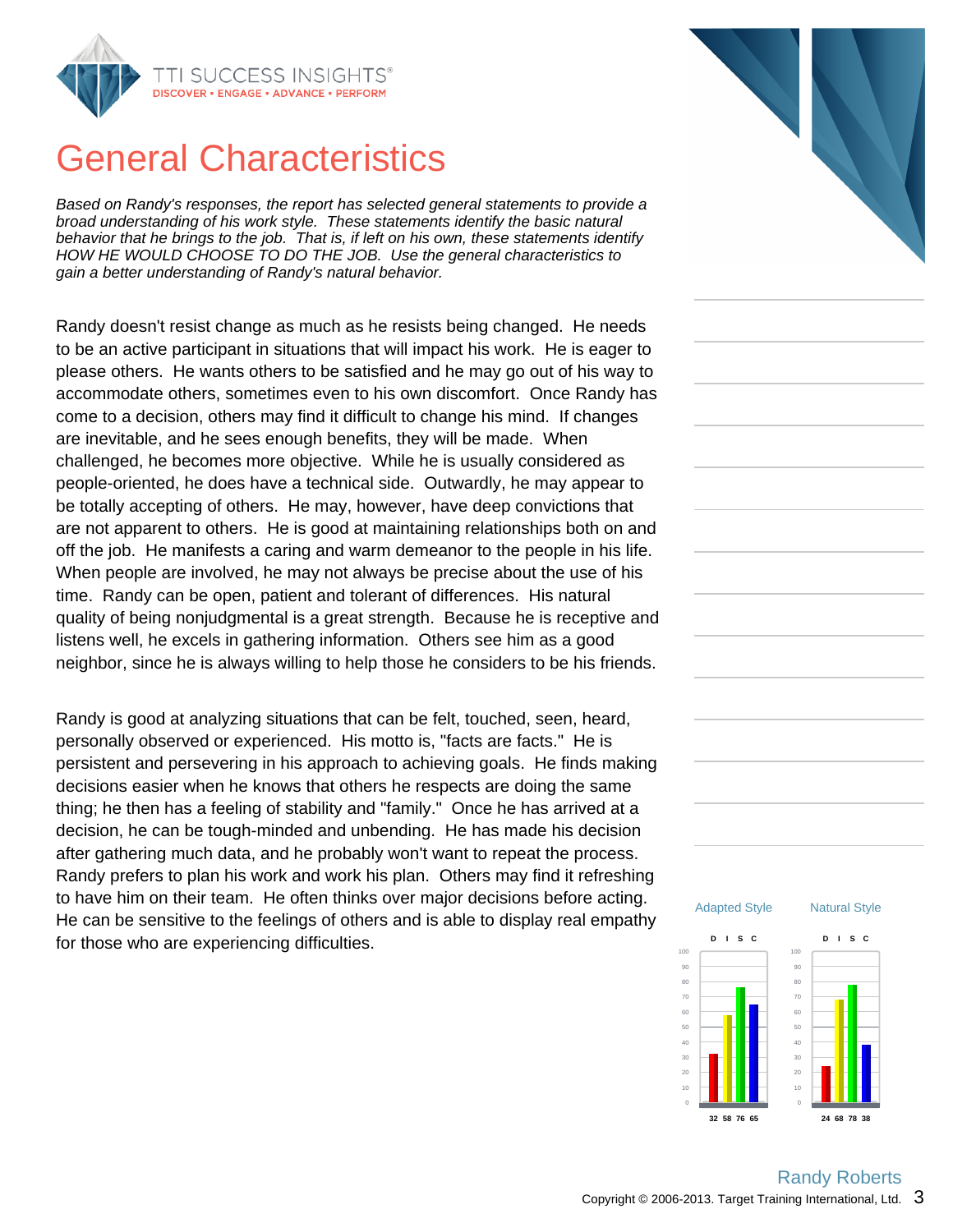

### **General Characteristics Continued**

Randy is quick to pick up on group dynamics and skilled in fitting in with a group. He brings both speaking and listening skills to the group. He will be open with those he trusts; however, reaching the required trust level may take time. He likes to know what is expected of him in a working relationship and have the duties and responsibilities of others who will be involved explained. Communication is accomplished best by well-defined avenues. He likes a friendly, open style of communication. Randy usually is considerate, compassionate and accepting of others; however, on some occasions can become stubborn. Stubbornness surfaces when his ideals and beliefs are confronted.



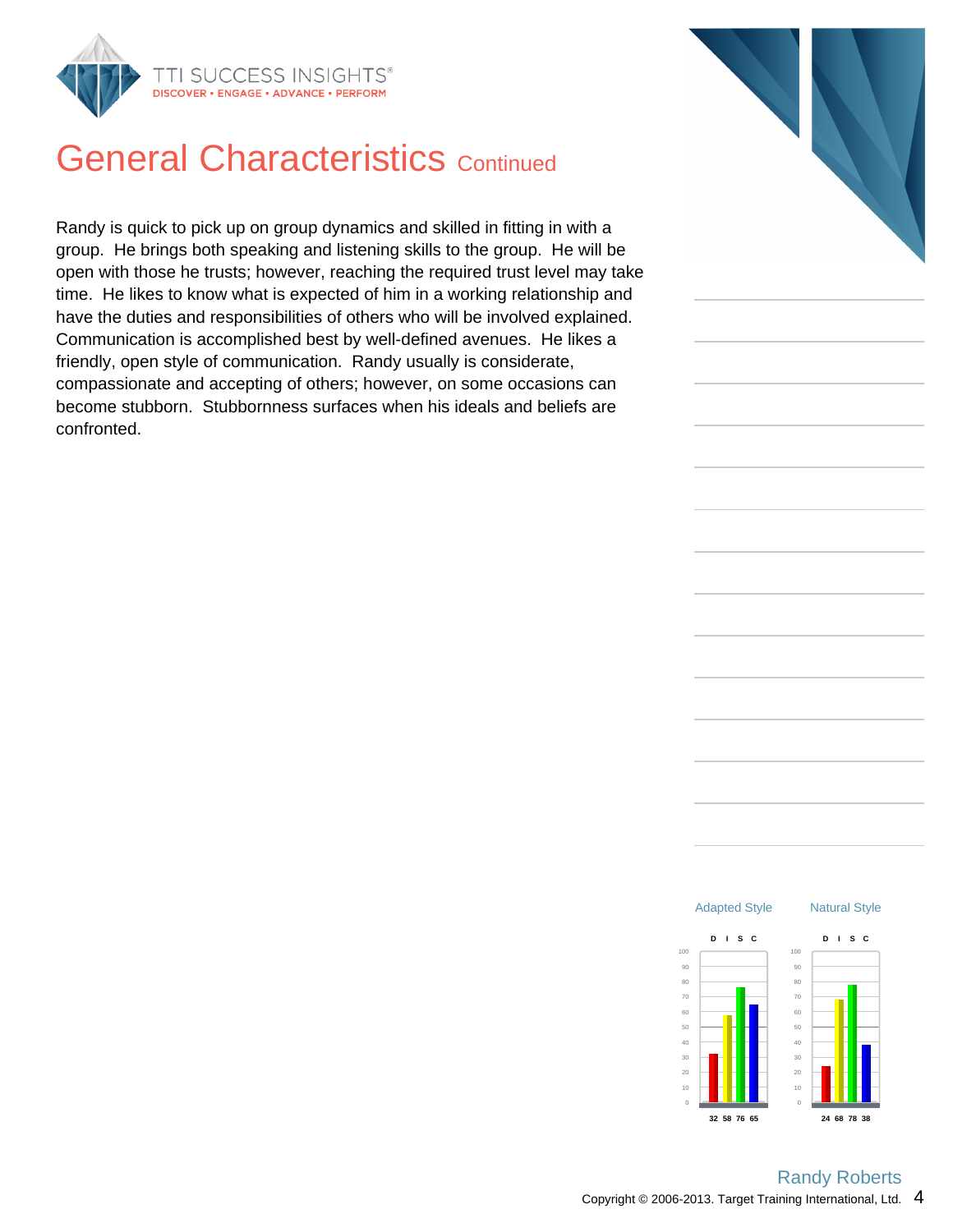

# Value to the Organization

This section of the report identifies the specific talents and behavior Randy brings to the job. By looking at these statements, one can identify his role in the organization. The organization can then develop a system to capitalize on his particular value and make him an integral part of the team.

- Service-oriented.  $\bullet$
- Builds good relationships.  $\bullet$
- Dependable team player.  $\bullet$
- Turns confrontation into positives.  $\bullet$
- Patient and empathetic.  $\bullet$
- Adaptable.  $\bullet$
- $\bullet$ Flexible.
- Works for a leader and a cause.  $\bullet$
- People-oriented.  $\bullet$



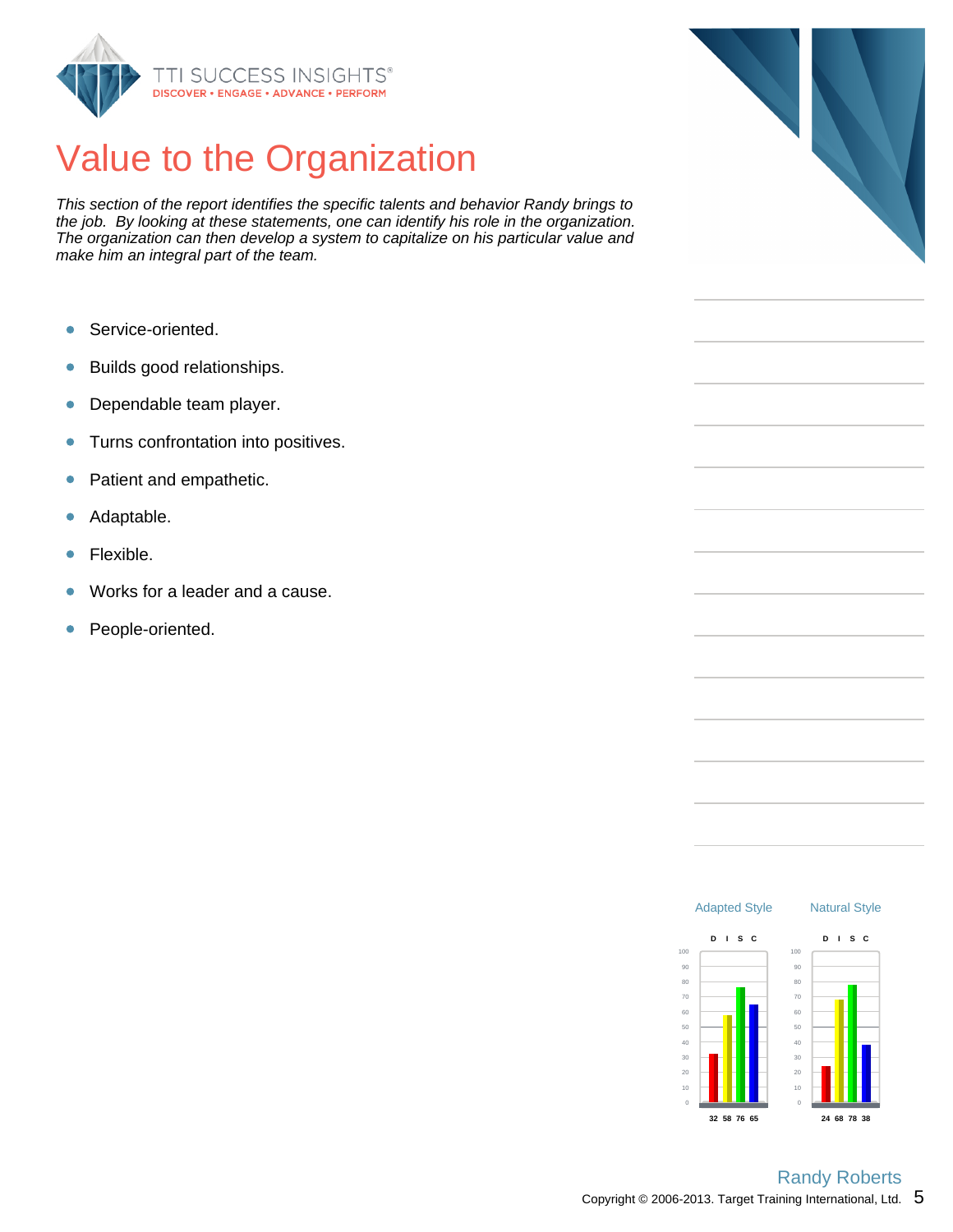

# Checklist for Communicating

Most people are aware of and sensitive to the ways with which they prefer to be communicated. Many people find this section to be extremely accurate and important for enhanced interpersonal communication. This page provides other people with a list of things to DO when communicating with Randy. Read each statement and identify the 3 or 4 statements which are most important to him. We recommend highlighting the most important "DO's" and provide a listing to those who communicate with Randy most frequently.

### Ways to Communicate

- $\Box$  Start, however briefly, with a personal comment. Break the ice.
- $\Box$  Be sincere and use a tone of voice that shows sincerity.
- Watch carefully for possible areas of early disagreement or dissatisfaction. Π.
- $\Box$  Provide a friendly environment.
- $\Box$  Ask "how?" questions to draw his opinions.
- $\Box$  Be prepared.
- $\Box$  Give him time to ask questions.
- $\Box$  Provide personal assurances, clear, specific solutions with maximum guarantees.
- $\Box$  Define clearly (preferably in writing) individual contributions.
- $\Box$  Use scheduled timetable when implementing new action.
- $\Box$  Move casually, informally.
- $\Box$  Show sincere interest in him as a person. Find areas of common involvement and be candid and open.
- $\Box$  Take time to be sure that he is in agreement and understands what you said.

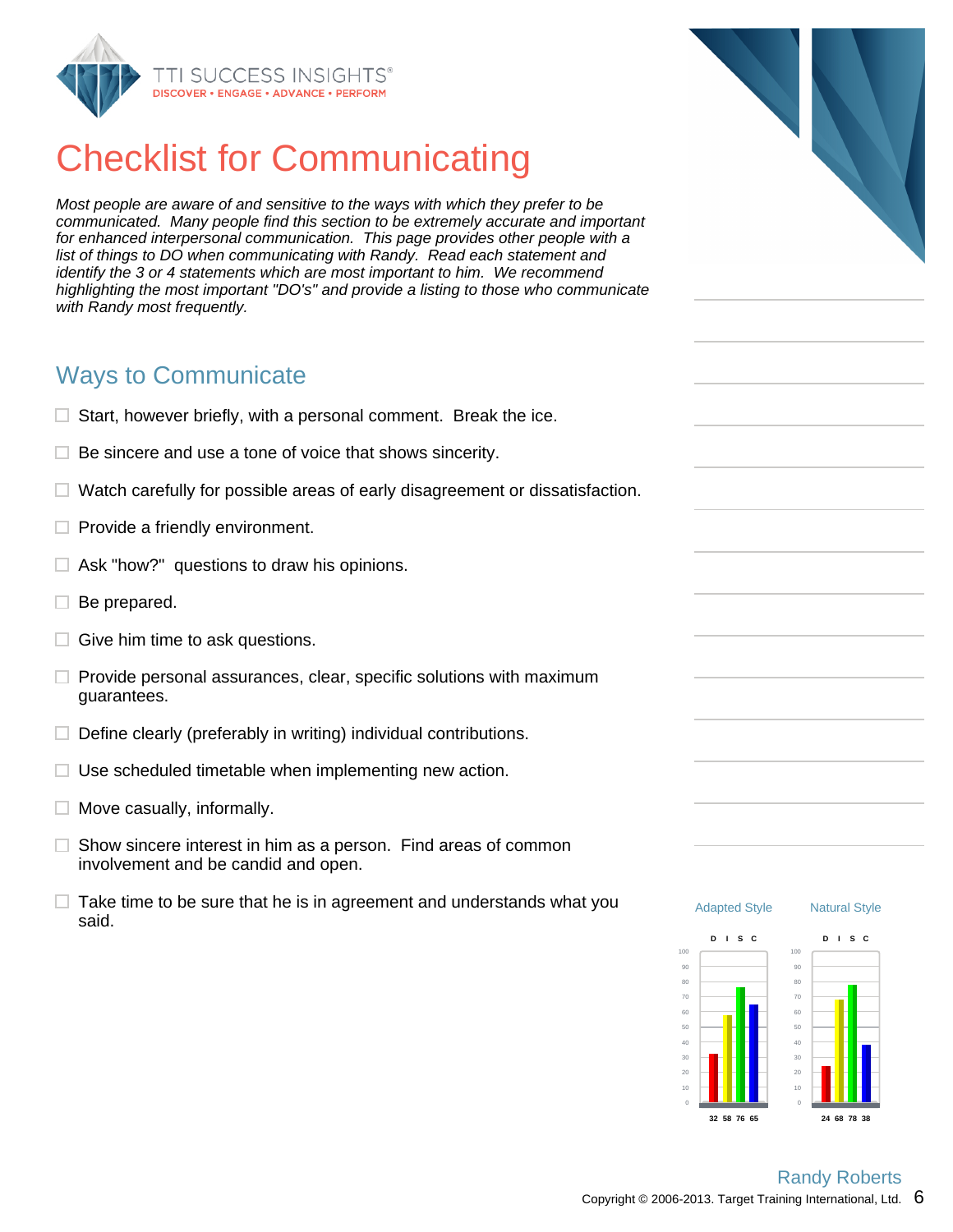

# **Checklist for Communicating Continued**

This section of the report is a list of things NOT to do while communicating with Randy. Review each statement with Randy and identify those methods of communication that result in frustration or reduced performance. By sharing this information, both parties can negotiate a communication system that is mutually agreeable.

### Ways **NOT** to Communicate

- $\Box$  Push too hard, or be unrealistic with deadlines.
- $\Box$  Talk to him when you're extremely angry.
- $\Box$  Force him to respond quickly to your objectives. Don't say "Here's how I see it."
- $\Box$  Patronize or demean him by using subtlety or incentive.
- $\Box$  Be abrupt and rapid.
- п Be domineering or demanding; don't threaten with position power.
- $\Box$  Keep deciding for him, or he'll lose initiative. Don't leave him without backup support.
- $\Box$  Give your presentation in random order.
- $\Box$  Offer assurance and guarantees you can't fulfill.
- $\Box$  Make promises you cannot deliver.
- $\Box$  Don't be haphazard.



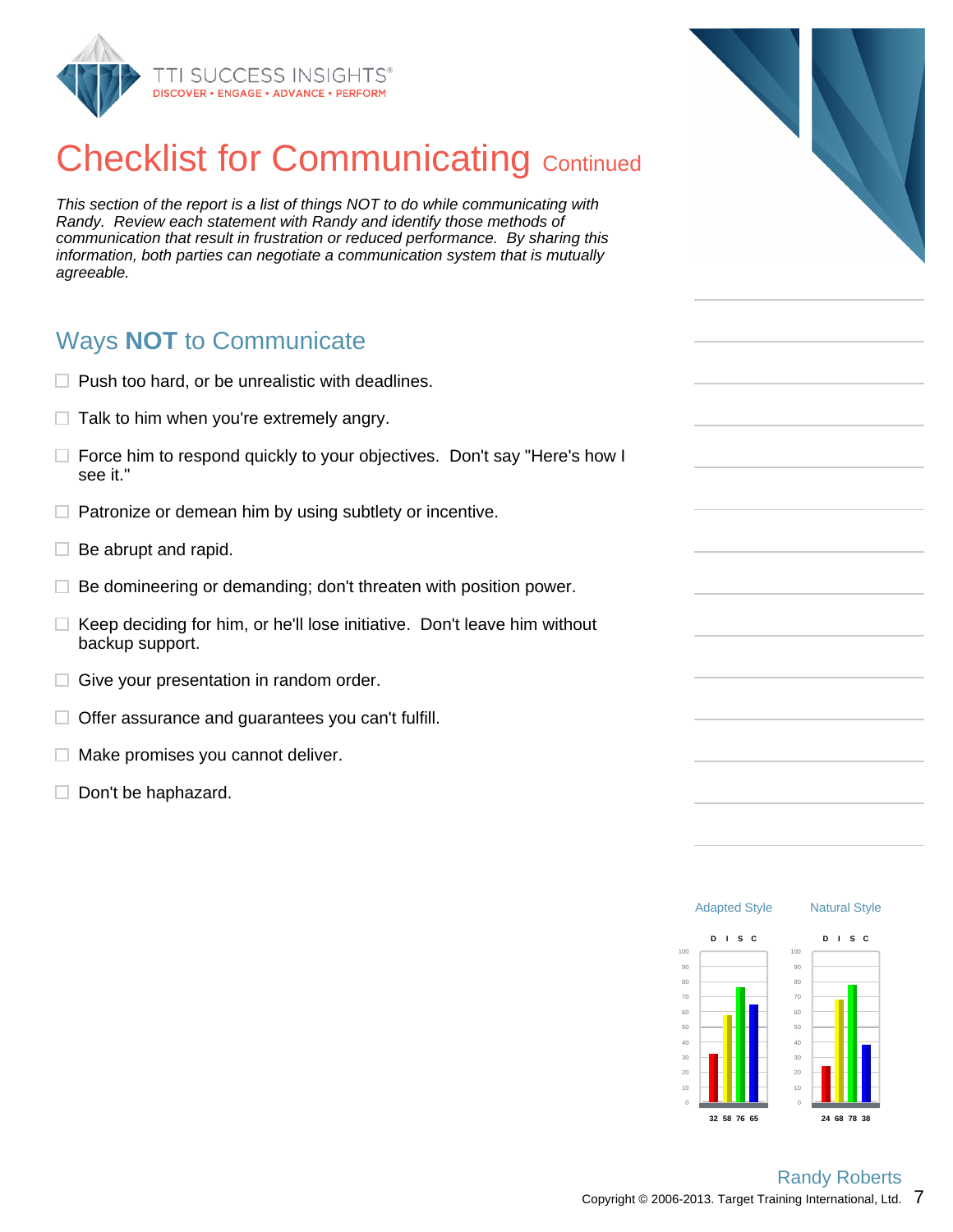



## Communication Tips

This section provides suggestions on methods which will improve Randy's communications with others. The tips include a brief description of typical people with whom he may interact. By adapting to the communication style desired by other people, Randy will become more effective in his communications with them. He may have to practice some flexibility in varying his communication style with others who may be different from himself. This flexibility and the ability to interpret the needs of others is the mark of a superior communicator.

#### **When communicating with a person who is dependent, neat, conservative, perfectionist, careful and compliant:**

- **Prepare your "case" in advance.**
- Stick to business.
- Be accurate and realistic.

#### **Factors that will create tension or dissatisfaction:**

- Being giddy, casual, informal, loud.
- **Pushing too hard or being unrealistic with** deadlines.
- Being disorganized or messy.

#### **When communicating with a person who is ambitious, forceful, decisive, strong-willed, independent and goal-oriented:**

- Be clear, specific, brief and to the point.
- Stick to business.
- Be prepared with support material in a well-organized "package."

#### **Factors that will create tension or dissatisfaction:**

- Talking about things that are not relevant to the issue.
- Leaving loopholes or cloudy issues.
- Appearing disorganized.

#### **When communicating with a person who is patient, predictable, reliable, steady, relaxed and modest:**

- Begin with a personal comment--break the ice.
- Present your case softly, nonthreateningly.
- Ask "how?" questions to draw their opinions.

#### **Factors that will create tension or dissatisfaction:**

- Rushing headlong into business.
- Being domineering or demanding.
- Forcing them to respond quickly to your objectives.

#### **When communicating with a person who is magnetic, enthusiastic, friendly, demonstrative and political:**

- Provide a warm and friendly environment.
- Don't deal with a lot of details (put them in writing).
- Ask "feeling" questions to draw their opinions or comments.

#### **Factors that will create tension or dissatisfaction:**

- Being curt, cold or tight-lipped.
- Controlling the conversation.
- Driving on facts and figures, alternatives, abstractions.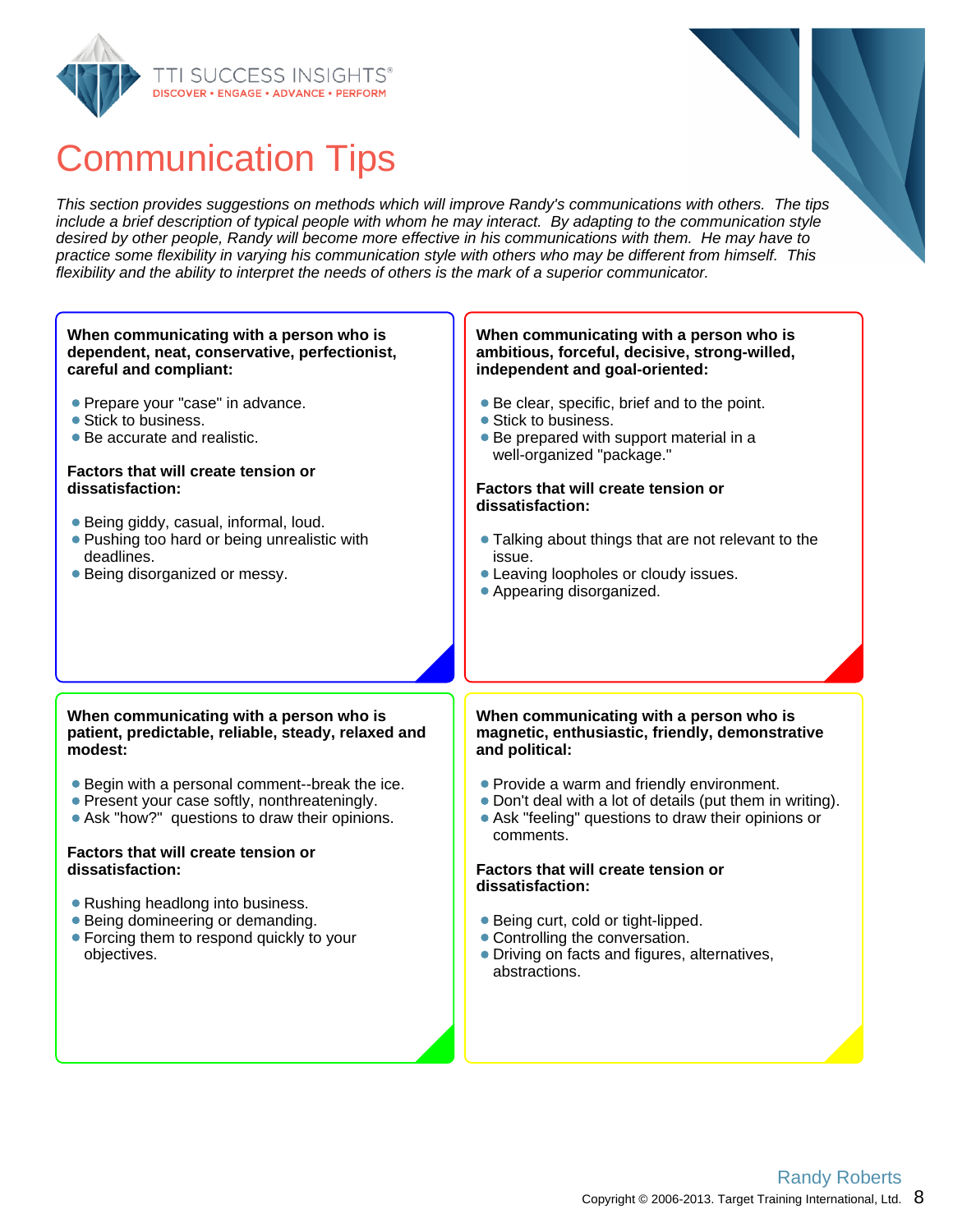

## Ideal Environment

This section identifies the ideal work environment based on Randy's basic style. People with limited flexibility will find themselves uncomfortable working in any job not described in this section. People with flexibility use intelligence to modify their behavior and can be comfortable in many environments. Use this section to identify specific duties and responsibilities that Randy enjoys and also those that create frustration.

- Little conflict between people.  $\bullet$
- Practical work procedures.  $\bullet$
- Assignments that can be completed one at a time.  $\bullet$
- $\bullet$ An environment in which he may deal with people on a personal, intimate basis.
- A stable and predictable environment.  $\bullet$
- Work place where people seldom get mad.  $\bullet$



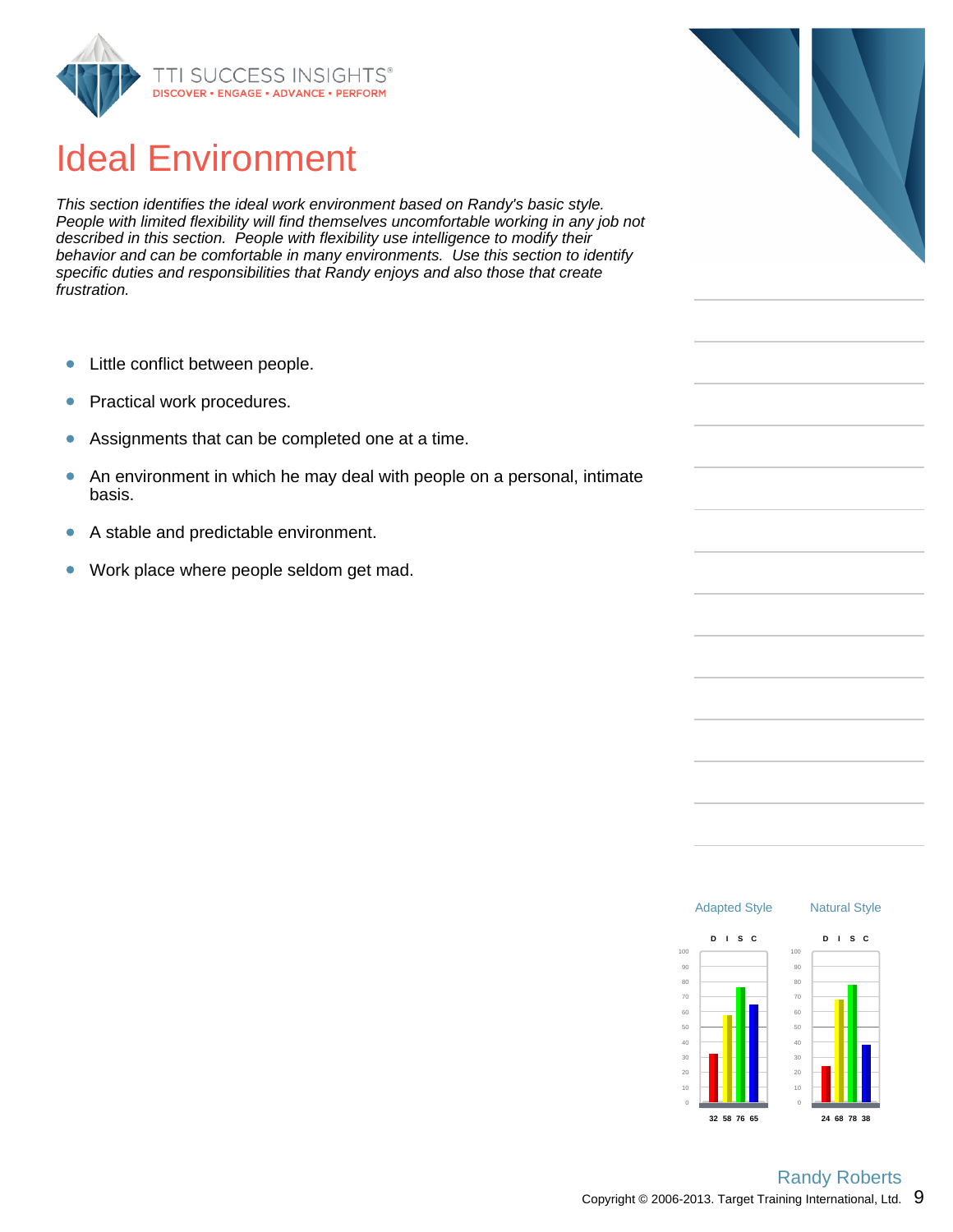

### **Perceptions** See Yourself as Others See You

A person's behavior and feelings may be quickly telegraphed to others. This section provides additional information on Randy's self-perception and how, under certain conditions, others may perceive his behavior. Understanding this section will empower Randy to project the image that will allow him to control the situation.

### Self-Perception

Randy usually sees himself as being:

- Considerate **Thoughtful**
- 
- Good-Natured **Dependable**
- Team player Good listener
- 

### Others' Perception - Moderate

Under moderate pressure, tension, stress or fatigue, others may see him as being:

- Nondemonstrative **Hesitant** 
	-
- Unconcerned **Inflexible** 
	-

### Others' Perception - Extreme

Under extreme pressure, stress or fatigue, others may see him as being:

- Possessive **Stubborn** 
	-

- 
- Detached **Insensitive**







Copyright © 2006-2013. Target Training International, Ltd.  $10$ Randy Roberts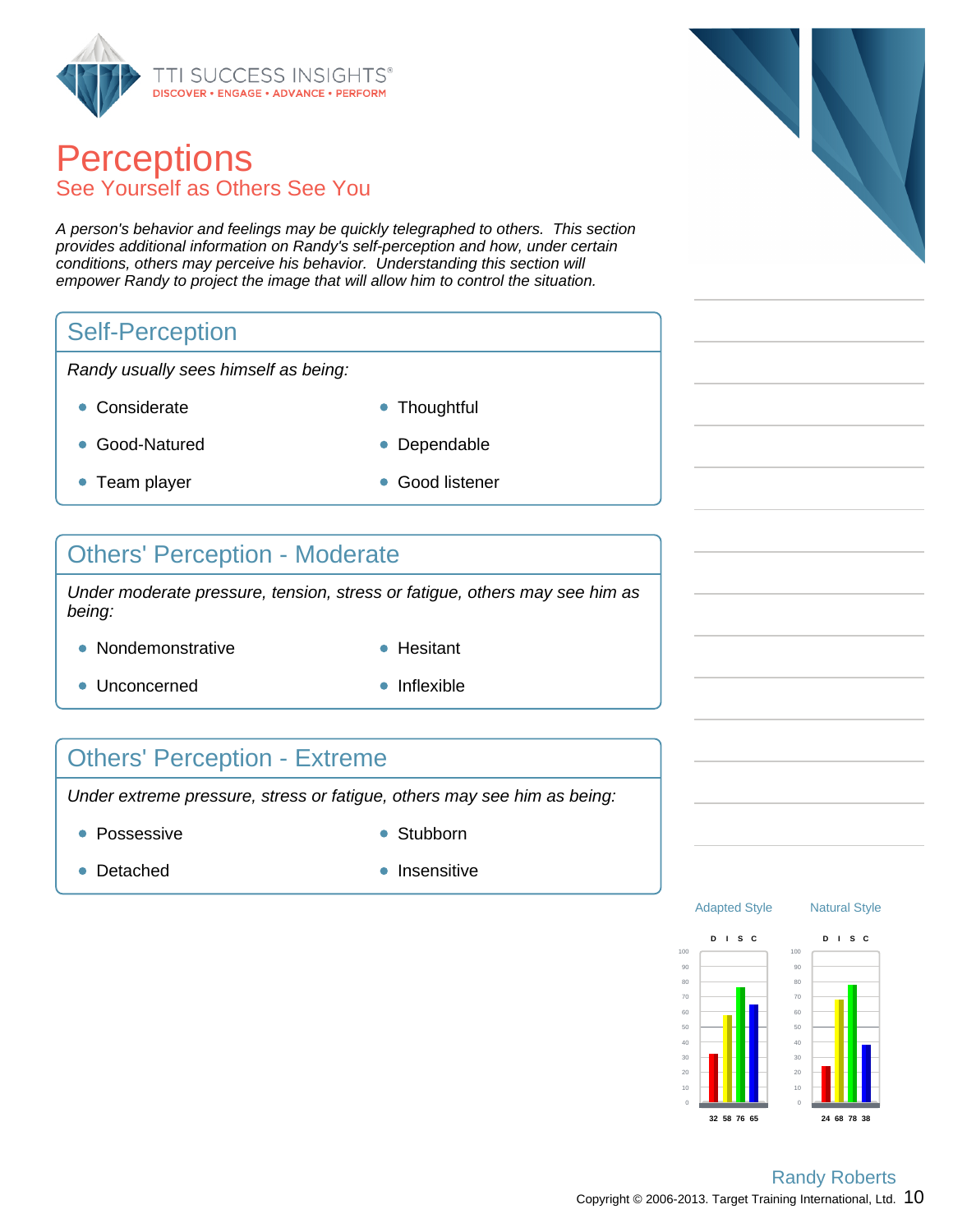

### **Descriptors**

Based on Randy's responses, the report has marked those words that describe his personal behavior. They describe how he solves problems and meets challenges, influences people, responds to the pace of the environment and how he responds to rules and procedures set by others.

| Demanding                             | <b>Effusive</b>                      | Phlegmatic                              | Evasive                                 |
|---------------------------------------|--------------------------------------|-----------------------------------------|-----------------------------------------|
| Egocentric                            | Inspiring                            | Relaxed<br><b>Resistant to Change</b>   | Worrisome<br>Careful                    |
| Driving                               | Magnetic                             | Nondemonstrative                        | Dependent                               |
| Ambitious<br>Pioneering               | Political<br>Enthusiastic            | Passive                                 | Cautious<br>Conventional                |
| Strong-Willed                         | Demonstrative                        |                                         | Exacting                                |
| Forceful<br>Determined                | Persuasive<br>Warm                   | <b>Patient</b>                          | <b>Neat</b>                             |
| Aggressive                            | <b>Convincing</b>                    | <b>Possessive</b>                       | Systematic                              |
| Competitive                           | <b>Polished</b>                      |                                         | Diplomatic                              |
| Decisive<br>Venturesome               | <b>Poised</b><br><b>Optimistic</b>   | <b>Predictable</b><br><b>Consistent</b> | Accurate<br>Tactful                     |
|                                       |                                      | <b>Deliberate</b>                       |                                         |
| Inquisitive<br>Responsible            | <b>Trusting</b><br><b>Sociable</b>   | <b>Steady</b><br><b>Stable</b>          | Open-Minded<br><b>Balanced Judgment</b> |
|                                       |                                      |                                         |                                         |
|                                       |                                      |                                         |                                         |
|                                       |                                      |                                         |                                         |
| <b>Dominance</b>                      | <b>Influencing</b>                   | <b>Steadiness</b>                       | <b>Compliance</b>                       |
|                                       |                                      |                                         |                                         |
| <b>Conservative</b>                   | Reflective                           | Mobile                                  | <b>Firm</b>                             |
| <b>Calculating</b>                    | Factual                              | Active                                  | Independent                             |
| <b>Cooperative</b>                    | Calculating                          | <b>Restless</b>                         | Self-Willed                             |
| <b>Hesitant</b><br><b>Low-Keyed</b>   | Skeptical                            | Alert<br>Variety-Oriented               | Stubborn                                |
| <b>Unsure</b>                         | Logical                              | Demonstrative                           | Obstinate                               |
| <b>Undemanding</b><br><b>Cautious</b> | Undemonstrative<br><b>Suspicious</b> | Impatient                               |                                         |
|                                       | Matter-of-Fact                       | Pressure-Oriented                       | Opinionated<br>Unsystematic             |
| Mild                                  | Incisive                             | Eager                                   | Self-Righteous                          |
| Agreeable<br>Modest                   | Pessimistic                          | Flexible<br>Impulsive                   | Uninhibited<br>Arbitrary                |
| Peaceful                              | Moody                                | Impetuous                               | Unbending                               |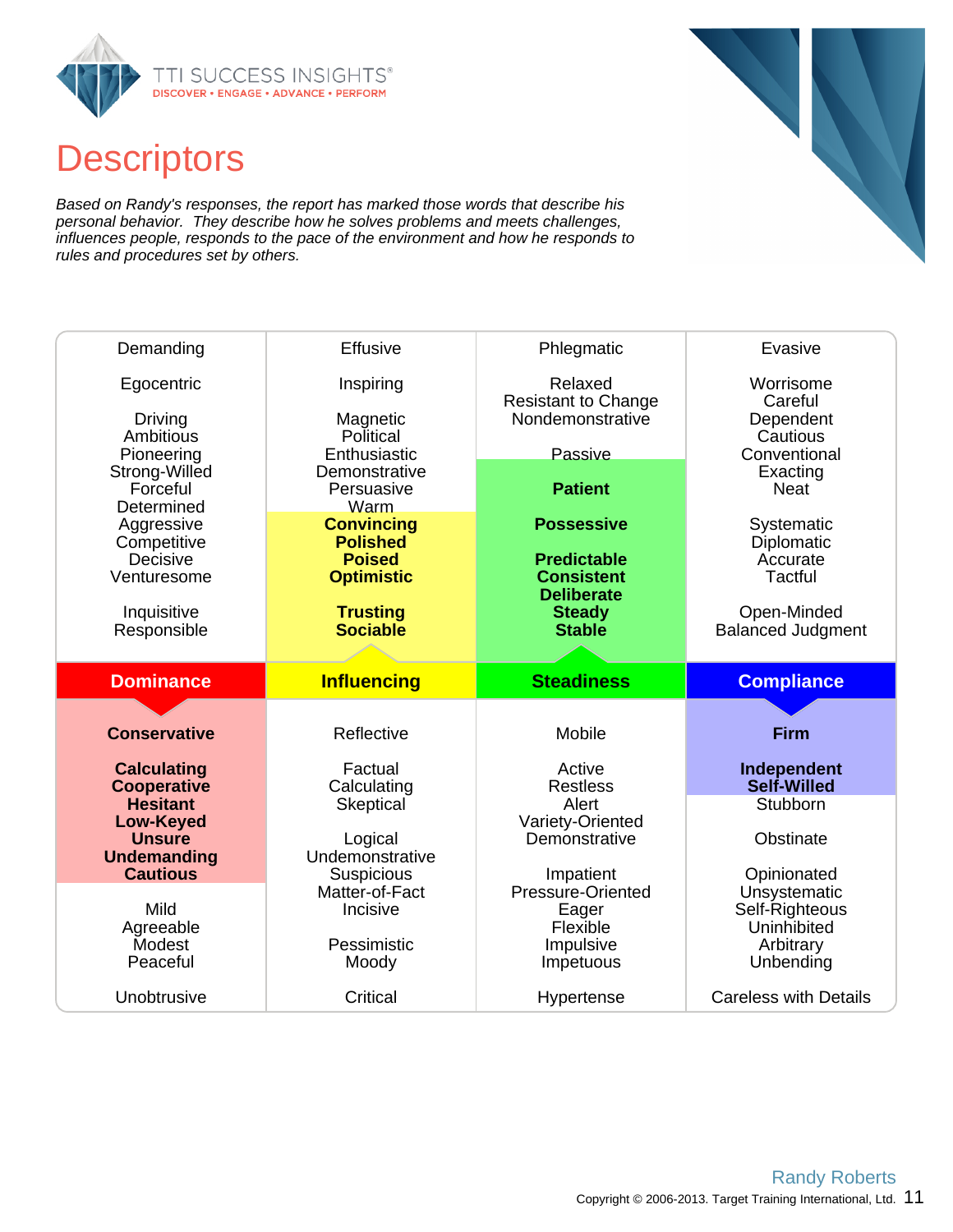

## Natural and Adapted Style

Randy's natural style of dealing with problems, people, pace of events and procedures may not always fit what the environment needs. This section will provide valuable information related to stress and the pressure to adapt to the environment.

### Problems - Challenges

#### **Natural Adapted**

Randy is cautious in his approach to problem solving and does not attempt to demand that his view, or opinion, be accepted at face value. Randy likes to solve problems within the framework of a team environment. He will look for a compromise as opposed to a win-lose situation.

#### Randy sees no need to change his approach to solving problems or dealing with challenges in his present environment.

### People - Contacts

Randy is enthusiastic about his ability to influence others. He prefers an environment in which he has the opportunity to deal with different types of individuals. Randy is trusting and also wants to be trusted.

#### **Natural Adapted**

Randy sees no need to change his approach to influencing others to his way of thinking. He sees his natural style to be what the environment is calling for.





Copyright © 2006-2013. Target Training International, Ltd.  $12$ Randy Roberts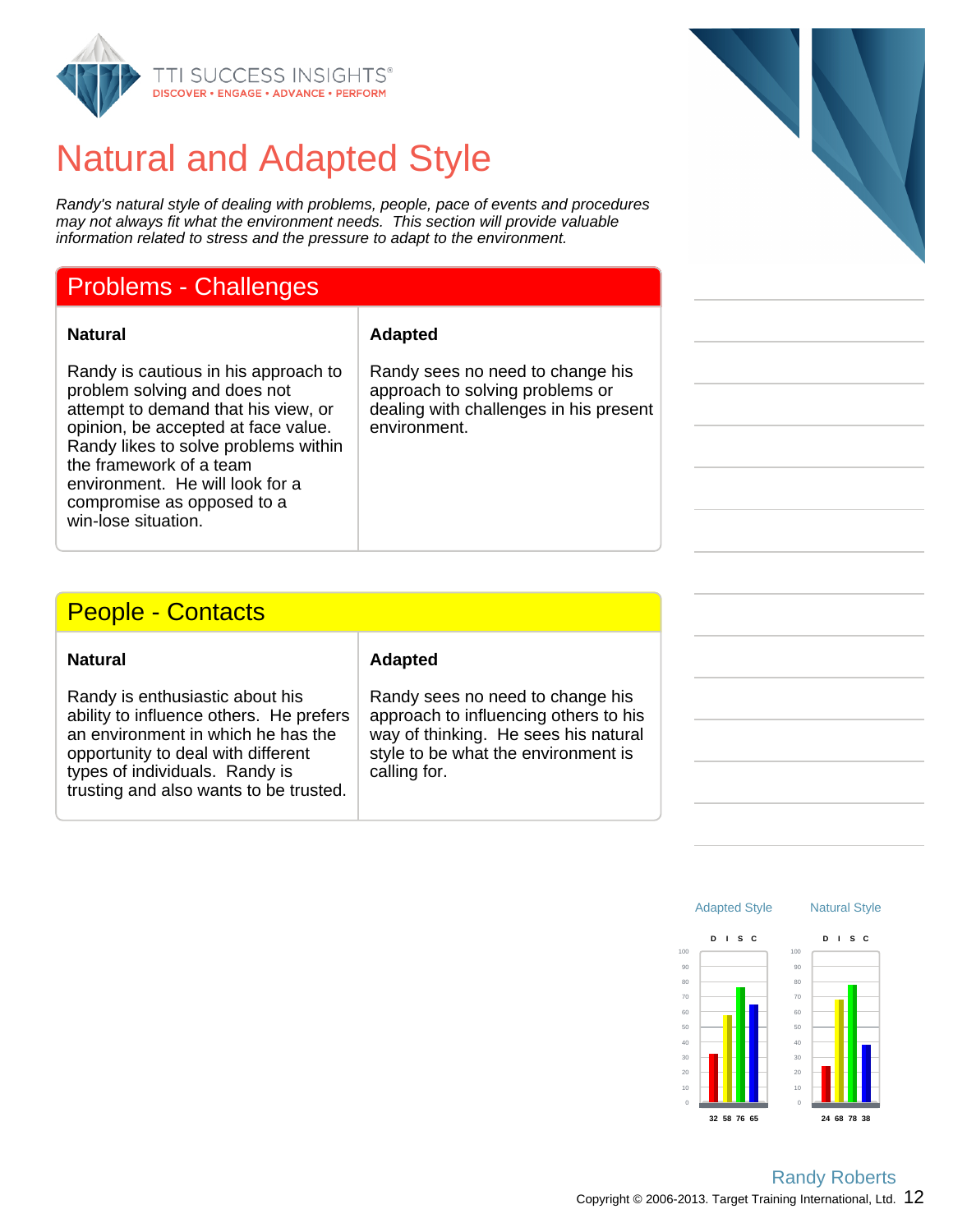

## **Natural and Adapted Style Continued**

### Pace - Consistency

Randy is comfortable in an environment in which there is a relaxed demeanor, or one in which patience is looked at as a virtue. He prefers to complete one task before starting the next and prefers an environment that is predictable.

#### **Natural Adapted**

Randy sees his natural activity style to be just what the environment needs. What you see is what you get for activity level and consistency. Sometimes he would like the world to slow down.

#### Procedures - Constraints

#### **Natural Adapted**

Randy is independent by nature and somewhat self-willed. He is open to new suggestions and can, at times, be seen as somewhat freewheeling. He is most comfortable in an environment where the constraints can be "loosened" for certain situations.

Randy sees the need to be open-minded about rules. However, he is aware and sensitive to the implications of not following rules and procedures.

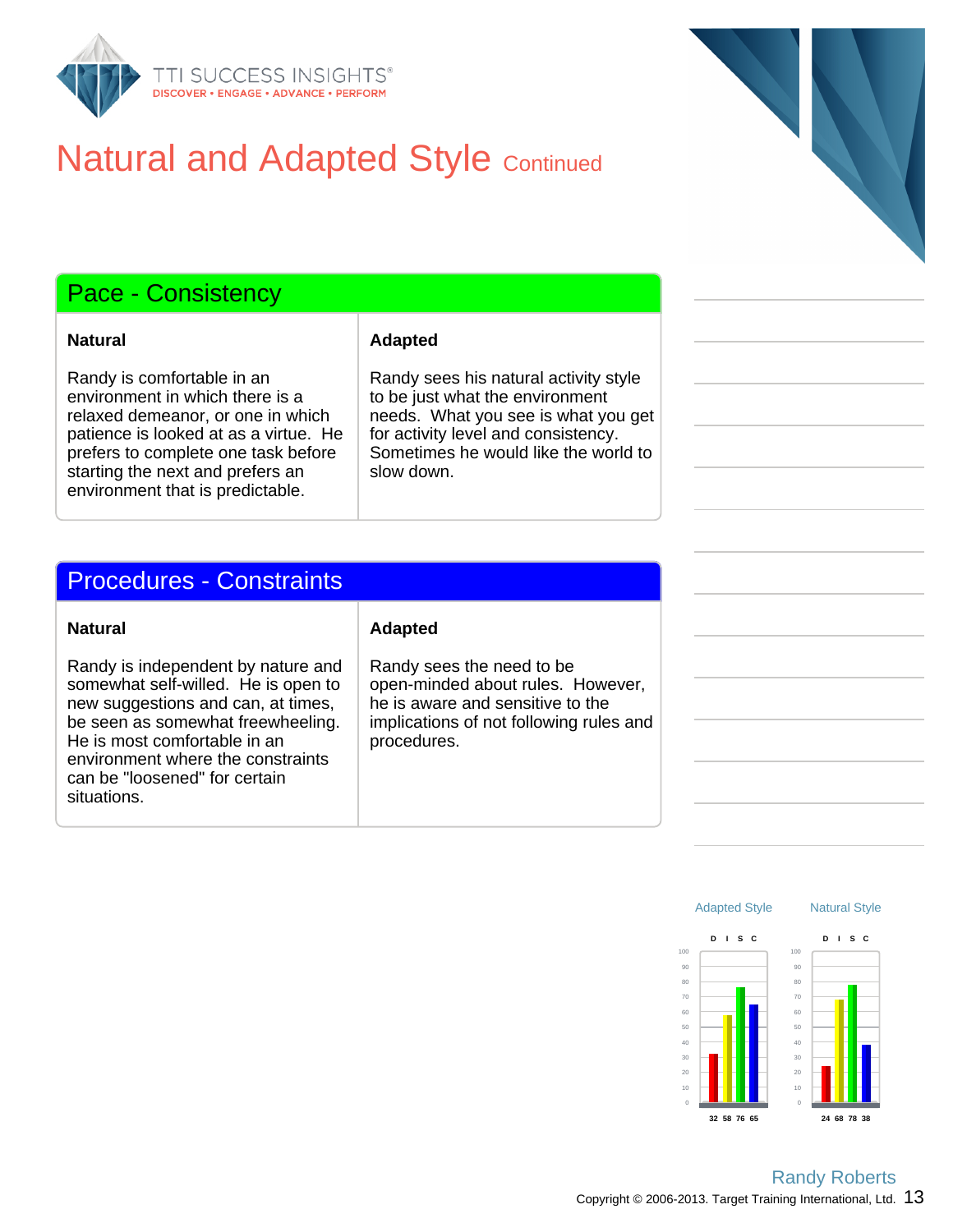

# Adapted Style

Randy sees his present work environment requiring him to exhibit the behavior listed on this page. If the following statements DO NOT sound job related, explore the reasons why he is adapting this behavior.

- Being cordial and helpful when dealing with new clients or customers.  $\bullet$
- Presenting a practical, proven approach to decision making.  $\bullet$
- Undemanding of others' time and attention.  $\bullet$
- Limited or prepared changes in routine.  $\bullet$
- Consistency of task performance.  $\bullet$
- Diplomatic cooperation in team interaction.  $\bullet$
- $\bullet$ Logical solutions.
- Adherence to established guidelines and procedures.  $\bullet$
- $\bullet$ Freedom from confrontation.
- Exhibiting patience and good listening skills. ŏ
- Being a good "team player."  $\bullet$
- Being cooperative and supportive.  $\bullet$
- Being conservative, not competitive, in nature.  $\bullet$



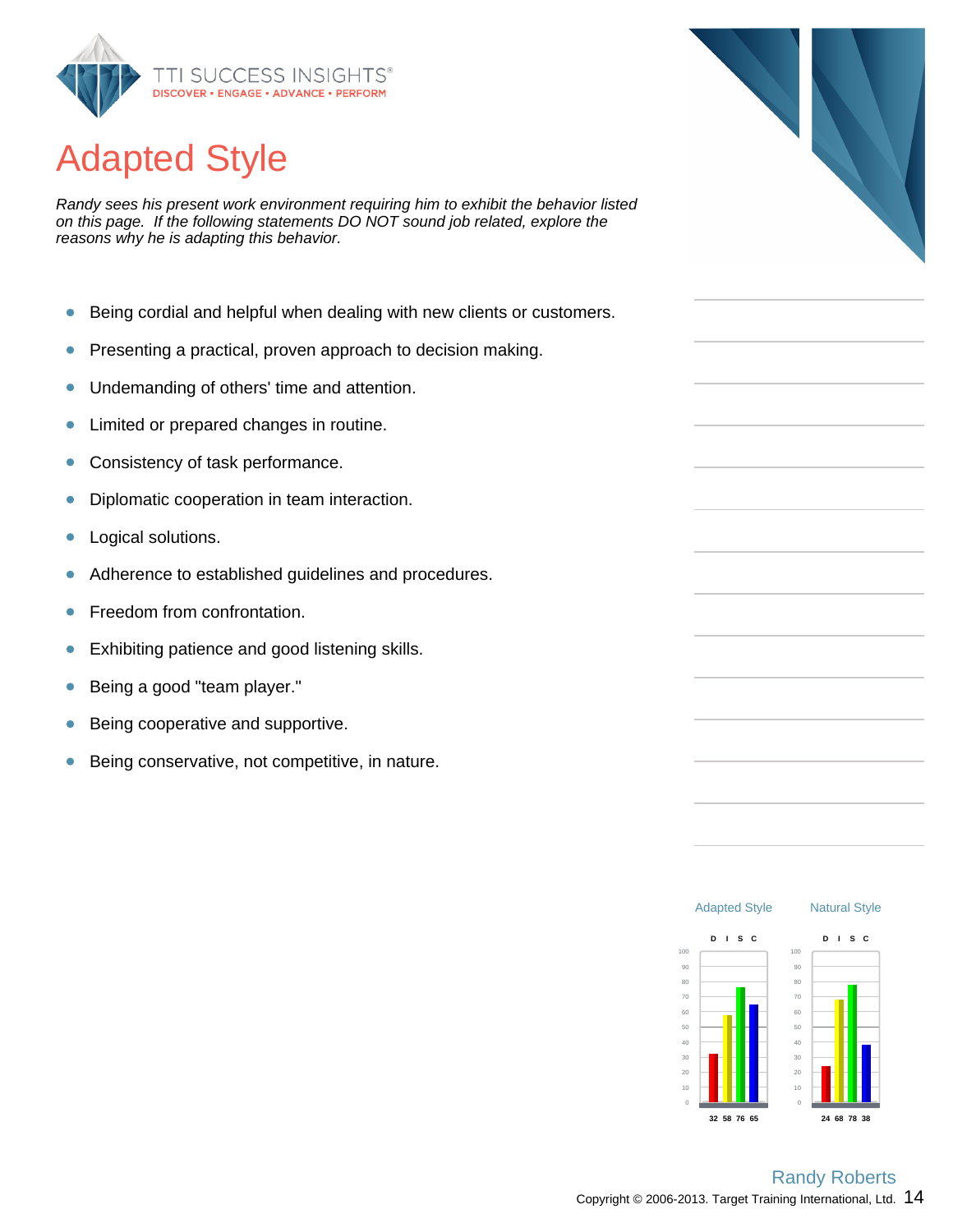

# Keys to Motivating

This section of the report was produced by analyzing Randy's wants. People are motivated by the things they want; thus wants that are satisfied no longer motivate. Review each statement produced in this section with Randy and highlight those that are present "wants."

### Randy wants:

- Activities that don't infringe on family life.  $\bullet$
- Peace and harmony.  $\bullet$
- Constant appreciation, and a feeling of security on the team.  $\bullet$
- Freedom from conflict and confrontation.  $\bullet$
- Safety and security of the situation.  $\bullet$
- A leader to follow and one who sets good examples.  $\bullet$
- Complete directions for work to be completed.  $\bullet$
- Recognition for loyalty and long service. ŏ
- To be persuaded by logic and emotion.  $\bullet$
- A predictable environment.  $\bullet$
- $\bullet$ People who understand his reasons for not wanting to argue.
- $\bullet$ A predictable work environment.
- Identification with fellow workers.  $\bullet$



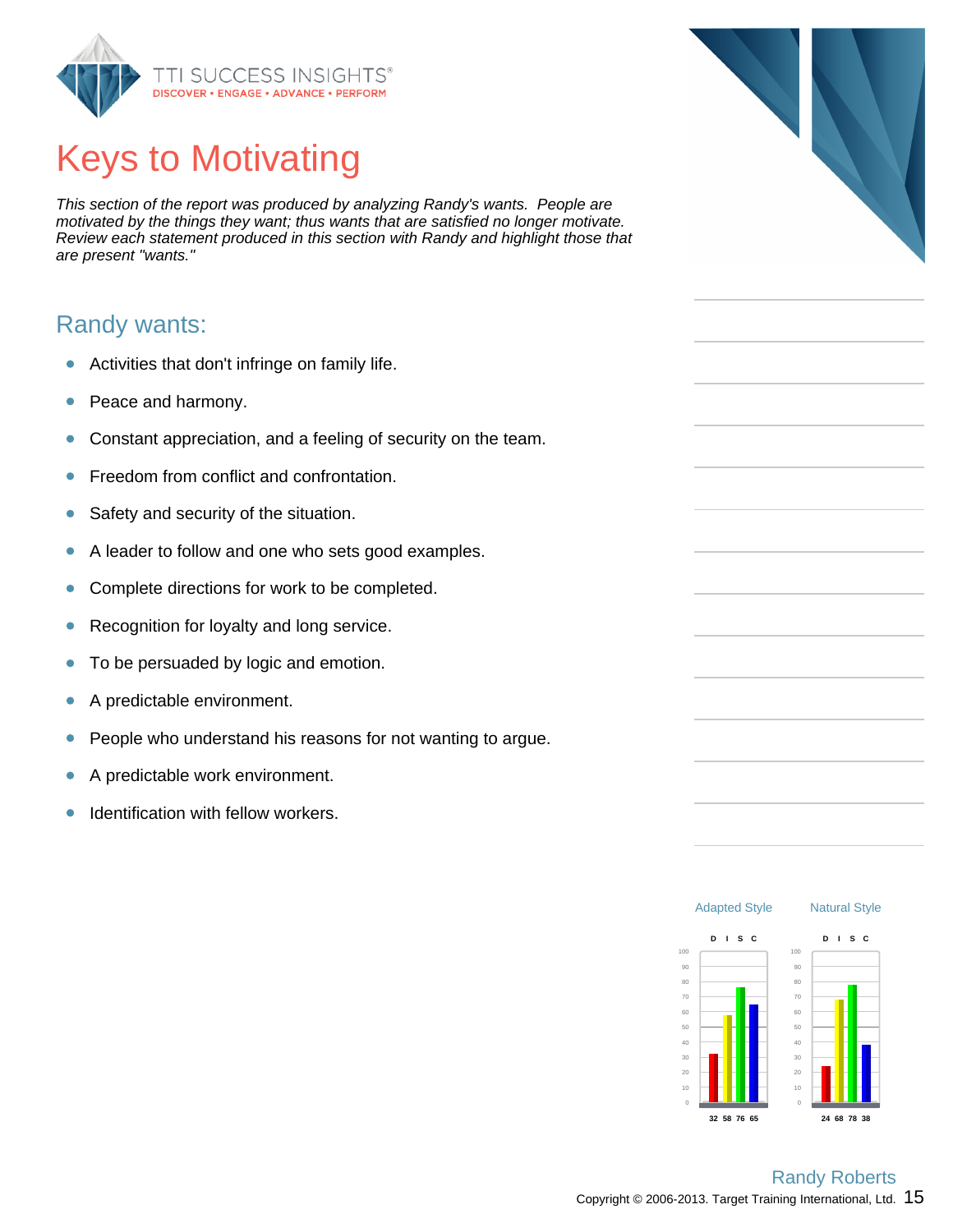

# Keys to Managing

In this section are some needs which must be met in order for Randy to perform at an optimum level. Some needs can be met by himself, while management must provide for others. It is difficult for a person to enter a motivational environment when that person's basic management needs have not been fulfilled. Review the list with Randy and identify 3 or 4 statements that are most important to him. This allows Randy to participate in forming his own personal management plan.

### Randy needs:

- Capable associates with which to work.  $\bullet$
- A quality product in which to believe.  $\bullet$
- Reassurances that he is doing the job right.  $\bullet$
- $\bullet$ Rewards in terms of tangible things, not just flattery and praise.
- Shortcut methods that don't affect quality of the work.  $\bullet$
- Clear assignments with detailed instructions.  $\bullet$
- A manager who delegates in detail.  $\bullet$
- To set professional and family goals.  $\bullet$
- A warm and friendly work environment.  $\bullet$
- To be more direct and less subjective.  $\bullet$
- To be introduced to the new employees.  $\bullet$
- Support in the clutch or when pressured for quick results.  $\bullet$



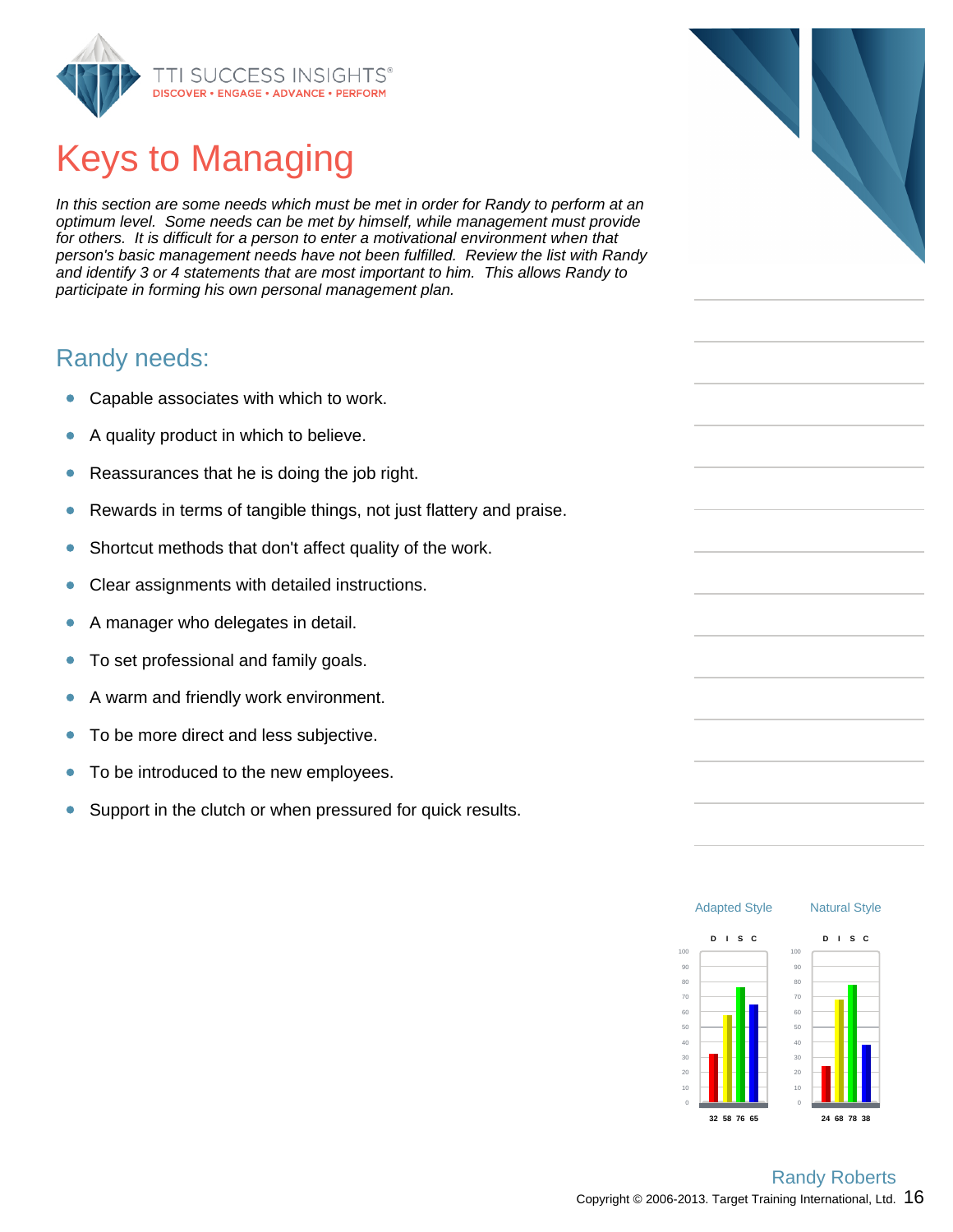

### Areas for Improvement

In this area is a listing of possible limitations without regard to a specific job. Review with Randy and cross out those limitations that do not apply. Highlight 1 to 3 limitations that are hindering his performance and develop an action plan to eliminate or reduce this hindrance.

### Randy has a tendency to:

- Take criticism of his work as a personal affront.  $\bullet$
- Not take action against those who challenge or break the rules or  $\bullet$ guidelines.
- Avoid accountability by overstating the complexity of the situation.  $\bullet$
- Become resistive and indecisive when forced to act quickly. Without  $\bullet$ proper information he will resist in a passive-aggressive manner.
- Not let others know where he stands on an issue.  $\bullet$
- Hold a grudge if his personal beliefs are attacked.  $\bullet$
- Need help in prioritizing new assignments.  $\bullet$
- Yield to avoid controversy--attempt to avoid the antagonistic environment.  $\bullet$
- Be defensive when risk is involved--move towards maintaining status quo.  $\bullet$



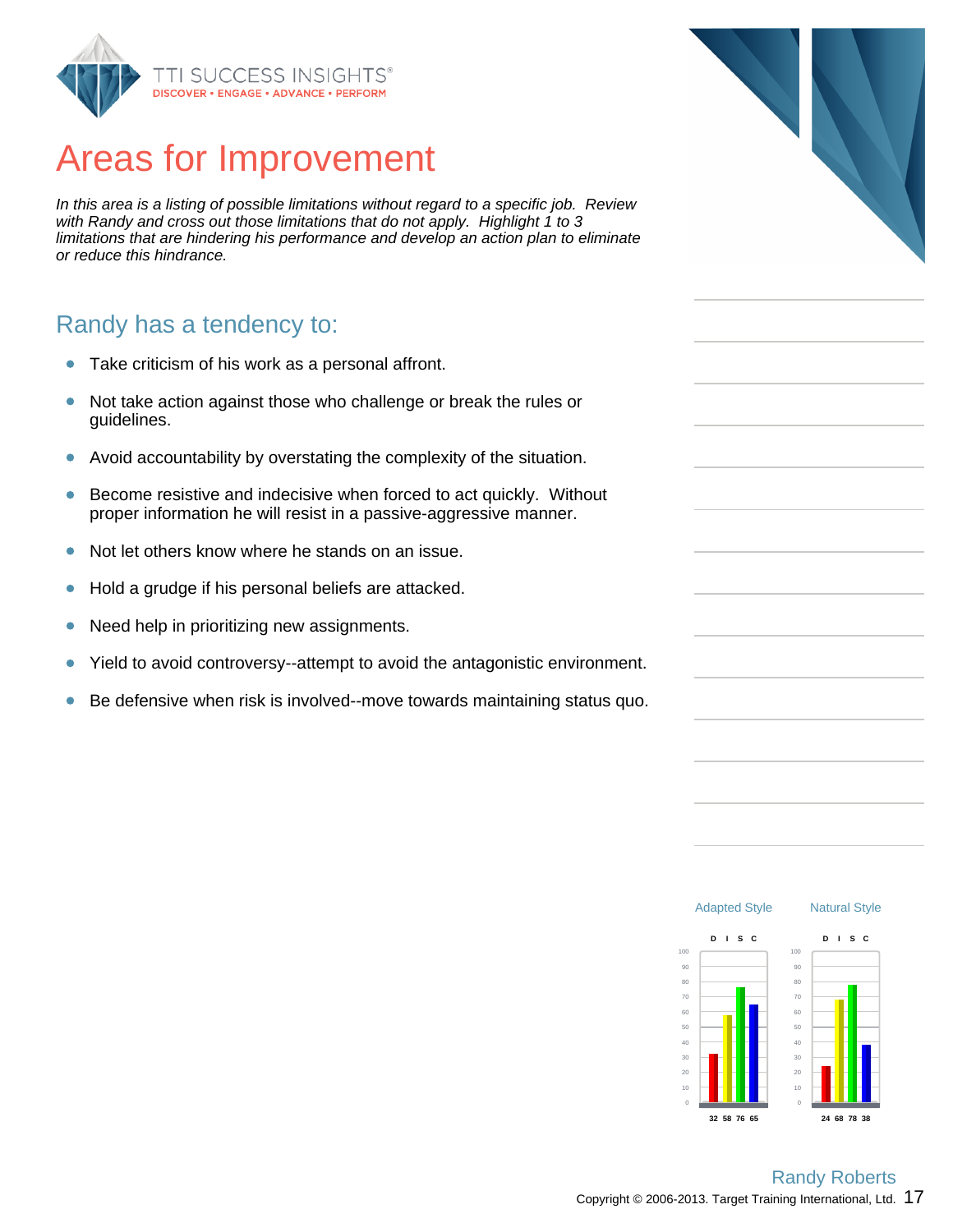

### Action Plan

#### **Professional Development**

1. I learned the following behaviors contribute positively to increasing my professional effectiveness: (list 1-3)

2. My report uncovered the following behaviors I need to modify or adjust to make me more effective in my career: (list 1-3)

3. When I make changes to these behaviors, they will have the following impact on my career:

4. I will make the following changes to my behavior, and I will implement them by \_\_\_\_\_\_\_\_\_\_\_\_:

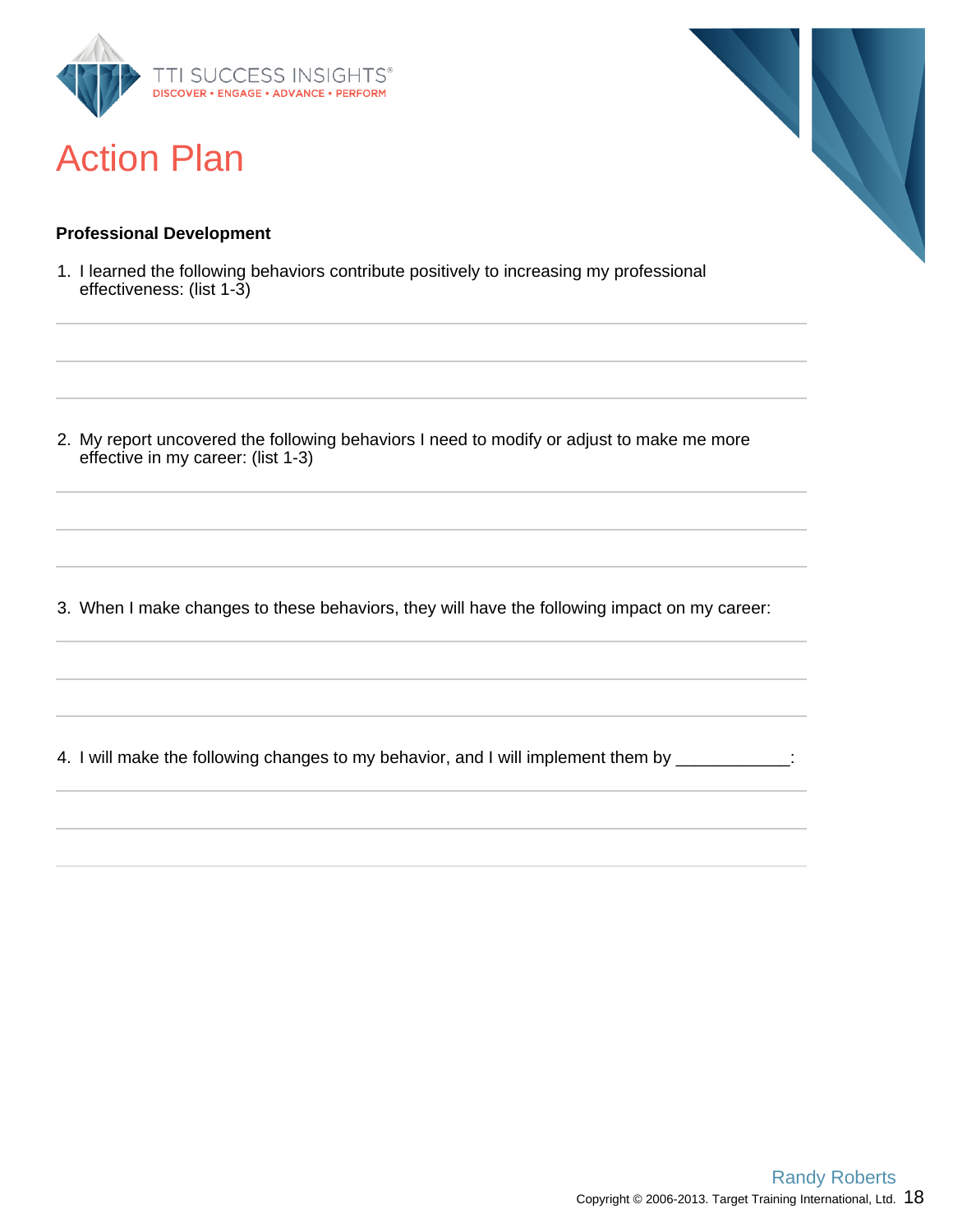

### Action Plan



#### **Personal Development**

1. When reviewing my report for personal development, I learned the following key behaviors contribute to reaching my goals and the quality of life I desire: (list 1-3)

2. The following behaviors were revealed, which show room for improvement to enhance the quality of my life: (list 1-3)

3. When I make changes to these behaviors, I will experience the following benefits in my quality of life:

4. I will make the following changes to my behavior, and I will implement them by \_\_\_\_\_\_\_\_\_\_\_\_: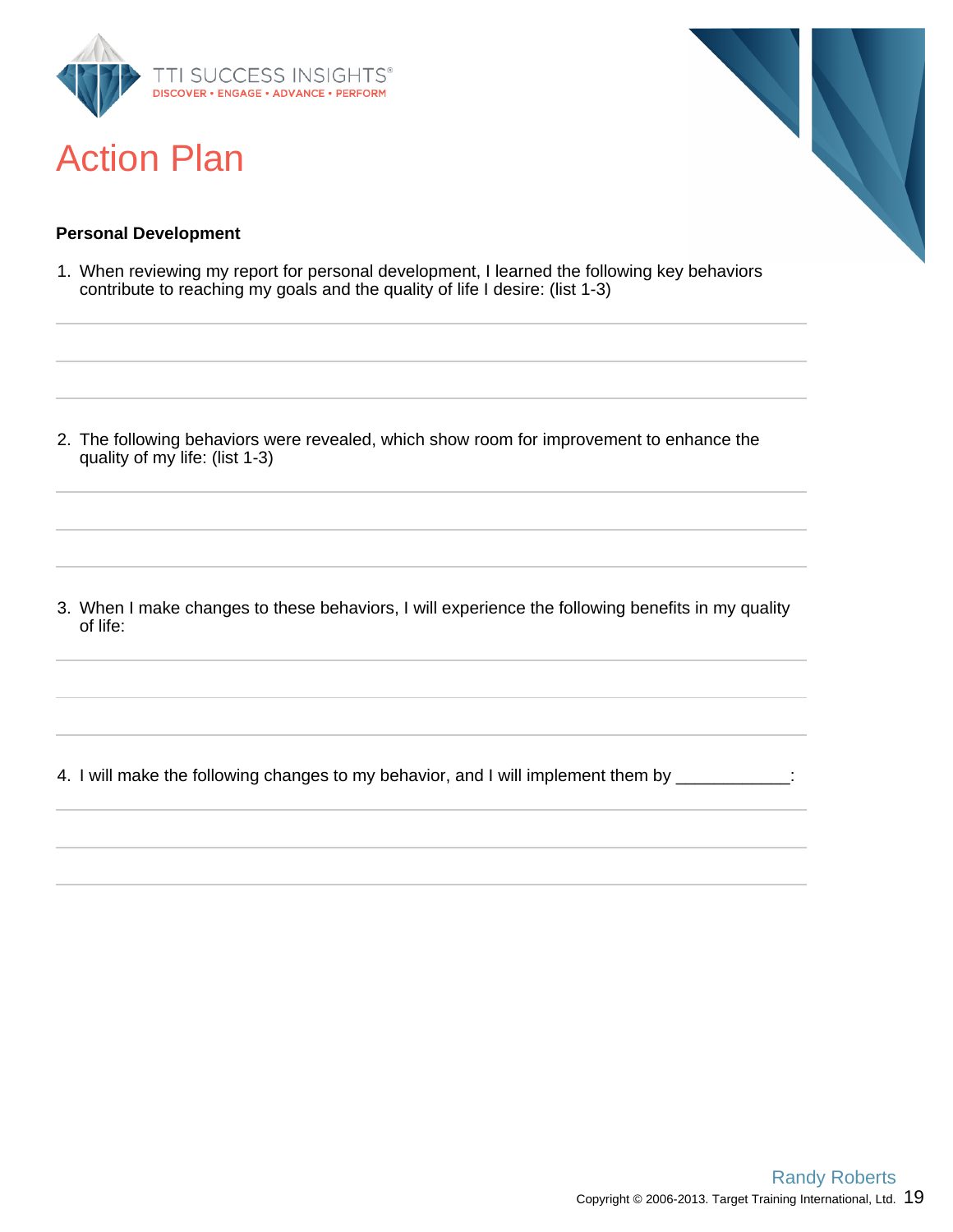

# Behavioral Hierarchy

The Behavioral Hierarchy graph will display a ranking of your natural behavioral style within a total of twelve (12) areas commonly encountered in the workplace. It will help you understand in which of these areas you will naturally be most effective.

**1. Customer Relations** - A desire to convey your sincere interest in them.

| $0. \ldots 1 \ldots 2 \ldots 3 \ldots 4 \ldots 5 \ldots 6 \ldots 7 \ldots 8 \ldots 9 \ldots 10$                                                            |     |
|------------------------------------------------------------------------------------------------------------------------------------------------------------|-----|
| $6.6*$                                                                                                                                                     | 8.5 |
| <b>2. People Oriented</b> - Spending a high percentage of time successfully                                                                                |     |
| working with a wide range of people from diverse backgrounds to<br>achieve "win-win" outcomes.                                                             |     |
| $0.1.1.1.1.2.1.13.1.14.1.15.1.16.1.17.1.18.1.19.1.10$                                                                                                      |     |
|                                                                                                                                                            | 8.0 |
| $6.9*$                                                                                                                                                     |     |
| 3. Frequent Interaction with Others - Dealing with multiple<br>interruptions on a continual basis, always maintaining a friendly<br>interface with others. |     |
| $0.1.1.1.1.2.1.13.1.14.1.15.1.16.1.17.1.18.1.19.1.10$                                                                                                      |     |
|                                                                                                                                                            | 7.0 |
| 6.4*                                                                                                                                                       |     |

**4. Following Policy** - Complying with the policy or if no policy, complying with the way it has been done.

0. . . . 1 . . . . 2 . . . . 3 . . . . 4 . . . . 5 . . . . 6 . . . . 7 . . . . 8 . . . . 9 . . . 10. **7.0** 6.7\*

**5. Consistency** - The ability to do the job the same way.

$$
0.\ldots,1\ldots,2\ldots,3\ldots,4\ldots,5\ldots,6\ldots,7\ldots,8\ldots,9\ldots,10
$$

$$
\overline{6.3^*}
$$

**6. Follow Up and Follow Through** - A need to be thorough. 0. . . . 1 . . . . 2 . . . . 3 . . . . 4 . . . . 5 . . . . 6 . . . . 7 . . . . 8 . . . . 9 . . . 10

$$
\overline{6.1^*}
$$

**6.0**

**6.8**

**7. Frequent Change** - Moving easily from task to task or being asked to leave several tasks unfinished and easily move on to the new task with little or no notice. 0. . . . 1 . . . . 2 . . . . 3 . . . . 4 . . . . 5 . . . . 6 . . . . 7 . . . . 8 . . . . 9 . . . 10



\* 68% of the population falls within the shaded area.



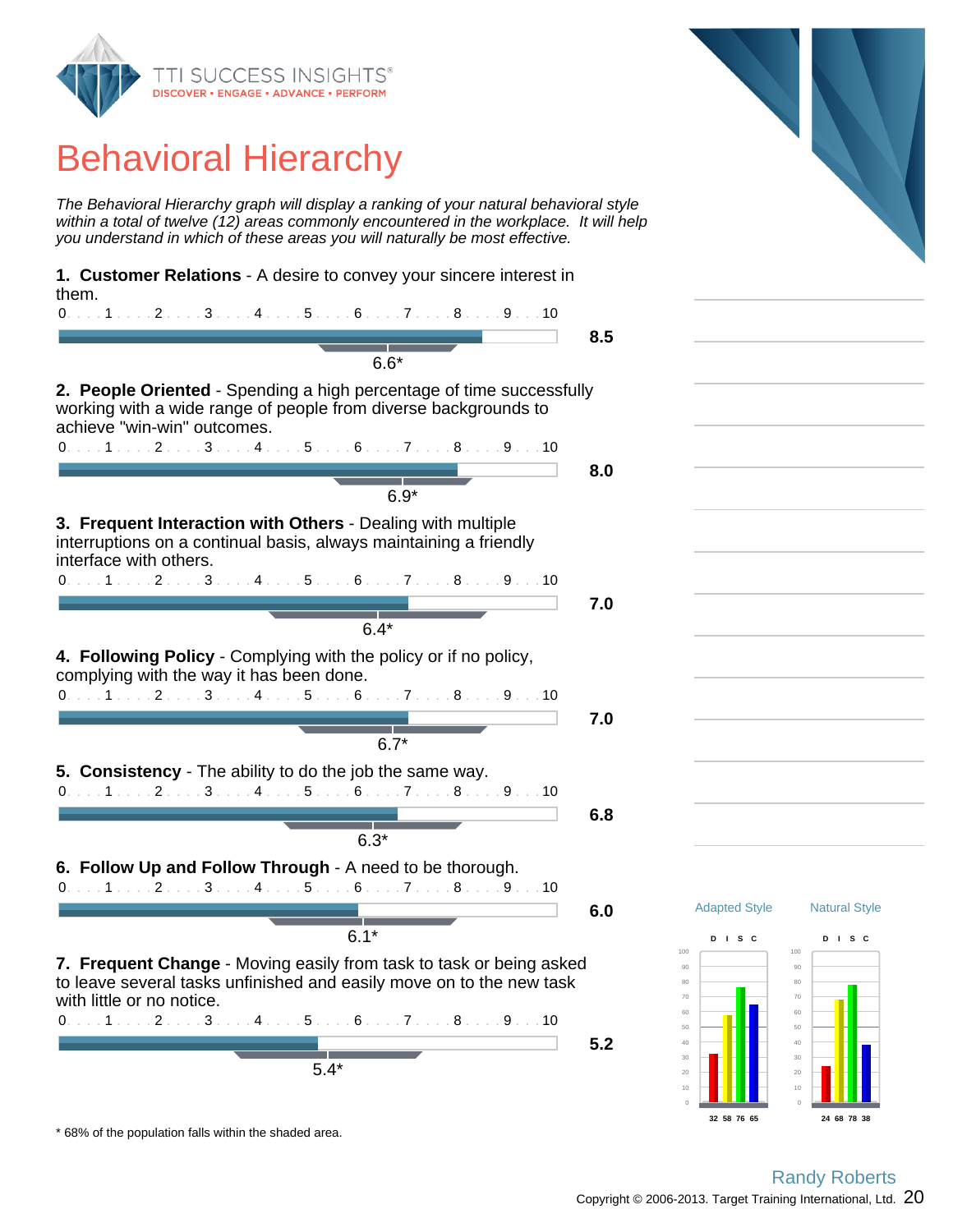

# Behavioral Hierarchy





\* 68% of the population falls within the shaded area. SIA: 32-58-76-65 (36) SIN: 24-68-78-38 (17)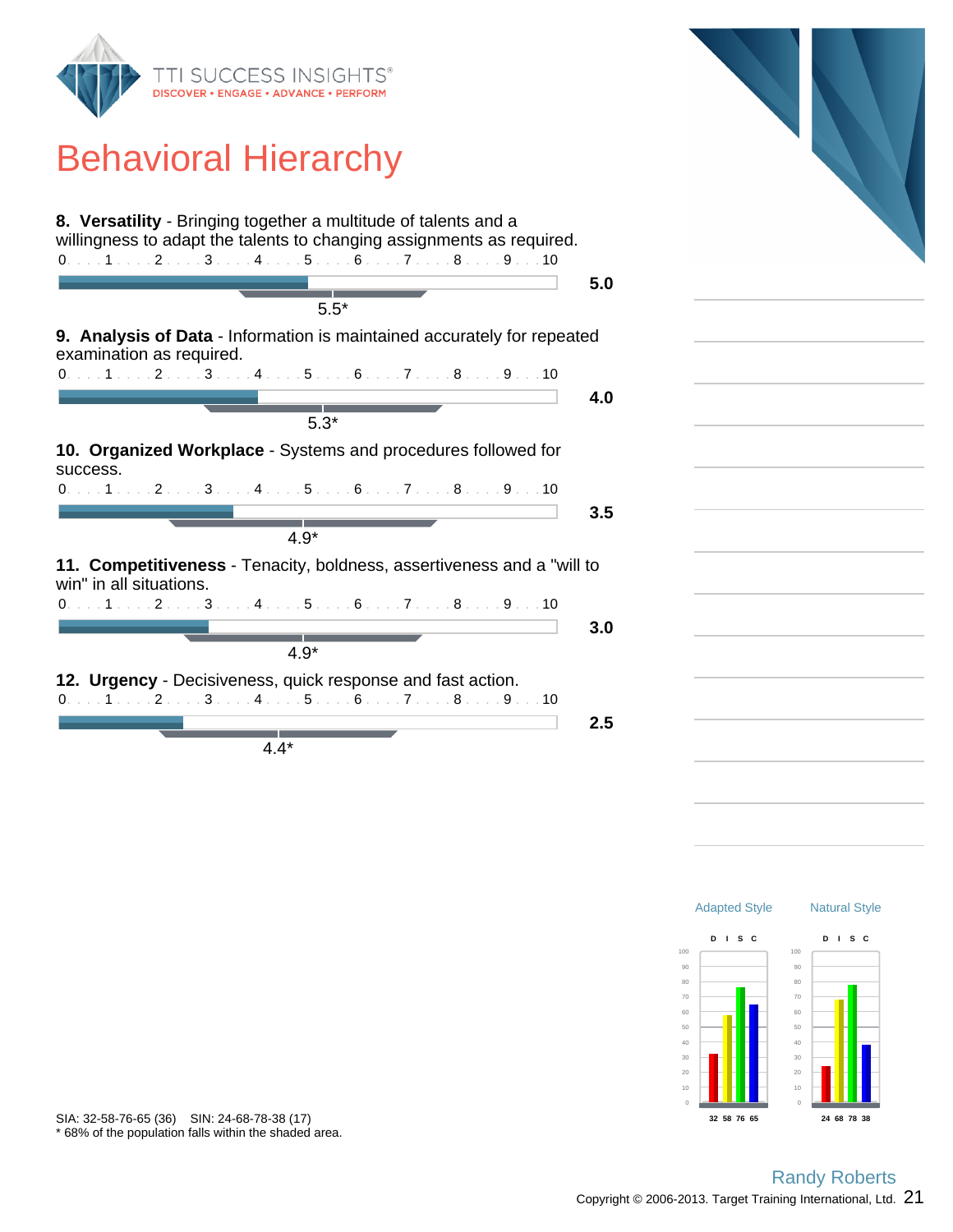

### Style Insights<sup>®</sup> Graphs 7-16-2014



### Adapted Style

**Graph I**

### Natural Style

**Graph II**

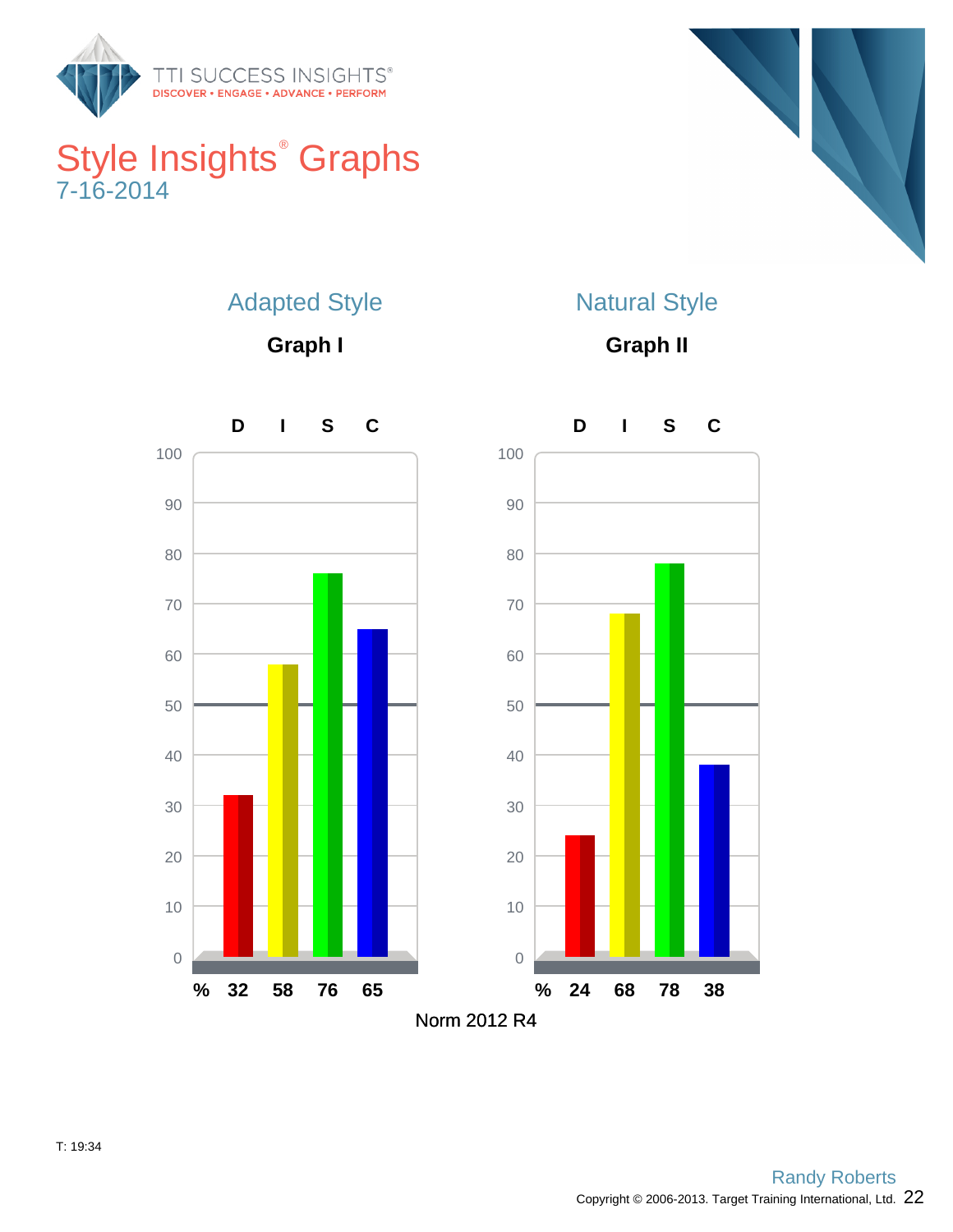



# The Success Insights<sup>®</sup> Wheel

The Success Insights® Wheel is a powerful tool popularized in Europe. In addition to the text you have received about your behavioral style, the Wheel adds a visual representation that allows you to:

- View your natural behavioral style (circle).  $\bullet$
- $\bullet$ View your adapted behavioral style (star).
- $\bullet$ Note the degree you are adapting your behavior.
- $\bullet$ If you filled out the Work Environment Analysis, view the relationship of your behavior to your job.

Notice on the next page that your Natural style (circle) and your Adapted style (star) are plotted on the Wheel. If they are plotted in different boxes, then you are adapting your behavior. The further the two plotting points are from each other, the more you are adapting your behavior.

If you are part of a group or team who also took the behavioral assessment, it would be advantageous to get together, using each person's Wheel, and make a master Wheel that contains each person's Natural and Adapted style. This allows you to quickly see where conflict can occur. You will also be able to identify where communication, understanding and appreciation can be increased.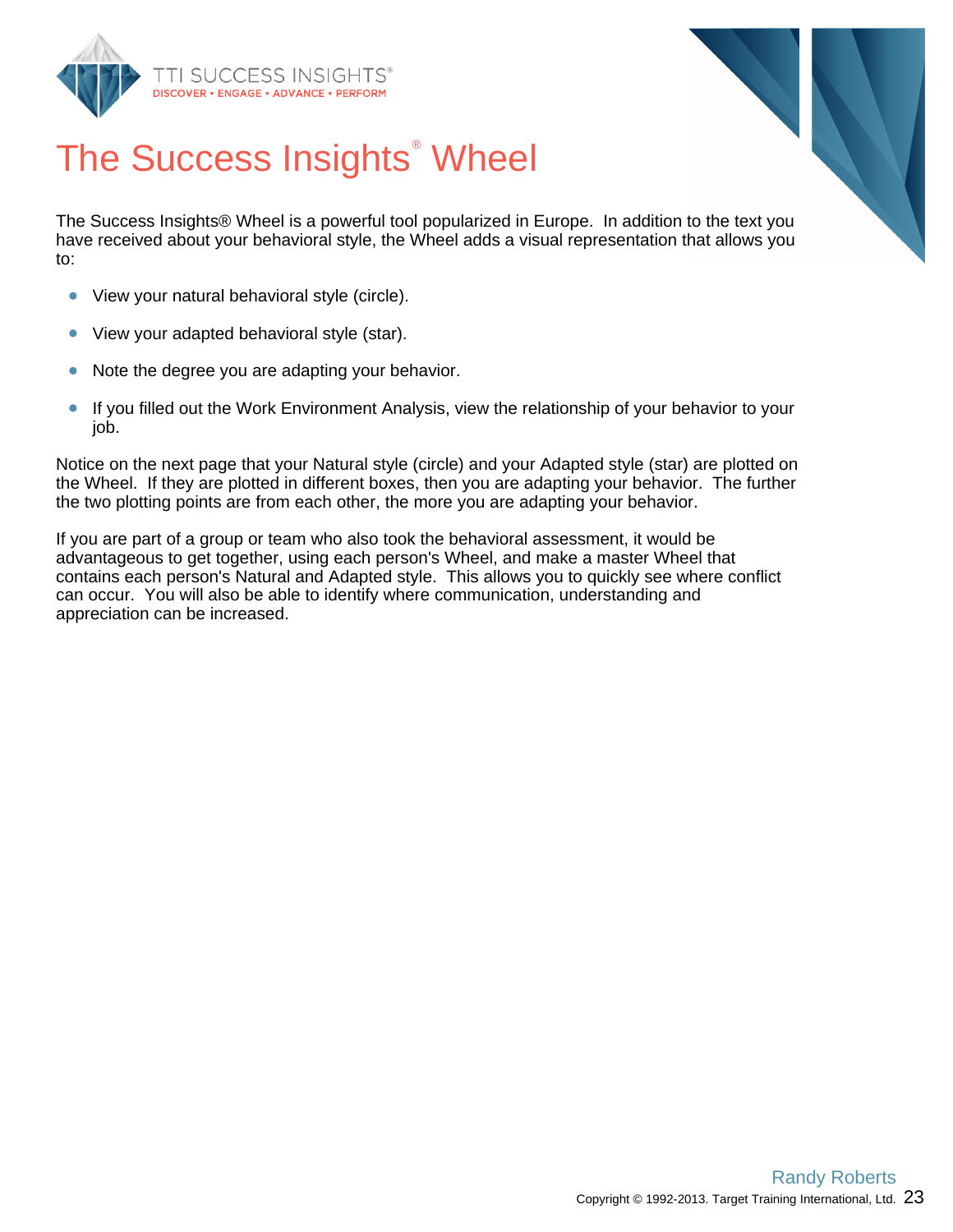

### The Success Insights<sup>®</sup> Wheel 7-16-2014



Natural: (17) SUPPORTING RELATER Adapted:  $\bigstar$  (36) SUPPORTING COORDINATOR (FLEXIBLE)

Norm 2012 R4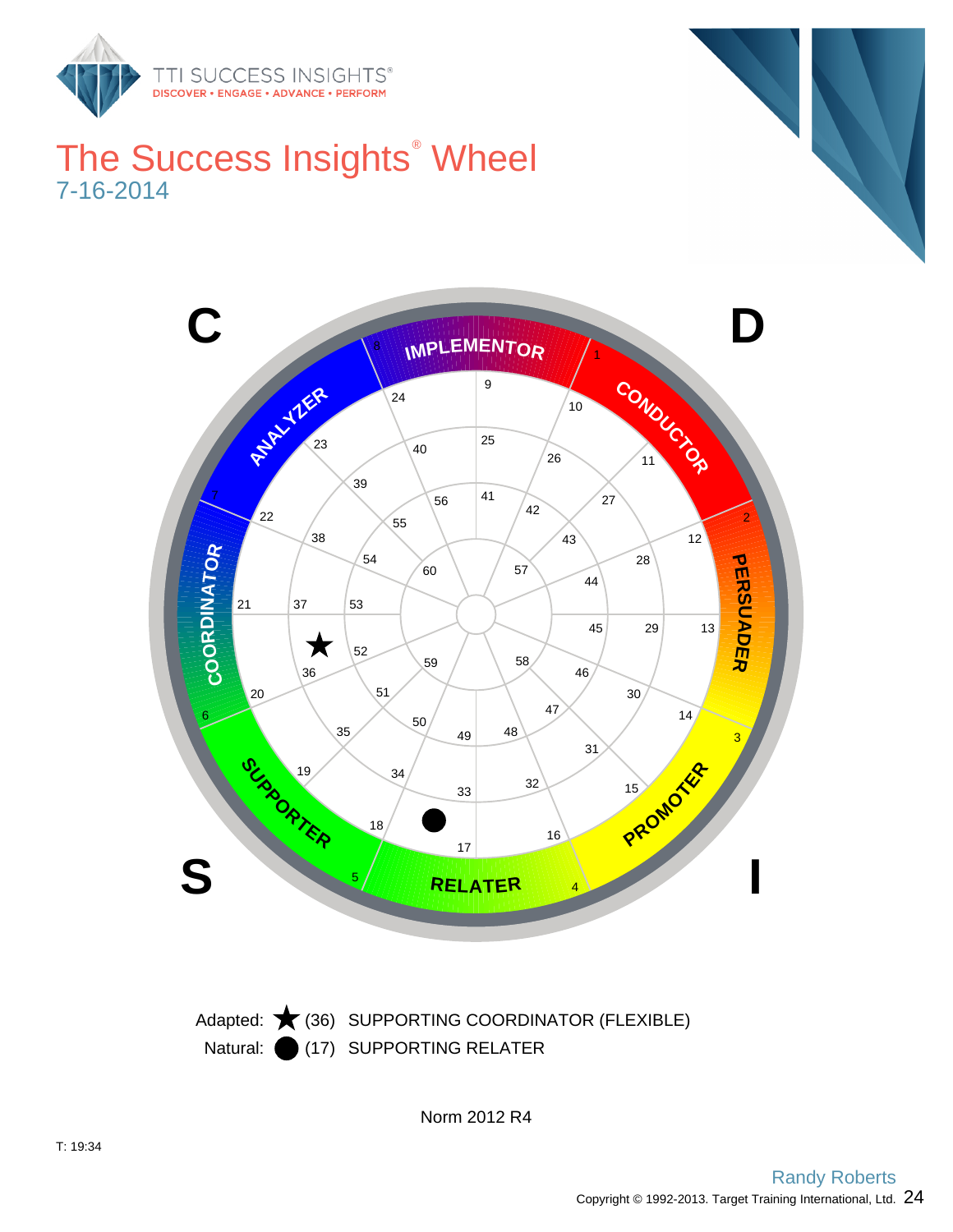



### Introduction Motivators

Knowledge of an individual's values help to tell us WHY they do things. A review of an individual's experiences, references, education and training help to tell us WHAT they can do. Behavioral assessments help to tell us HOW a person behaves and performs in the work environment. The Motivation Insights® measures the relative prominence of six basic interests or values (a way of valuing life): Theoretical, Utilitarian/Economic, Aesthetic, Social/Altruistic, Individualistic/Political and Traditional/Regulatory.

| <b>Value</b>                     | the Drive for           |
|----------------------------------|-------------------------|
| <b>Theoretical</b>               | <b>Knowledge</b>        |
| Utilitarian/Economic             | <b>Money</b>            |
| <b>Aesthetic</b>                 | <b>Form and Harmony</b> |
| <b>Social/Altruistic</b>         | <b>Helpfulness</b>      |
| <b>Individualistic/Political</b> | <b>Power</b>            |
| <b>Traditional/Regulatory</b>    | Order                   |

Values help to initiate one's behavior and are sometimes called the hidden motivators because they are not always readily observed. It is the purpose of this report to help illuminate and amplify some of those motivating factors and to build on the strengths that each person brings to the work environment.

Based on your choices, this report ranks your relative passion for each of the six values. A knowledge of an individual's values help to tell us why they do what they do. By measuring values, we uncover some of these motivators and can identify strengths that make each person unique within an organization. Values initiate or drive our behavioral style.

#### **Workplace Motivators Report**

This document has been prepared based on careful statistical analysis of the response pattern on the Motivation Insights® instrument. Norms have been developed for this instrument from thousands of professionals. This report uses the latest information available about human cognition and memory. Content is arranged in easy-to-remember categories using an interactive page layout.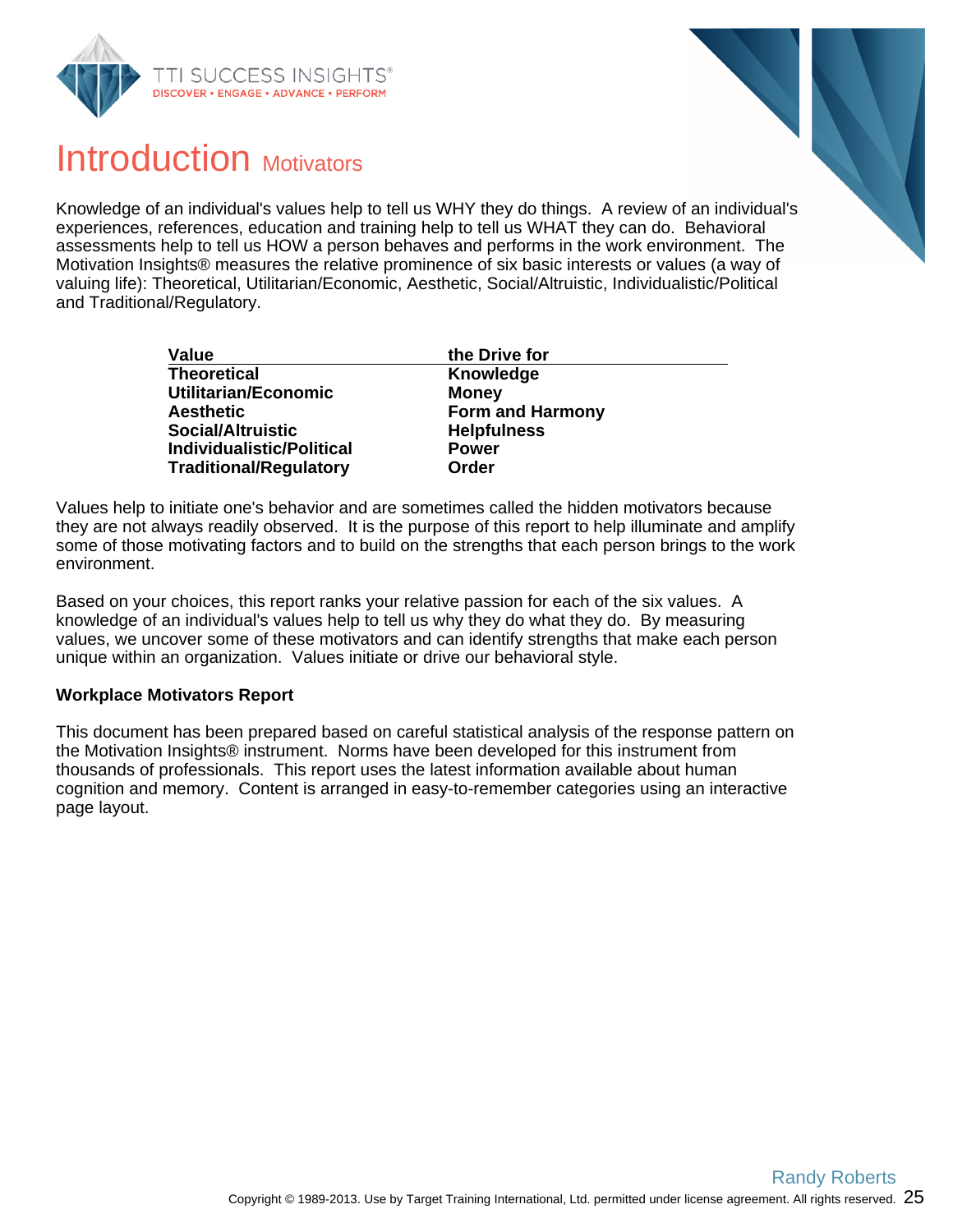



### Introduction Motivators

#### **How to get the most from this report**

- 1. Add, delete, and write comments in this document and consider it a work-in-progress handbook or personal tool. Consult, review, revise, and update this document periodically.
- 2. Review the report and select items of primary importance to current projects. Determine the best steps ahead based on what the report reveals and current experiences.
- 3. As appropriate, share the information on the Team Building Summary with peers and managers at whatever level of disclosure feels comfortable. As communication is a two-way process, peers and managers are encouraged to share similar information from their own Team Building Summary sheets.
- 4. Use the information in the report to serve as a "self-management handbook" or "empowerment manual" to help clarify workplace values issues, and to assist in maintaining optimal performance.
- 5. Other steps and processes may emerge through team meetings.

#### **This report includes**

- A section for each of the six Values dimensions in these categories: General Characteristics;  $\bullet$ Value to the Organization; Keys to Managing and Motivating; Training, Professional Development and Learning Insights; Continuous Quality Improvement.
- $\bullet$ A Norms and Comparisons section that reveals where your values are compared to the national mean.
- $\bullet$ A Values Graph
- A Values Wheel
- A Values Action Plan for affirming strengths and encouraging growth and development.
- A Team Building Summary to facilitate sharing selected information with others.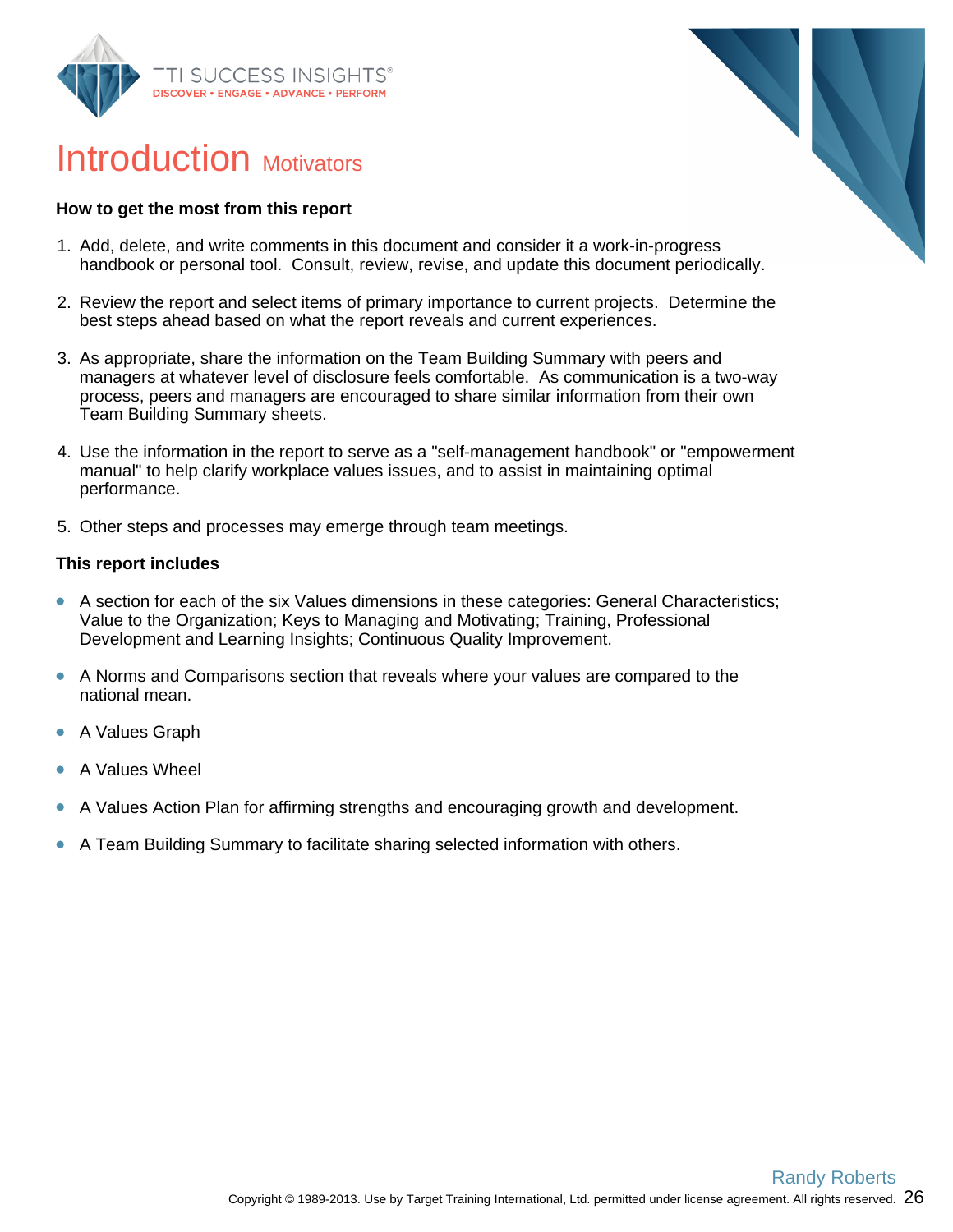

# Utilitarian/Economic

The Utilitarian/Economic score shows a characteristic interest in money and what is useful. This means that an individual wants to have the security that money brings not only for themselves, but for their present and future family. This value includes the practical affairs of the business world - the production, marketing and consumption of goods, the use of credit, and the accumulation of tangible wealth. This type of individual is thoroughly practical and conforms well to the stereotype of the average businessperson. A person with a high score is likely to have a high need to surpass others in wealth.

#### **General Characteristics**

- Is interested in what is useful and practical in meeting goals (usually economic ones).
- Randy likes rewards based on the results he achieves rather than on the  $\bullet$ method used to obtain the results.
- Randy is hard-working, competitive, and motivated by financial rewards  $\bullet$ and challenging compensation plans.
- When profit or project cost/benefits are examined, he takes the position  $\bullet$ that the ends justify the means.
- Motivated by money and bonuses as recognition for a job well done.  $\bullet$
- Goal driven, especially financial goals.  $\bullet$
- Interested in what is practical and useful in achieving his vision of  $\bullet$ success.
- $\bullet$ Wants to surpass others in wealth or possessions.
- Motivated by high pay and attaches importance to high earnings.  $\bullet$

#### **Value to the Organization**

- Profit driven and bottom-line oriented.
- Driven by competition, challenges, and economic incentives.  $\bullet$
- Makes decisions with practicality and bottom-line dollars in mind.  $\bullet$
- Exhibits drive and motivation to achieve and win in a variety of areas.  $\bullet$
- Is able to multi-task in a variety of areas and keep important projects  $\bullet$ moving.
- Keeps an ear to the revenue-clock, his own and the organization's.



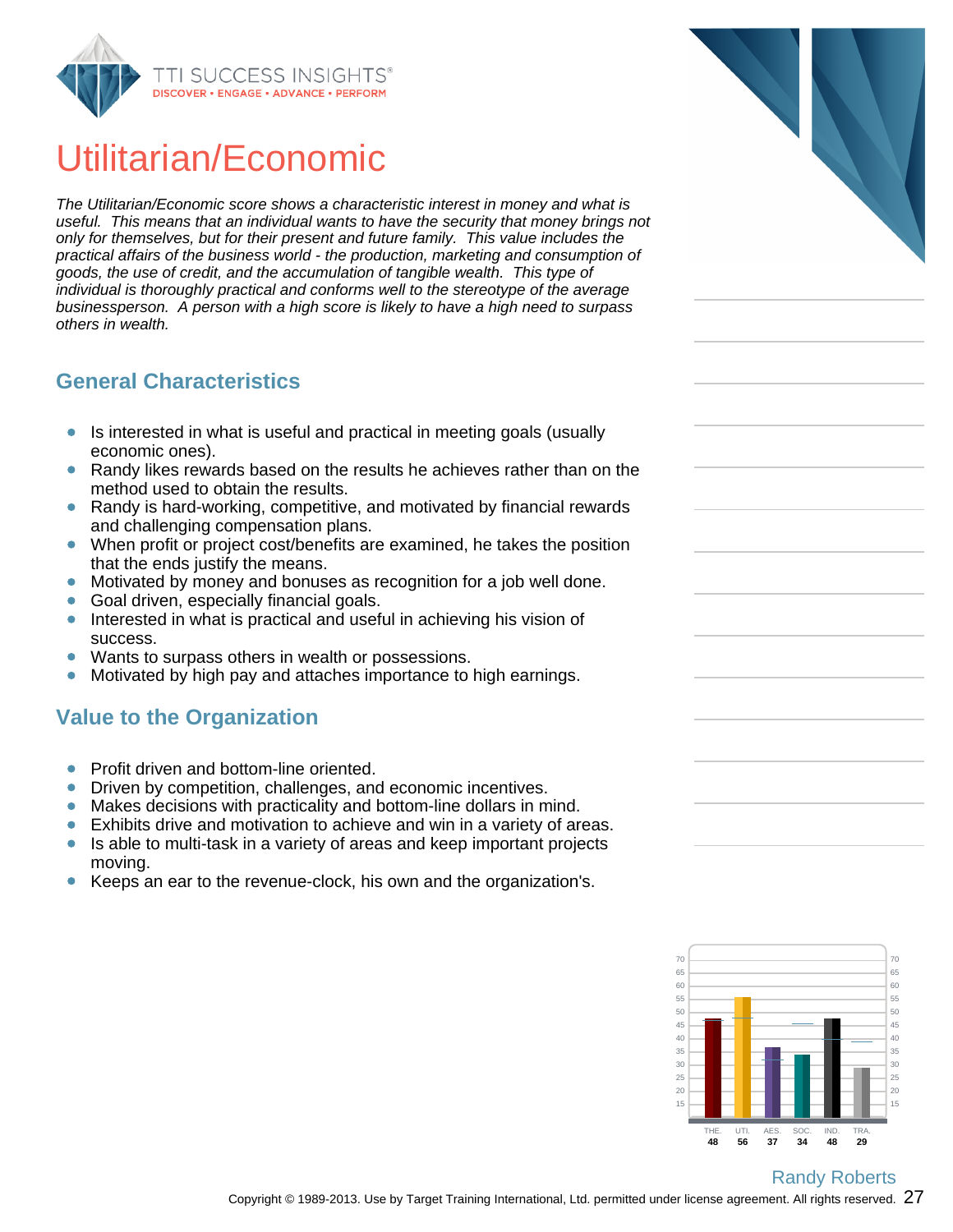

# Utilitarian/Economic

### **Keys to Managing and Motivating**

- Realize that for those who score in this high economic range there may be low company loyalty. Be certain to reward performance, and encourage participation as an important member of the team.
- Remember that Randy has an ear to the revenue-clock. This may give him a keen economic awareness in projects and decision-making with the team.
- Reward high performance in tangible and monetary ways with individual and team recognition.
- Assure that economic rewards are fair, clearly communicated, and provide a high-end return for those willing to work for it.
- $\bullet$ Provide opportunity for financial rewards for excellent performance.

#### **Training, Professional Development and Learning Insights**

- $\bullet$ Link learning outcomes to the ability to become more effective in increasing earnings for both himself and the organization.
- Scores like those who want information that will help them increase bottom-line activity and effectiveness.
- Provide some rewards and incentives for participation in additional training and professional development.

#### **Continuous Quality Improvements**

- $\bullet$ Within this high economic drive, there may be a significant motivating factor in achieving goals. It may also become an insatiable need, especially in sales people and others sharing this very high economic drive.
- Needs to hide the dollar signs in his eyes in order to establish the most appropriate rapport with others.
- May judge the efforts of others on the team by an economic scale only.



Copyright © 1989-2013. Use by Target Training International, Ltd. permitted under license agreement. All rights reserved.  $28\,$ Randy Roberts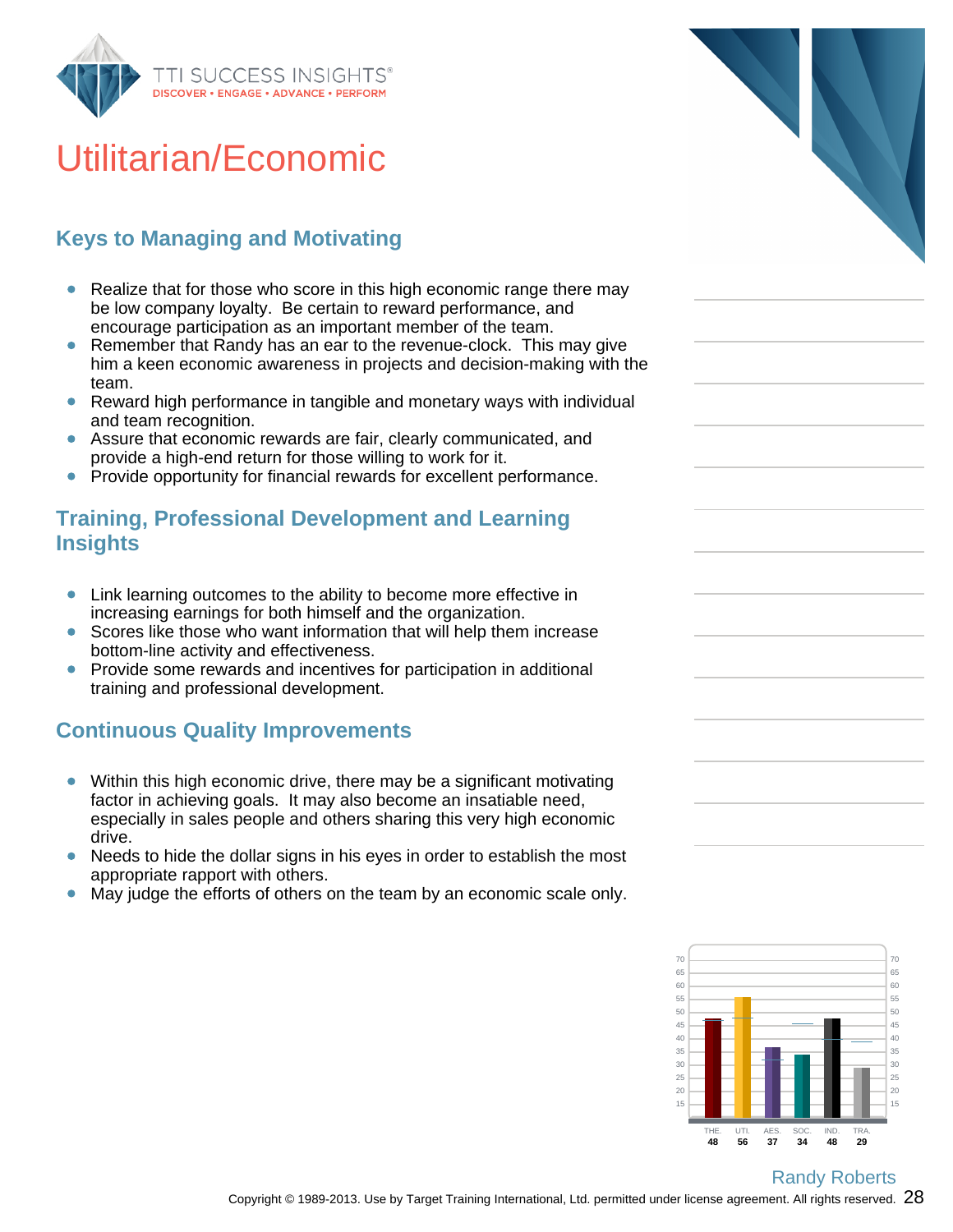

## **Theoretical**

The primary drivers with this value are the discovery of KNOWLEDGE and appetite for LEARNING. In pursuit of this value, an individual takes a "cognitive" attitude. Such an individual is nonjudgmental regarding the beauty or utility of objects and seeks only to observe and to reason. Since the interests of the theoretical person are empirical, critical and rational, the person appears to be an intellectual. The chief aim in life is to order and systematize knowledge: knowledge for the sake of knowledge.

#### **General Characteristics**

- Enjoys learning even for its own sake.  $\bullet$
- High knowledge base and credibility base in contributions to team efforts.  $\bullet$
- Provides a high interest level on new initiatives or projects.  $\bullet$
- Likes to visit bookstores and may make some unexpected purchases.  $\bullet$
- Interested in new methods and how they can be applied to existing structures.
- $\bullet$ Likes to develop quick utilities or procedures that are a new way to look at existing job responsibilities.
- Willing to take risks to learn something new.  $\bullet$
- Has many interests outside the workplace.  $\bullet$
- Likes to go to trade shows and conventions in his area of interest and  $\bullet$ expertise to find new ideas and tools for the team and organization at large.

#### **Value to the Organization**

- $\bullet$ He brings a strong knowledge-driven ethic.
- Stable, knowledge-driven ethic.  $\bullet$
- Possesses strong and consistent analytical skills and ability.  $\bullet$
- When others (internal or external) have a question, even if Randy isn't  $\bullet$ very familiar with it, he can usually create solutions.
- Knows a little about most everything, and is conversant about it.
- $\bullet$ Has an open-minded approach that comes from broad-based research.



Copyright © 1989-2013. Use by Target Training International, Ltd. permitted under license agreement. All rights reserved.  $29$ Randy Roberts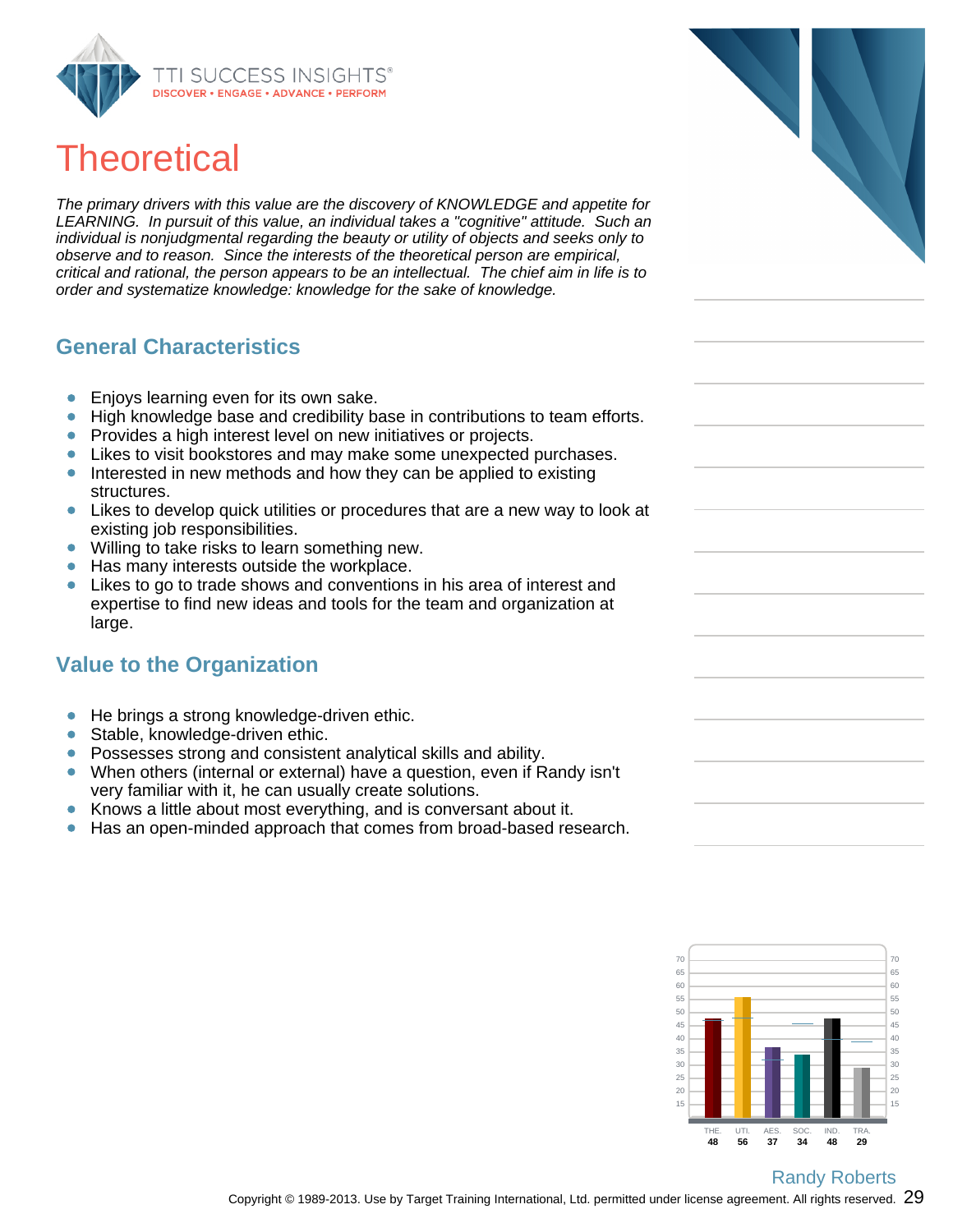

### **Theoretical**

### **Keys to Managing and Motivating**

- Involve Randy as a constructive critic for new ideas or when evaluating existing projects and protocol.
- Classes, courses, conferences: Send Randy and let him learn.  $\bullet$
- Needs opportunity to explore a variety of knowledge-based areas and to act on them.
- Find out his interests and channel related information to Randy. Send topical mail, brochures and info-sheets to him.
- Provide opportunities for him to teach as well as learn.  $\bullet$

#### **Training, Professional Development and Learning Insights**

- Randy may have his own on-going personal development program already in progress.
- $\bullet$ He enjoys learning even for its own sake, and will be supportive of most training and development endeavors.
- $\bullet$ Actively engaged in learning both on and off the job.

#### **Continuous Quality Improvements**

- Somewhat selfish in sharing ideas with others, until others have  $\bullet$ established their own technical credibility.
- The sense of urgency may vacillate, depending on the intellectual  $\bullet$ importance Randy assigns to the issue.
- Don't rush from one learning experience to another. Make certain there  $\bullet$ are some practical applications.



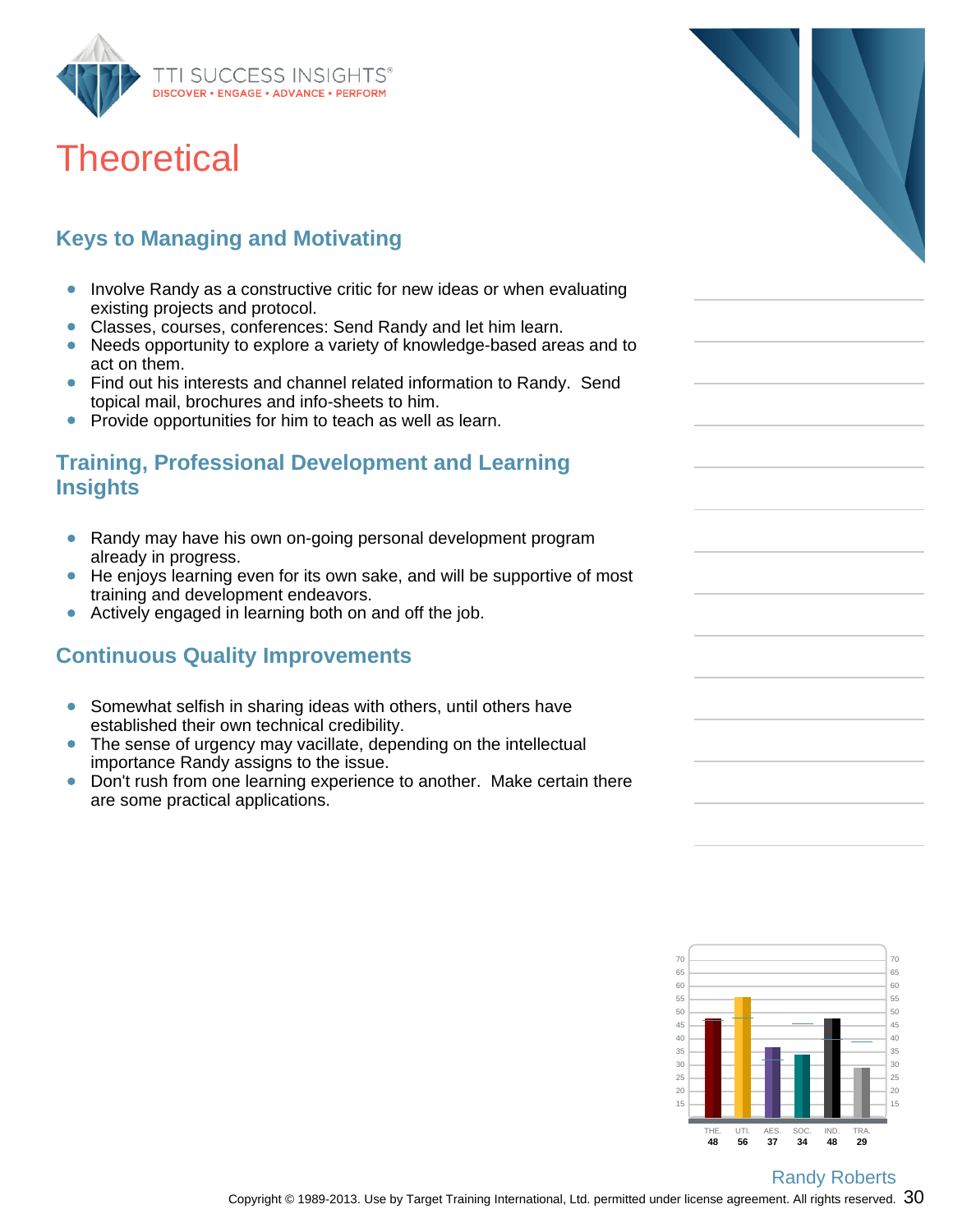

### Individualistic/Political

The primary interest for this value is POWER. Research studies indicate that leaders in most fields have a high power value. Since competition and struggle play a large part in all areas of life, many philosophers have seen power as the most universal and most fundamental of motives. There are, however, certain personalities in whom the desire for direct expression of this motive is uppermost; who wish, above all, for personal power, influence and renown.

#### **General Characteristics**

- Generally not considered an extremist on ideas, methods, or issues in the  $\bullet$ workplace.
- Has the ability to take a stand on an issue when necessary, to yield position when necessary, and to do both with equal sincerity.
- Has the ability to take or leave the limelight and attention given for special  $\bullet$ contributions.
- Shows the ability to take a leadership role when asked, and also to be supportive team member when asked.
- Randy would not be considered controversial in his workplace ideas or  $\bullet$ transactions.

### **Value to the Organization**

- Seen as a stabilizing force in organizational operations and transactions.  $\bullet$
- Considered flexible and versatile without being an extremist.  $\bullet$
- $\bullet$ Able to see both sides of the position from those with higher and lower Individualistic scores.
- Able to mediate between the needs of the higher and lower Individualistic  $\bullet$ members of the team.
- Able to take a stand with emphasis, or to be a more quiet member  $\bullet$ supporting a position.
- Able to lead or follow as asked.





Copyright © 1989-2013. Use by Target Training International, Ltd. permitted under license agreement. All rights reserved.  $\,31\,$ Randy Roberts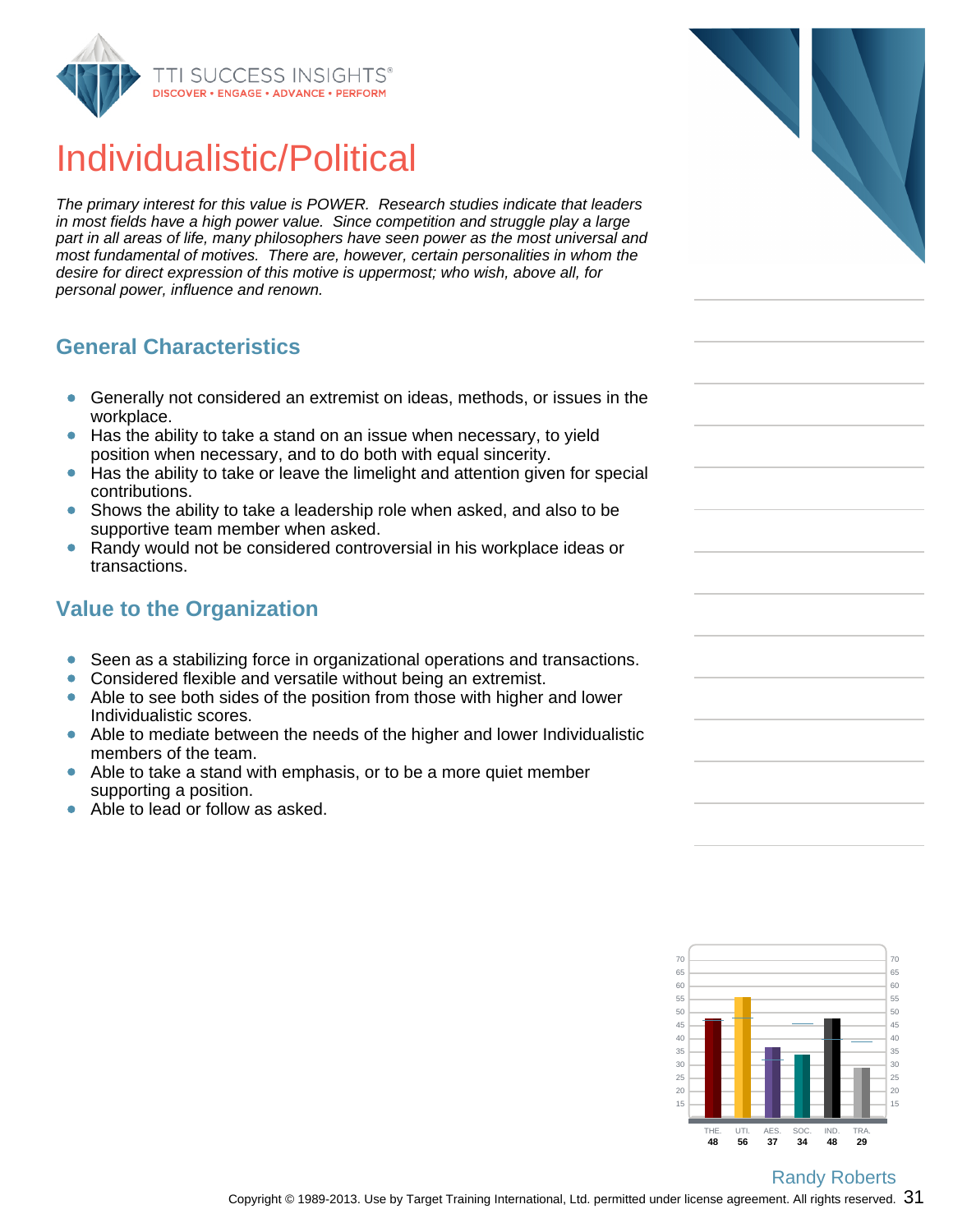

# Individualistic/Political

### **Keys to Managing and Motivating**

- Randy is socially flexible. He can assume an appropriate leadership role for a team; or, be a supportive team member as the situation requires.
- Remember that Randy shows the ability to get along with a wide variety of  $\bullet$ others without alienating those with opinions in extreme positions on the spectrum.
- $\bullet$ Randy is able to be a balancing or stabilizing agent in a variety of team-related issues without being an extremist on either side.
- Randy brings an Individualistic drive typical of many professionals.  $\bullet$
- Seek his input to gain a center-lane perspective on an organizational issue related to this Values scale.

#### **Training, Professional Development and Learning Insights**

- Able to be a flexible participant in training and development programs.
- Tends to enjoy both team-oriented and individual/independent learning activities.
- Will be a supportive member of the training experience from the viewpoint of this Values dimension.

#### **Continuous Quality Improvements**

- Without necessarily picking sides, he may need to take a stand on some issues related to individual agendas.
- To gain additional insight, examine other Values drives to determine the  $\bullet$ importance of this Individualistic drive factor.
- Allow space for those with higher Individualistic drives to express  $\bullet$ themselves in appropriate ways.



Copyright © 1989-2013. Use by Target Training International, Ltd. permitted under license agreement. All rights reserved.  $\,32\,$ Randy Roberts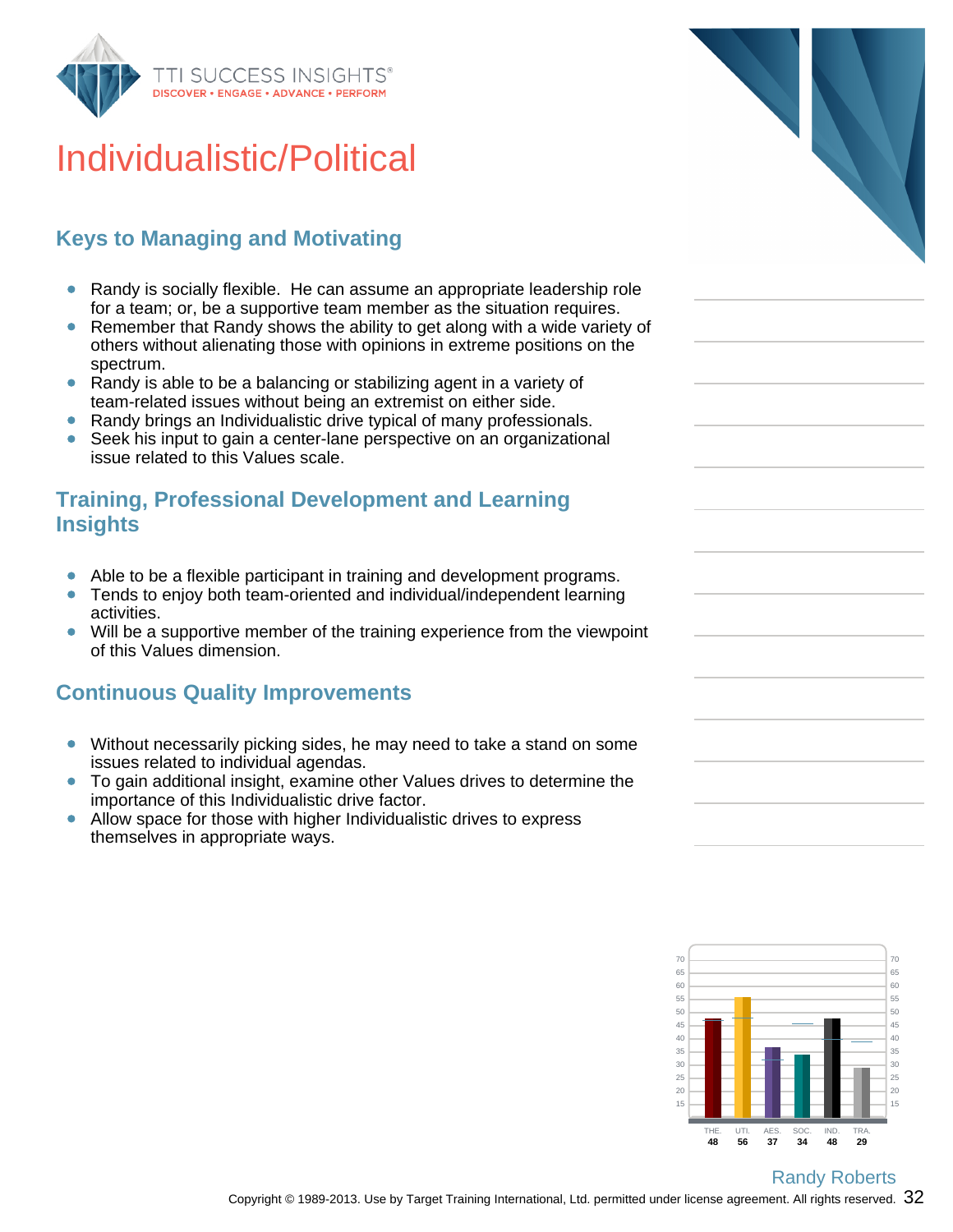

# Aesthetic

A higher Aesthetic score indicates a relative interest in "form and harmony." Each experience is judged from the standpoint of grace, symmetry or fitness. Life may be regarded as a procession of events, and each is enjoyed for its own sake. A high score here does not necessarily mean that the incumbent has talents in creative artistry. It indicates a primary interest in the artistic episodes of life.

#### **General Characteristics**

- Shows an appropriate and realistic approach to Aesthetic appreciation  $\bullet$ without being an extremist.
- The need for and appreciation of beauty is determined on an individual  $\bullet$ basis and is not generalized in terms of the total work around him.
- Has an interest in form and harmony, but also understands there may be more important factors when making decisions.
- Can support and understand the positions of individuals with either higher or lower Aesthetic scores.
- Brings a sense of balance and stability to a variety of job-related Aesthetic issues that might emerge.

#### **Value to the Organization**

- Brings flexibility to the team regarding this Aesthetic area: able to see the  $\bullet$ issues and positions from a variety of sources with a sense of balance.
- Is a stabilizing and realistic influence on the team.  $\bullet$
- Able to appreciate the needs of both the higher or lower Aesthetic  $\bullet$ individuals on the team.
- Shows ability to help and go the extra mile without a negative impact on his own responsibility and work-load.
- Not an extremist, and therefore when Aesthetic issues emerge Randy  $\bullet$ demonstrates an awareness of form and harmony and responds as needed on the job.



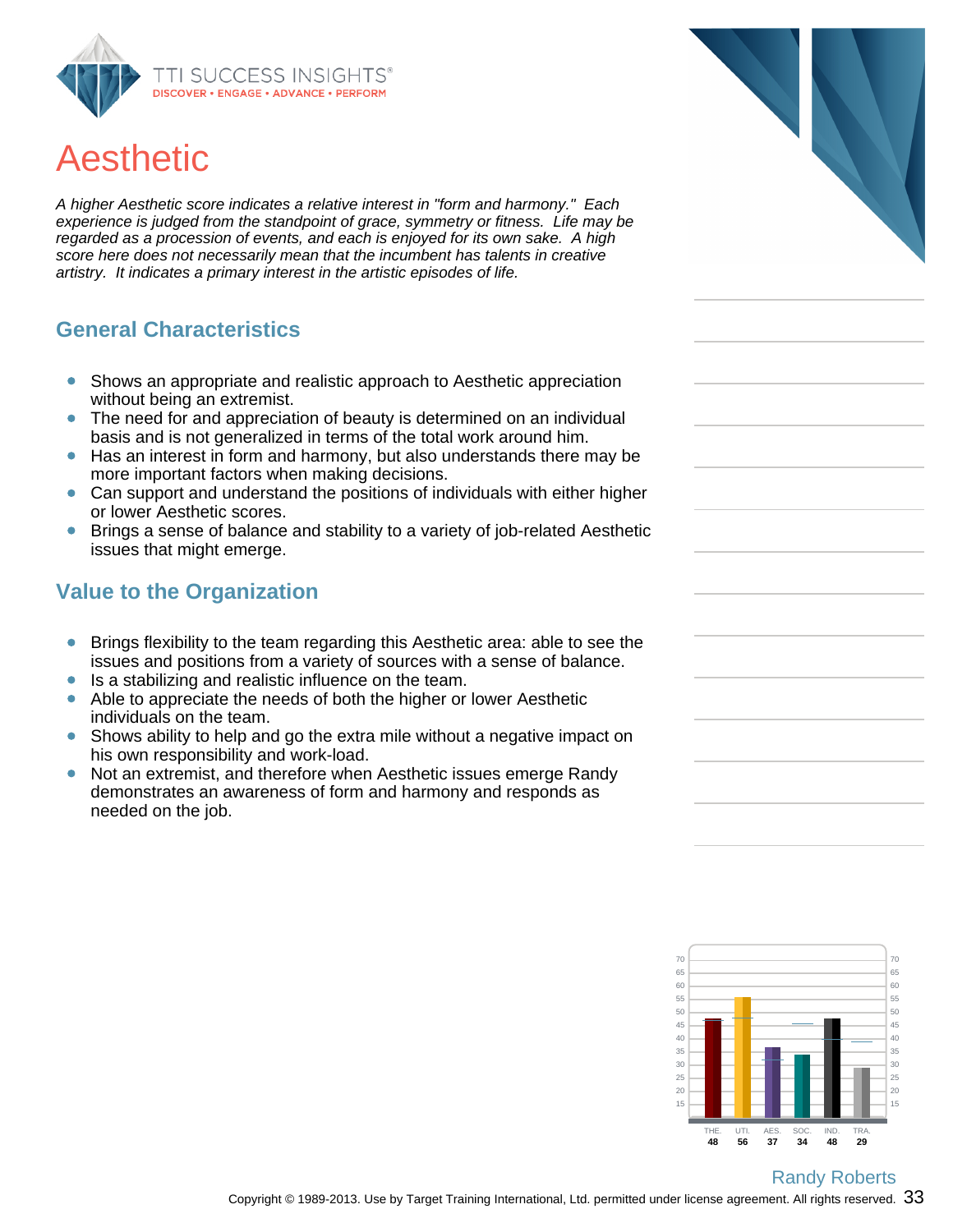

### Aesthetic

### **Keys to Managing and Motivating**

- Remember that he shows a practicality and realism regarding Aesthetic values and positions.
- This middle ground between the extremes of higher and lower Aesthetic  $\bullet$ issues may be an appropriate stabilizing force.
- Check for other Values drives that may be higher or lower than this Aesthetic value in order to gain a better idea of specific keys to managing and motivating.
- Support the middle ground strength that he brings between various  $\bullet$ positions on team issues.

#### **Training, Professional Development and Learning Insights**

- $\bullet$ Explore the professional development insights from some of the other Values scales to determine more specific preferences.
- $\bullet$ He is a flexible participant in training and development programs.
- Can become engaged in training activities because he sees it as a part of necessary growth and professional improvement.

#### **Continuous Quality Improvements**

- To gain additional insight, it is important to review other Values drives to  $\bullet$ determine the importance of this Aesthetic drive factor.
- May feel conflict as to whether or not to participate in certain team activities, unless there is some area where his creativity may be used.
- Allow space for those who differ on this Aesthetic scale, and remember  $\bullet$ that all Values positions are positions deserving of respect.



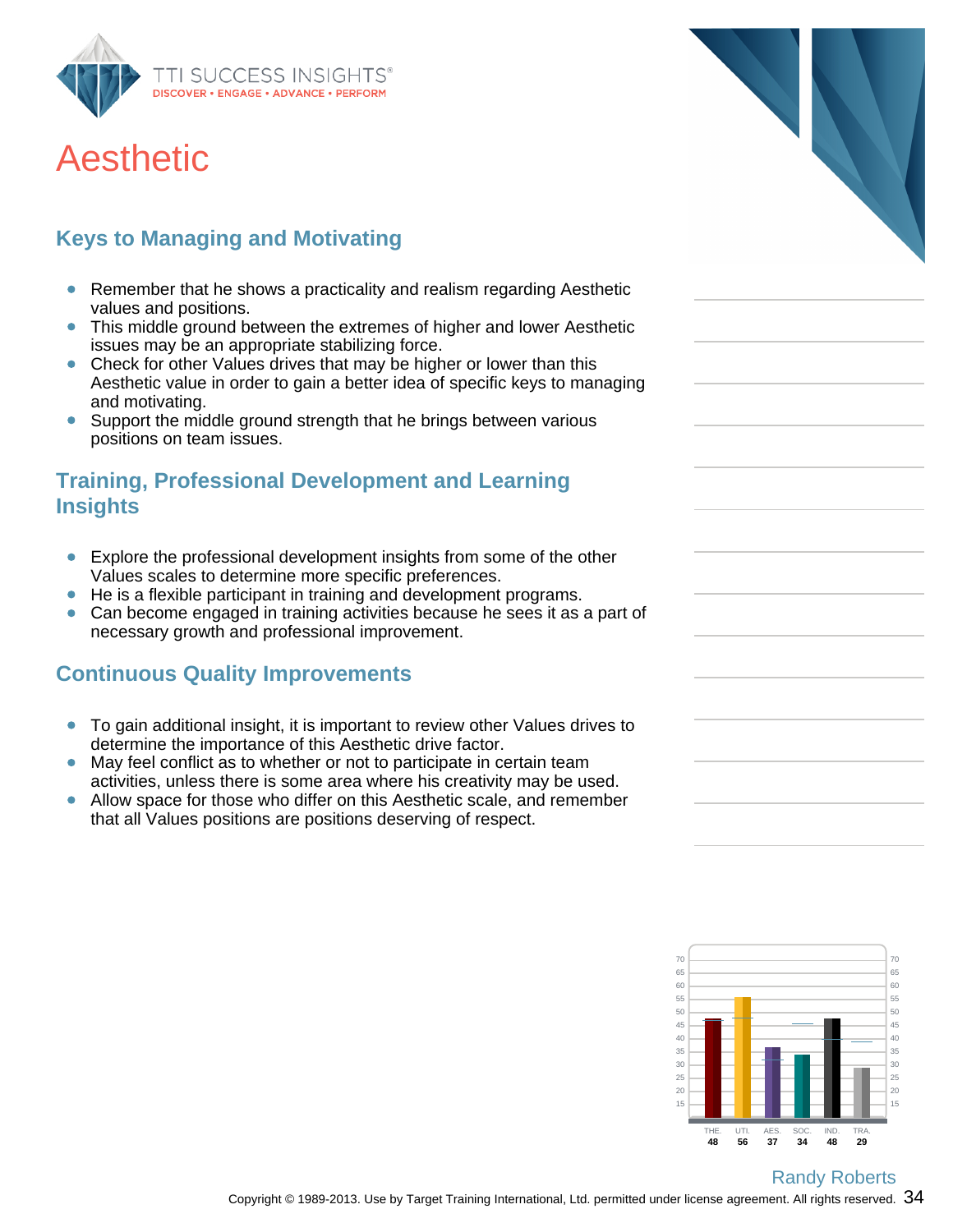

# Social/Altruistic

Those who score very high in this value have an inherent love of people. The Social/Altruistic person prizes other people and is, therefore, kind, sympathetic and unselfish. They are likely to find the Theoretical, Utilitarian and Aesthetic values cold and inhuman. Compared to the Individualistic value, the Social/Altruistic person regards helping others as the only suitable form for human relationships. Research into this value indicates that in its purest form, the Social/Altruistic interest is selfless.

#### **General Characteristics**

- Other values tend to take a higher motivational priority than this  $\bullet$ Social/Altruistic scale.
- Shows a bottom-line practicality regarding helping others and sharing time and resources: there must be a set of mutual wins.
- May keep an ear to the revenue-clock of an organization, and maintain a business sense in people transactions.
- Has a tendency to have a strong work ethic that is projected to others.  $\bullet$ "I've worked hard and have been persistent, and others should be able to do that for themselves."
- Has learned to say "No" when asked to do things that may not contribute to the bottom line (either his own or the organization's).
- Tends to be more "self-concerned" than "other-concerned" in terms of meeting needs and sharing time, talent and energy.
- May look at those scoring higher as selfless types who are giving their  $\bullet$ security away.
- May be generous to charities outside of the job, but may balk at displaying that same generosity in the workplace.
- Motivated and driven in Values areas other than the Social/Altruistic.

#### **Value to the Organization**

- Bottom-line practicality regarding business and transactions.
- $\bullet$ Survivor in the business arena, even in the midst of heavy competition.
- $\bullet$ Not easily swayed in terms of emotional issues.
- Good business sense.  $\bullet$



#### Randy Roberts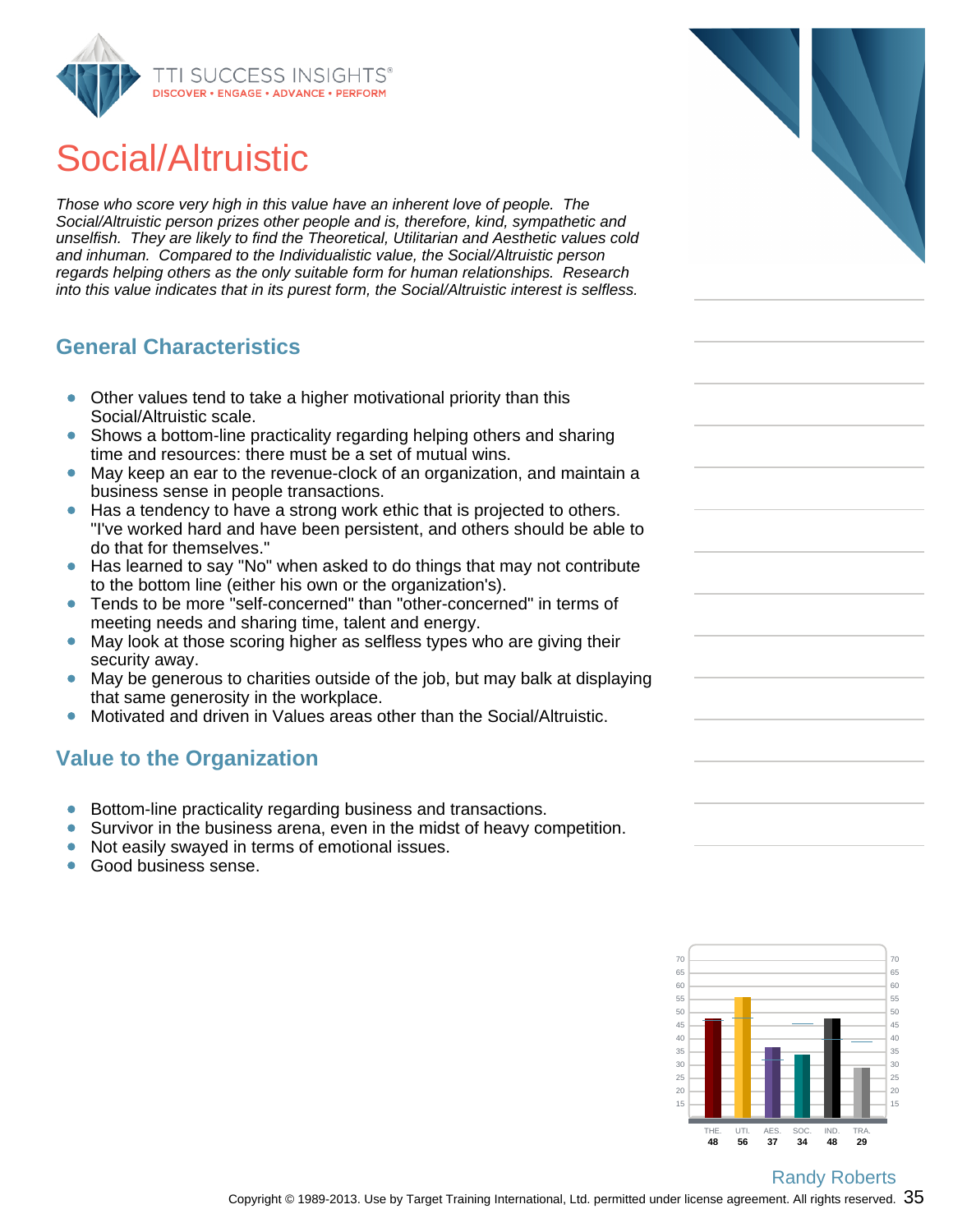

# Social/Altruistic

### **Keys to Managing and Motivating**

- Be careful not to overload assignments with too many coaching or counseling activities since he may not perceive an immediate business gain from those activities.
- Appeal to the practical side that Randy shows.
- Randy scores like those who set their own goals. Use those goals as  $\bullet$ primary motivators.
- Stay bottom-line oriented.  $\bullet$
- Have your idea or approach make "business sense."  $\bullet$

#### **Training, Professional Development and Learning Insights**

- Link learning and professional development to other items of greater  $\bullet$ self-interest.
- Find areas of the training that relate to increased business opportunity or  $\bullet$ advancement.
- Connect learning and training goals to bottom-line increases and successes.

#### **Continuous Quality Improvements**

- Some perceive a "selfishness-factor" on certain projects or when sharing  $\bullet$ information resources with the team.
- Seen as overly "guarded" by some, especially those who tend to be more open and sharing in a business sense.
- Needs to be more sensitive to the needs of others.  $\bullet$



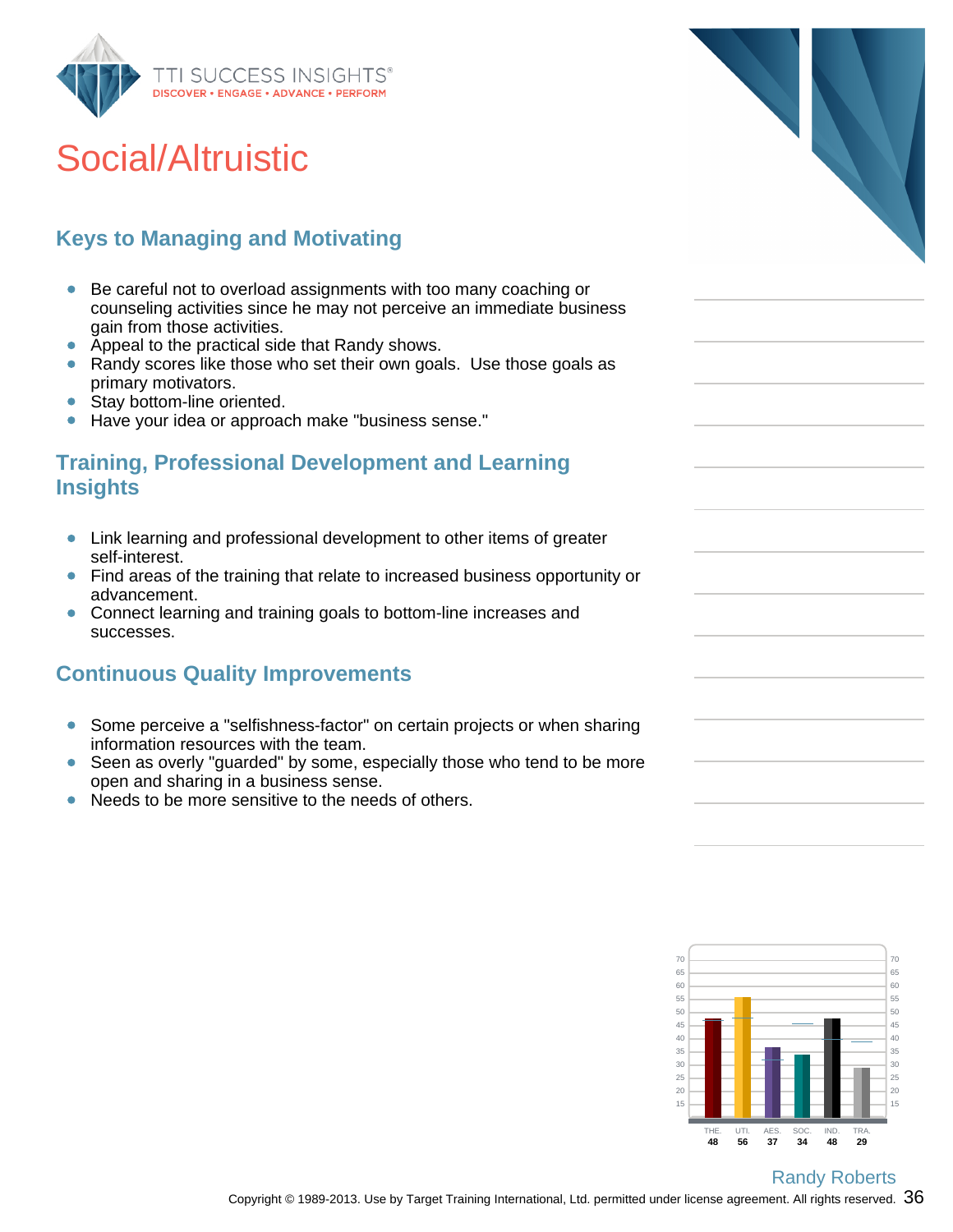

# Traditional/Regulatory

The highest interest for this value may be called "unity," "order," or "tradition." Individuals with high scores in this value seek a system for living. This system can be found in such things as conservatism or any authority that has defined rules, regulations and principles for living.

#### **General Characteristics**

- May behave independently from the standard operating procedure.  $\bullet$
- ŏ May believe in supremacy of the individual over the group.
- $\bullet$ Believes in experimentation and trying new things.
- Is an active agent in team projects and conversations.  $\bullet$
- Adjusts quickly to change and is flexible.  $\bullet$
- Shows good judgment in his ability to self-manage on tasks and projects.  $\bullet$
- $\bullet$ Sometimes bends the rules while creatively solving a problem.

#### **Value to the Organization**

- Is able to make quick decisions without getting emotionally involved.  $\bullet$
- Generates new ideas.
- $\bullet$ Creates solutions, sometimes more through personal attempts, calculated risks, and creativity, than by-the-book or established protocol.
- Asks lots of questions.  $\bullet$
- Is able to make decisions quickly in solving problems.  $\bullet$
- Looks for creative solutions to problems.  $\bullet$

#### **Keys to Managing and Motivating**

- Requires specific instructions so that he can do the routine aspects of job  $\bullet$ correctly the first time.
- Prefers being allowed to make his own decisions about how the work will  $\bullet$ be done within his own authority or empowerment boundaries.
- Allow as much freedom from detail (and sometimes paperwork) as possible, perhaps through support staff to assist in the necessary detail functions.
- Use his great strength of being a flexible problem-solver.
- Utilize his ability to see and communicate the big picture.  $\bullet$



#### Copyright © 1989-2013. Use by Target Training International, Ltd. permitted under license agreement. All rights reserved.  $~37$ Randy Roberts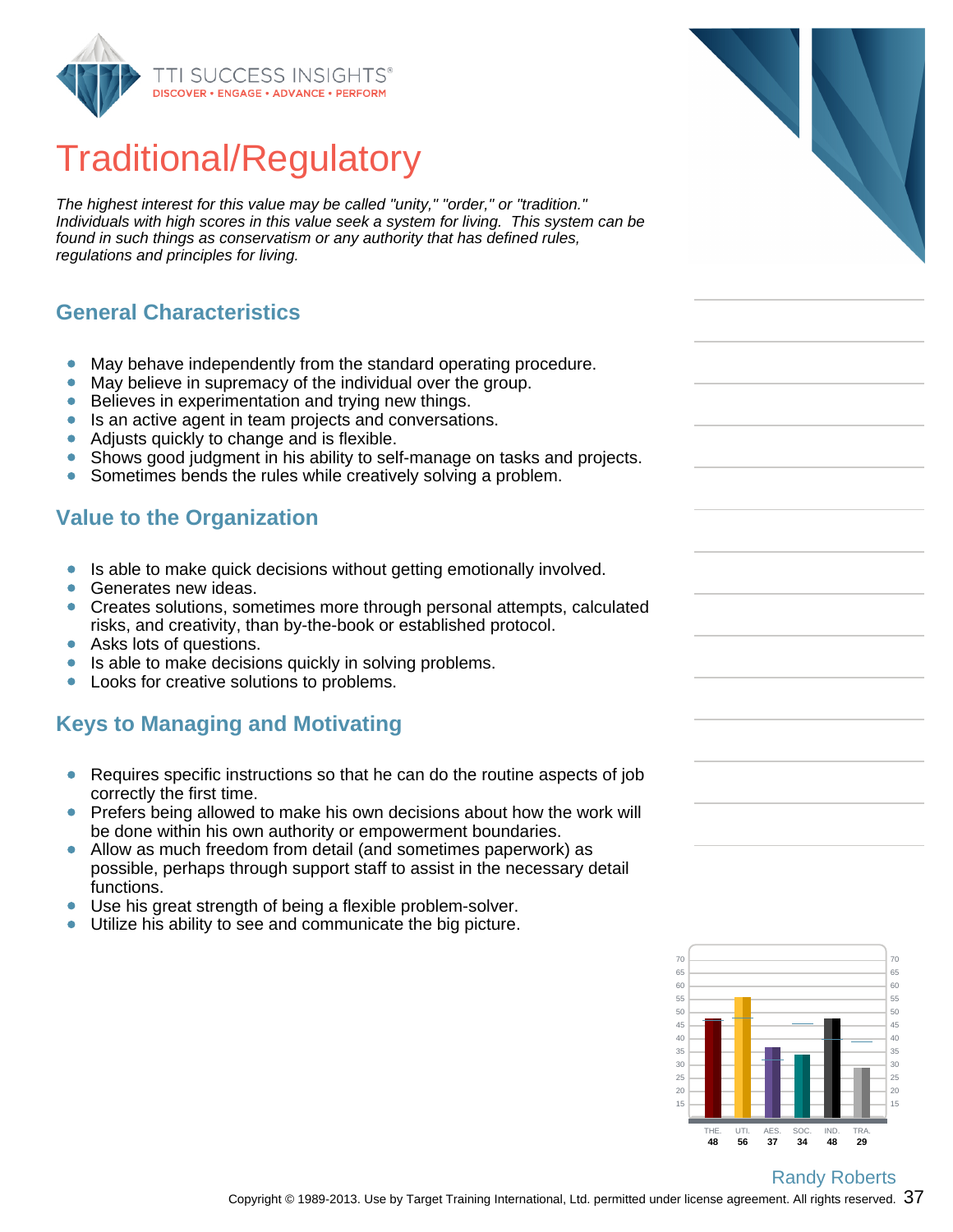

# Traditional/Regulatory

#### **Training, Professional Development and Learning Insights**

- May prefer more dynamic, spontaneous, or creative learning activities.  $\bullet$
- Tends to be more flexible and adaptable to a variety of learning activities.  $\bullet$
- May want to create his own learning path or activities in a creative  $\bullet$ manner.

#### **Continuous Quality Improvements**

- Don't ignore the important details.  $\bullet$
- $\bullet$ Needs to increase patience when interacting with more rules-oriented individuals.
- $\bullet$ Maintain awareness of facial expression and comments when in disagreement with those showing a different point of view.



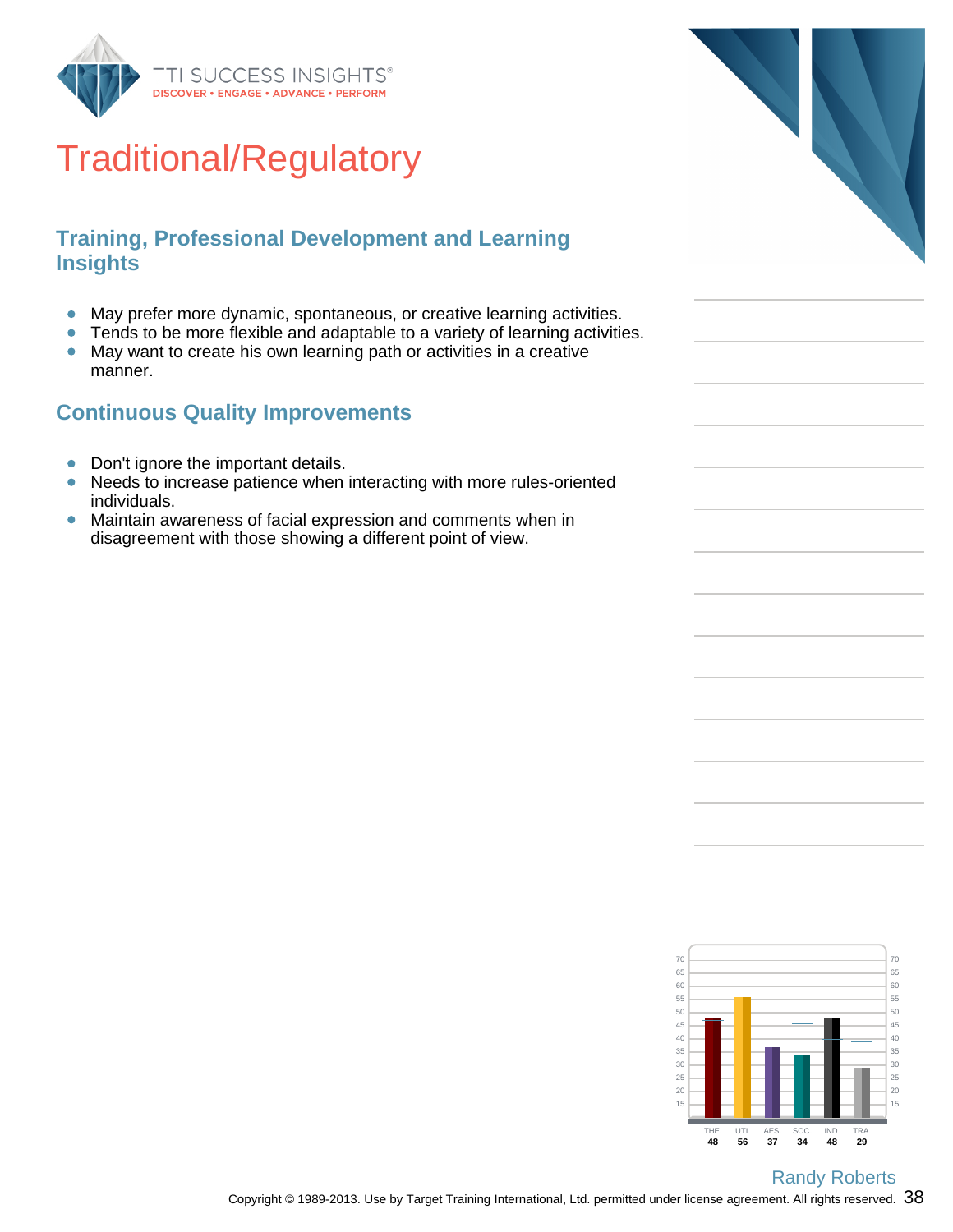



## Motivators - Norms & Comparisons

For years you have heard statements like, "Different strokes for different folks," "to each his own," and "people do things for their own reasons, not yours." When you are surrounded by people who share similar values, you will fit in with the group and be energized. However, when surrounded by people whose values are significantly different from yours, you may be perceived as out of the mainstream. If the differences are understood, each brings strengths to the equation. If not understood, these differences can induce stress or conflict. When confronted with this type of situation you can:

- Change the situation.
- Change your perception of the situation.
- Leave the situation.
- Cope with the situation.

This section reveals areas where your values may be outside the mainstream and could lead to conflict. The further away you are from the mainstream on the high side, the more people will notice your passion about that value. The further away from the mainstream on the low side, the more people will view you as indifferent and possibly negative about that value. The shaded area for each value represents 68 percent of the population or scores that fall within one standard deviation above or below the national mean.

### Norms & Comparisons Table - Norm 2012



**Mainstream** - one standard deviation of the national mean **Passionate** - two standard deviations above the national mean **Indifferent** - two standard deviations below the national mean **Extreme** - three standard deviations from the national mean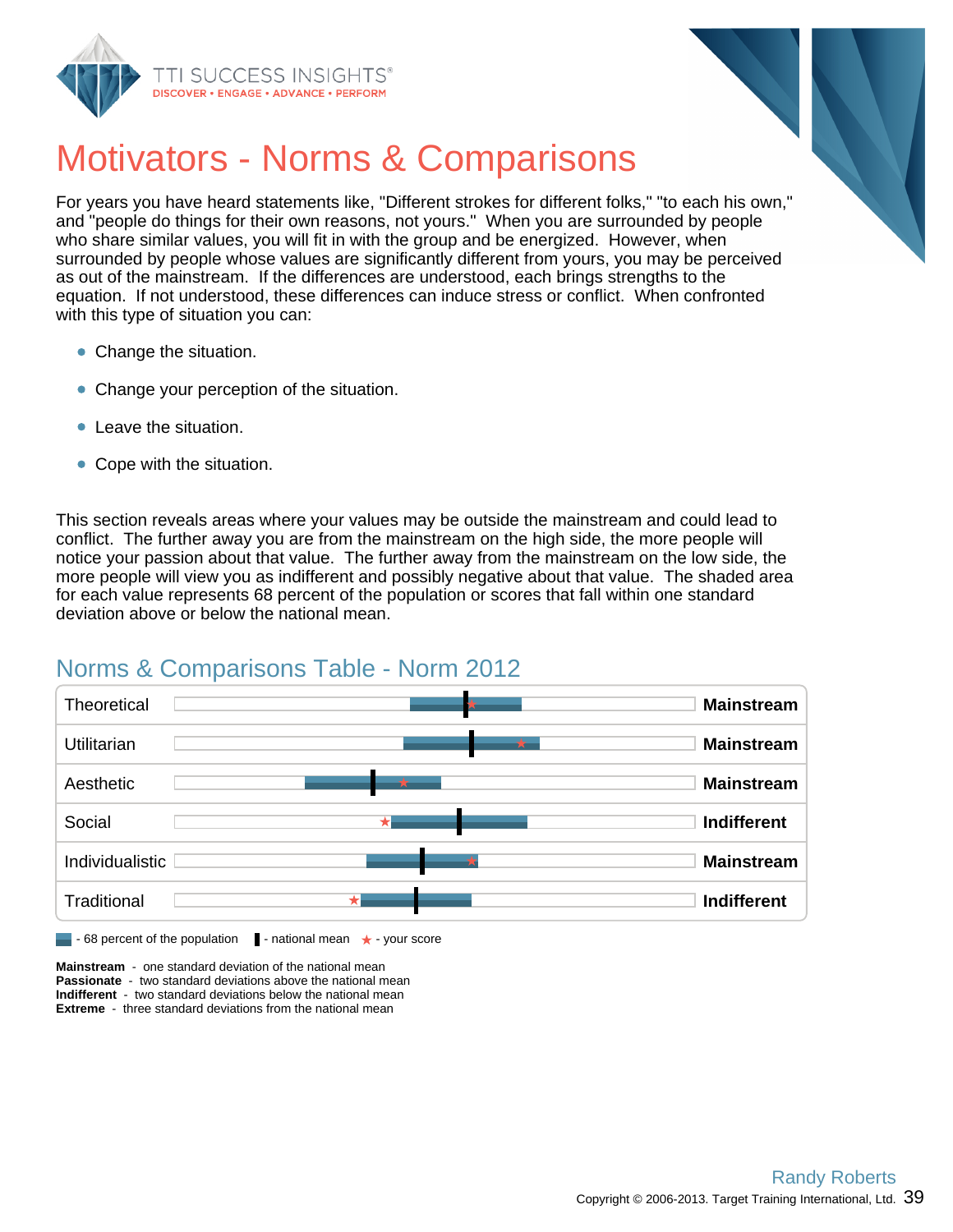



# Motivators - Norms & Comparisons

Areas where others' strong feelings may frustrate you as you do not share their same passion:

- Your self-reliance will cause you to feel uncomfortable around people who are always trying to help you or be too nice to you.
- Others who try to impose their way of living on you will frustrate you. Your ability to try new things frustrates them and they feel compelled to change you to their system.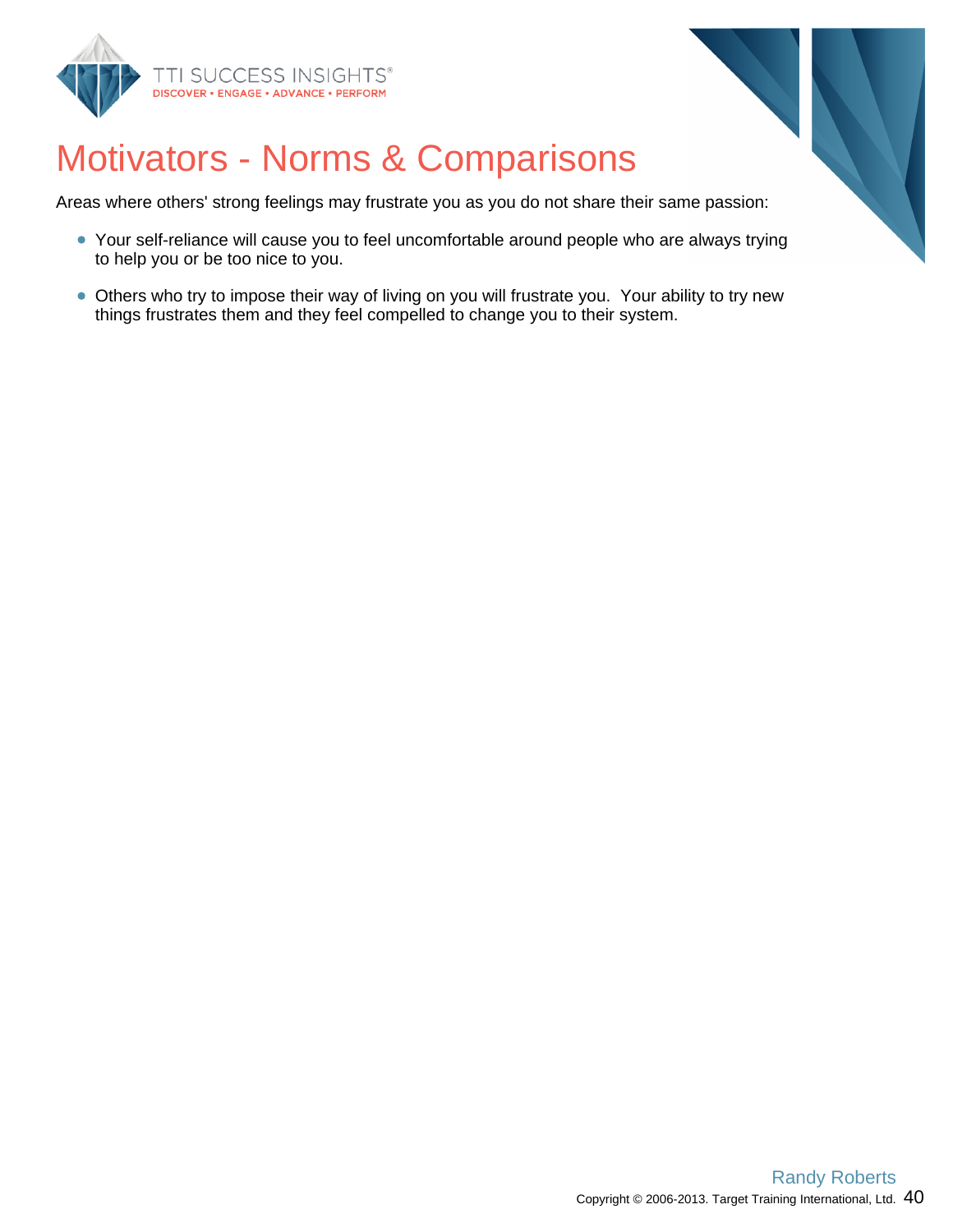







Norm 2012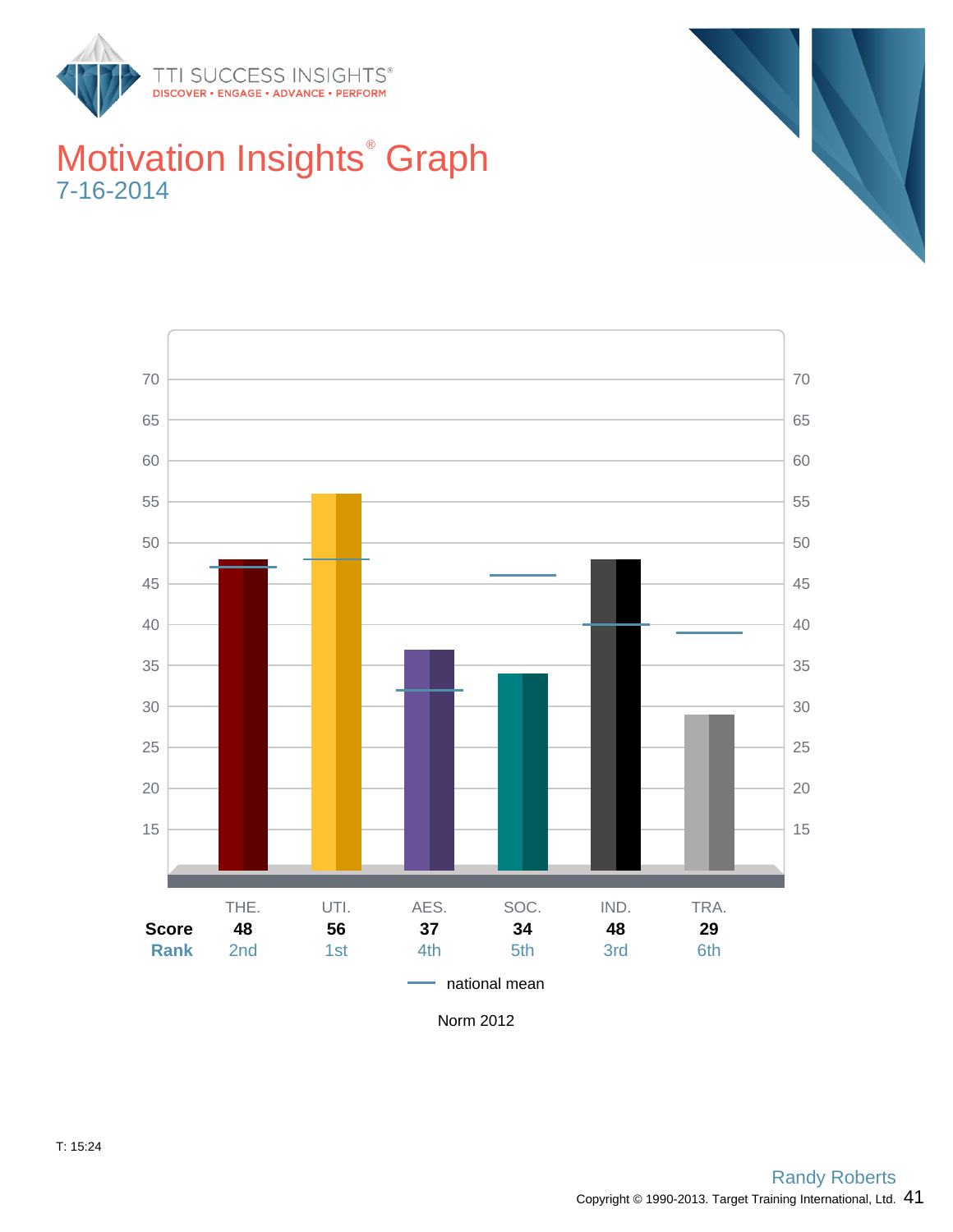

### Attitudes Wheel™ 7-16-2014



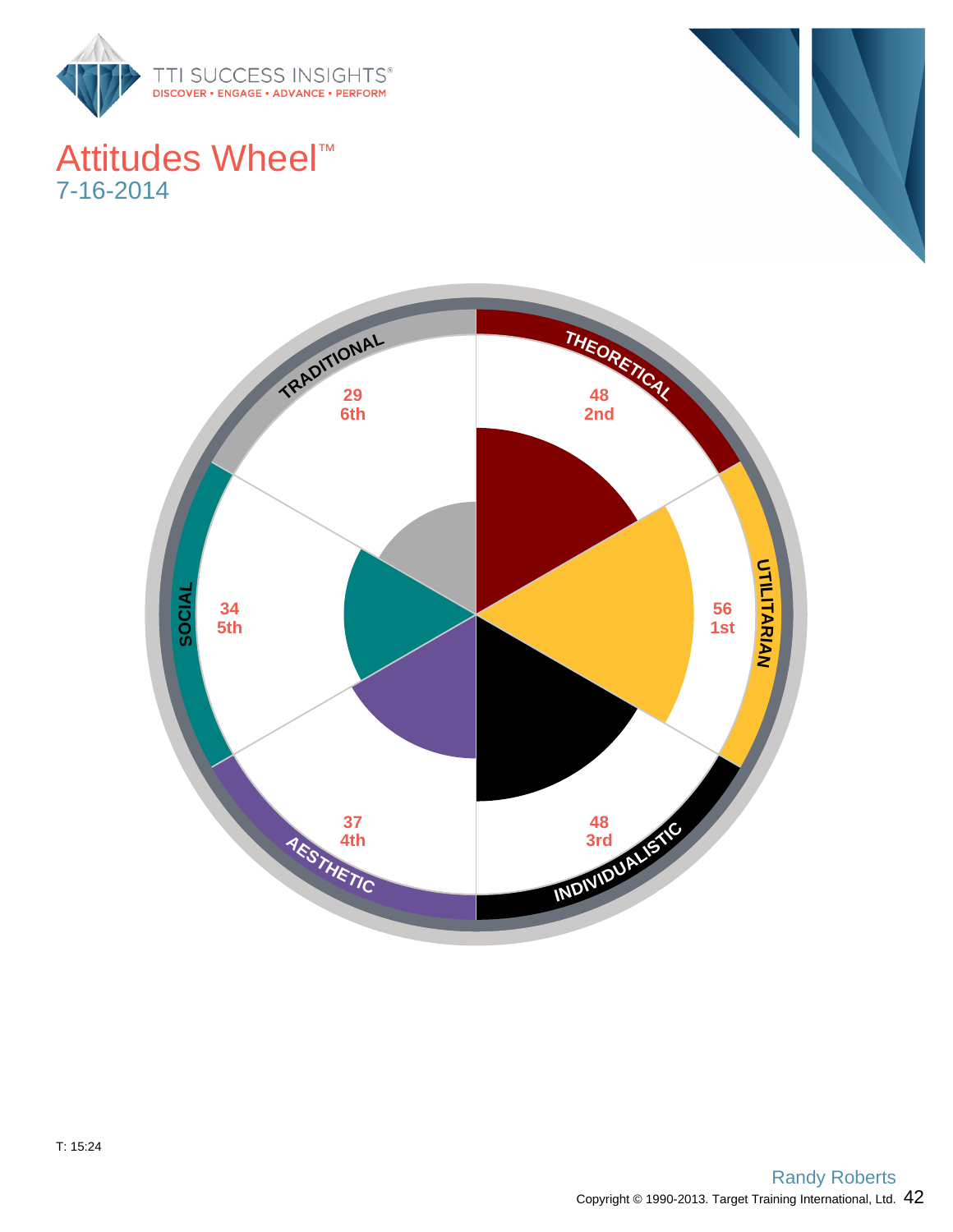



This Action Plan is your tool to contribute to the process of self-development and continuous improvement. As you have reviewed information in this document, please respond to the items below as they relate to your specific professional environment.

#### **Area 1: The greater or global mission of the team or organization.**

In the space below indicate briefly one or two areas of strength that you bring to the greater mission of the organization at large.

#### **Area 2: An immediate or shorter-term mission, task or purpose of a smaller group of people with whom you work on day-to-day operations.**

In the space below, indicate briefly one or two areas of strength (different from those above), that you bring to the shorter-term tasks or day-to-day operations.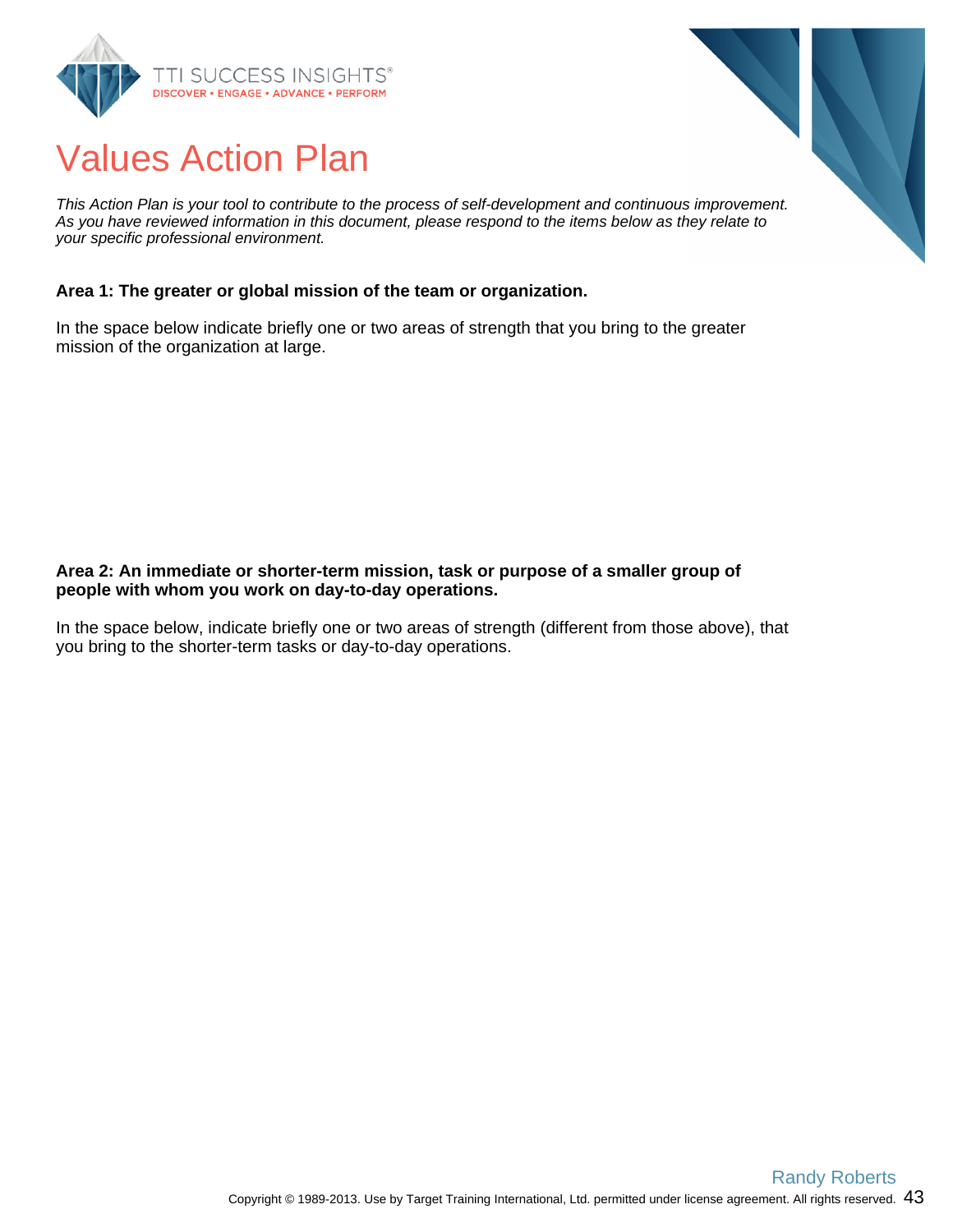



# Quality Improvement Action Plan

In the area below, respond briefly as indicated. Base your answers on some of the information and results presented in this document.

#### **Action Point 1: Things I will keep on doing.**

Indicate three things that you are doing very well already, and that you plan to keep on doing.

1.

2.

3.

#### **Action Point 2: Things I will modify or change slightly.**

Indicate 2 things that you will modify, adjust, or change slightly in order to increase personal effectiveness.

1.

2.

#### **Action Point 3: Things I will stop doing, or try to eliminate.**

Indicate one thing that you will try to stop doing in order to increase personal effectiveness.

1.

Today's Date:  $\Box$  Date to review with mentor or peer: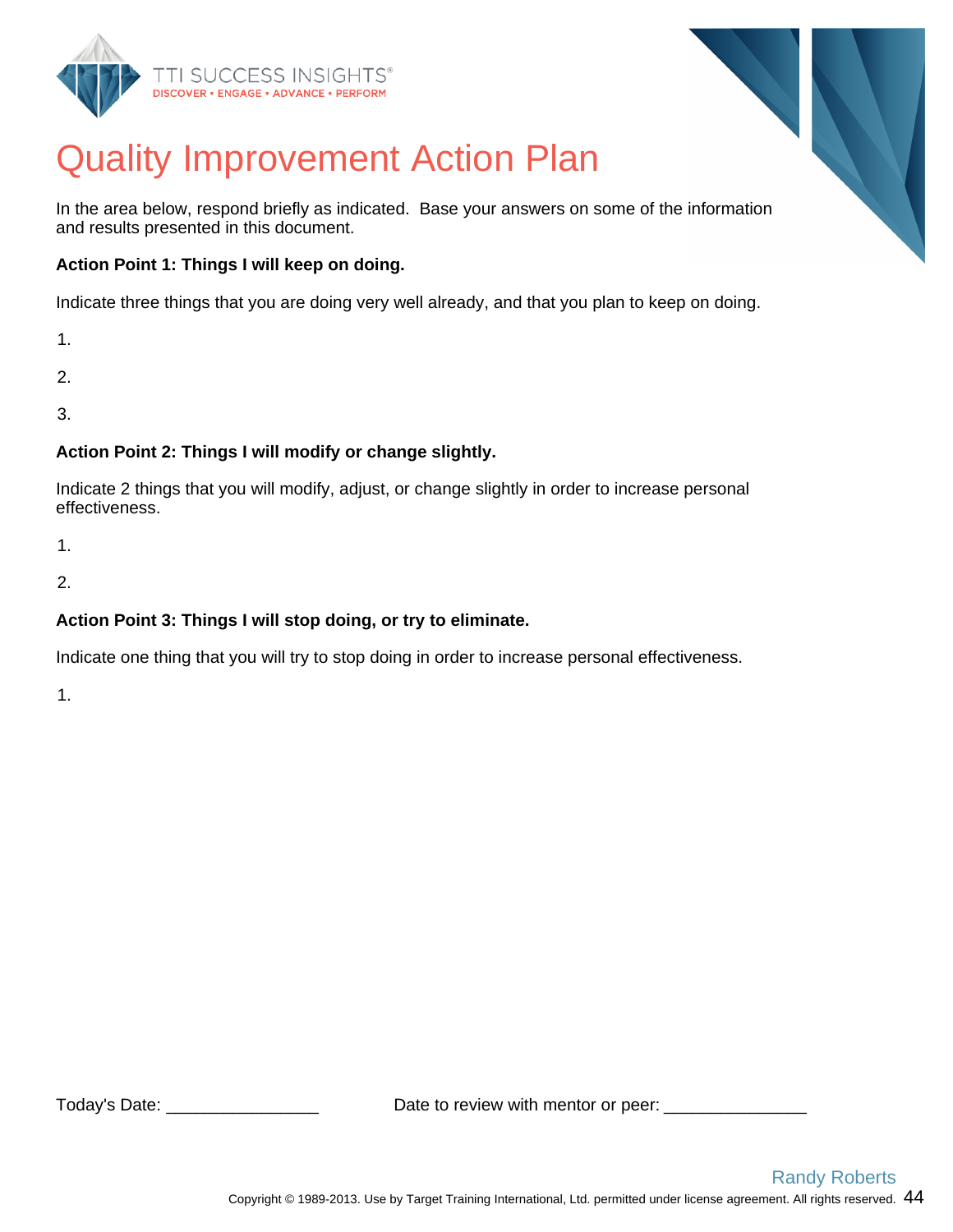



### Team Building Summary of Workplace Values

Pick the most important item in each category from your report in the topic areas indicated. Leave a line blank if no primary item emerges to you. This summary sheet is to be used as a primary point of dialogue between you, your peers, and your manager, provided that all have copies of their own information. This communication should be a two-way process.

(Remember, these items are related to one's intrinsic drive factors, their 'hidden motivators' not readily observable. These items are of critical importance to one's long range success. This list illuminates why we do what we do.)

#### **General Characteristics**

| <b>Value to the Organization</b> |
|----------------------------------|
|                                  |
|                                  |
|                                  |
|                                  |
|                                  |
|                                  |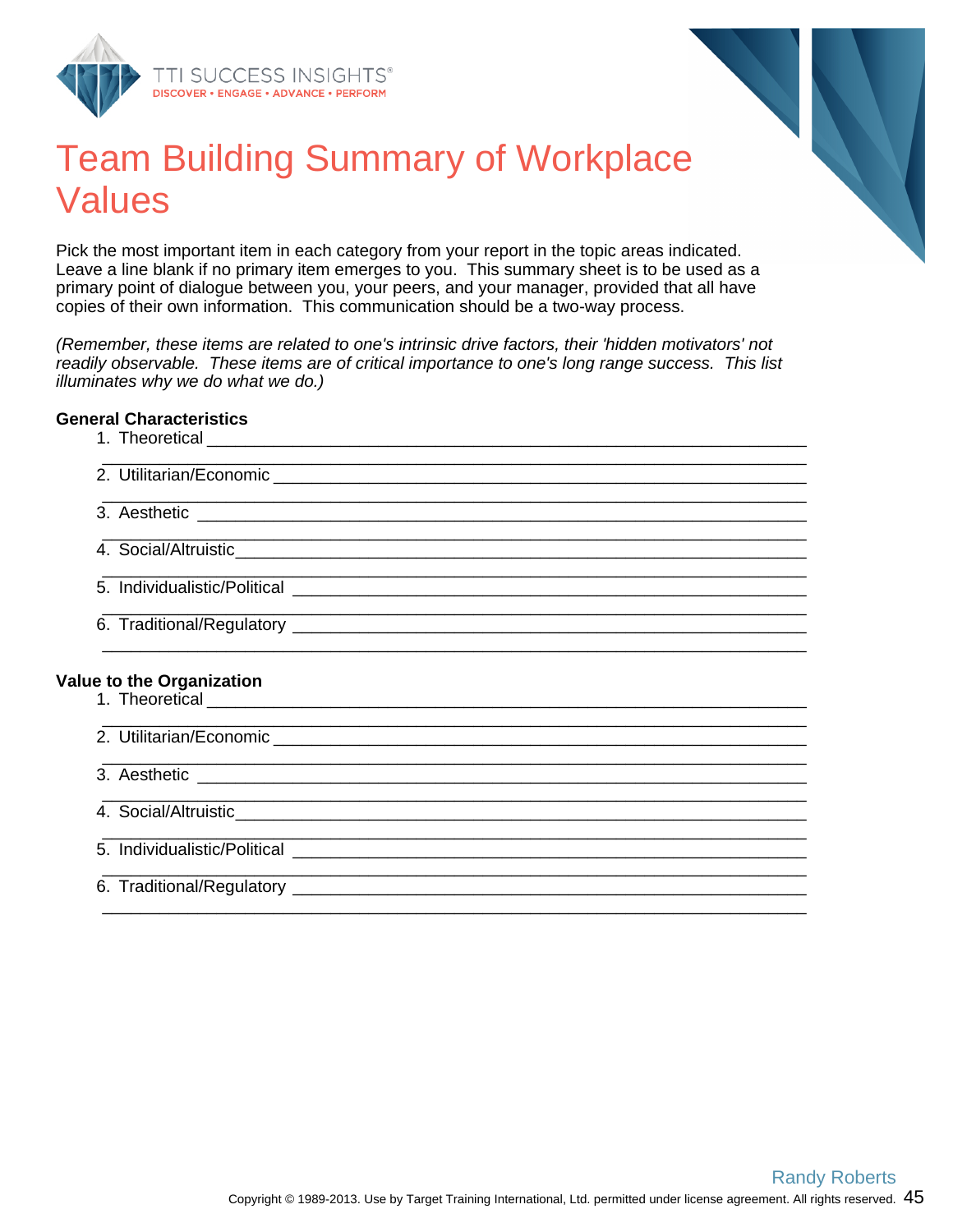



### **Team Building Summary of Workplace Values**

#### **Keys to Managing and Motivating:**

2. Utilitarian/Economic 3. Aesthetic and the state of the state of the state of the state of the state of the state of the state of the 4. Social/Altruistic expansion of the state of the state of the state of the state of the state of the state of the state of the state of the state of the state of the state of the state of the state of the state of the st 6. Traditional/Regulatory experience of the contract of the contract of the contract of the contract of the contract of the contract of the contract of the contract of the contract of the contract of the contract of the co Training, Professional Development and Learning Insights: 2. Utilitarian/Economic 3. Aesthetic and the state of the state of the state of the state of the state of the state of the state of the 4. Social/Altruistic expansion of the state of the state of the state of the state of the state of the state of the state of the state of the state of the state of the state of the state of the state of the state of the st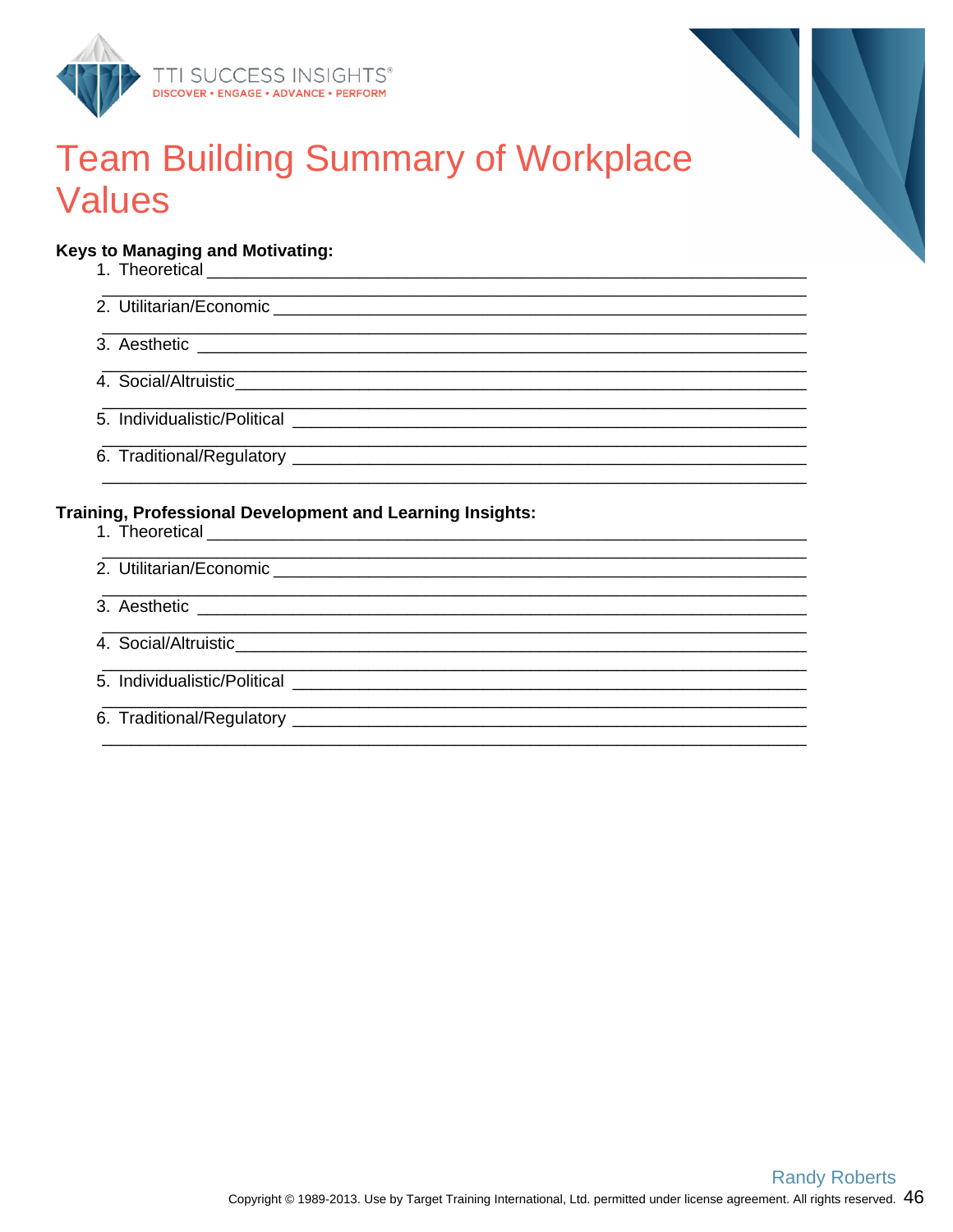



### **Team Building Summary of Workplace Values**

#### **Continuous Quality Improvement:**

### Continuous Quality Improvement: (choose two items from any values areas)

 $\overline{\text{2.}}$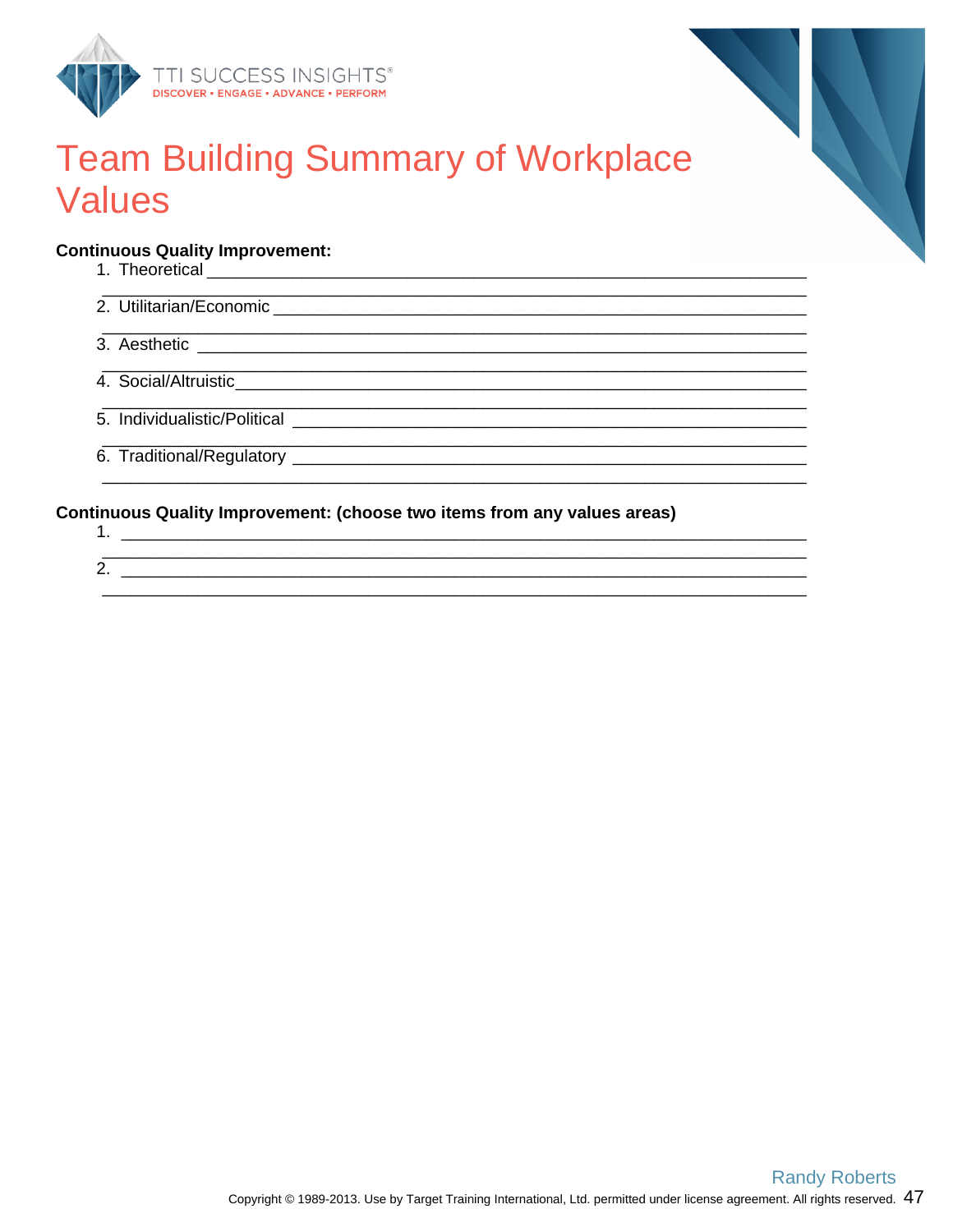

# World View

This is how Randy sees the world around him. This view measures his clarity and understanding of people, tasks and systems. It could also be looked at in terms of feeling, doing and thinking from an external standpoint. The statements below are based primarily on the 3 dimensions on the left side of the dimensional balance page and are in a random order.

- $\bullet$ Randy understands people and has the ability to be empathic and sensitive.
- $\bullet$ He has good thinking and planning abilities.
- $\bullet$ He will perform best in an atmosphere where there is an open exchange of ideas and where feedback is readily available.
- He may benefit from an environment where responsibilities and decisions  $\bullet$ are shared, and his input and ideas are appreciated and challenged on a regular basis.
- $\bullet$ Randy has the ability to turn his attention toward information gathering about a given situation.
- He has the ability to delegate specific assignments or tasks from a base  $\bullet$ of authority or from the overall plan.
- $\bullet$ He pays attention to tasks or activities, which helps him avoid mistakes.
- He has good practical skills and can relate well to tangible things,  $\bullet$ processes and events.
- $\bullet$ Randy can relate to and deal with other people well.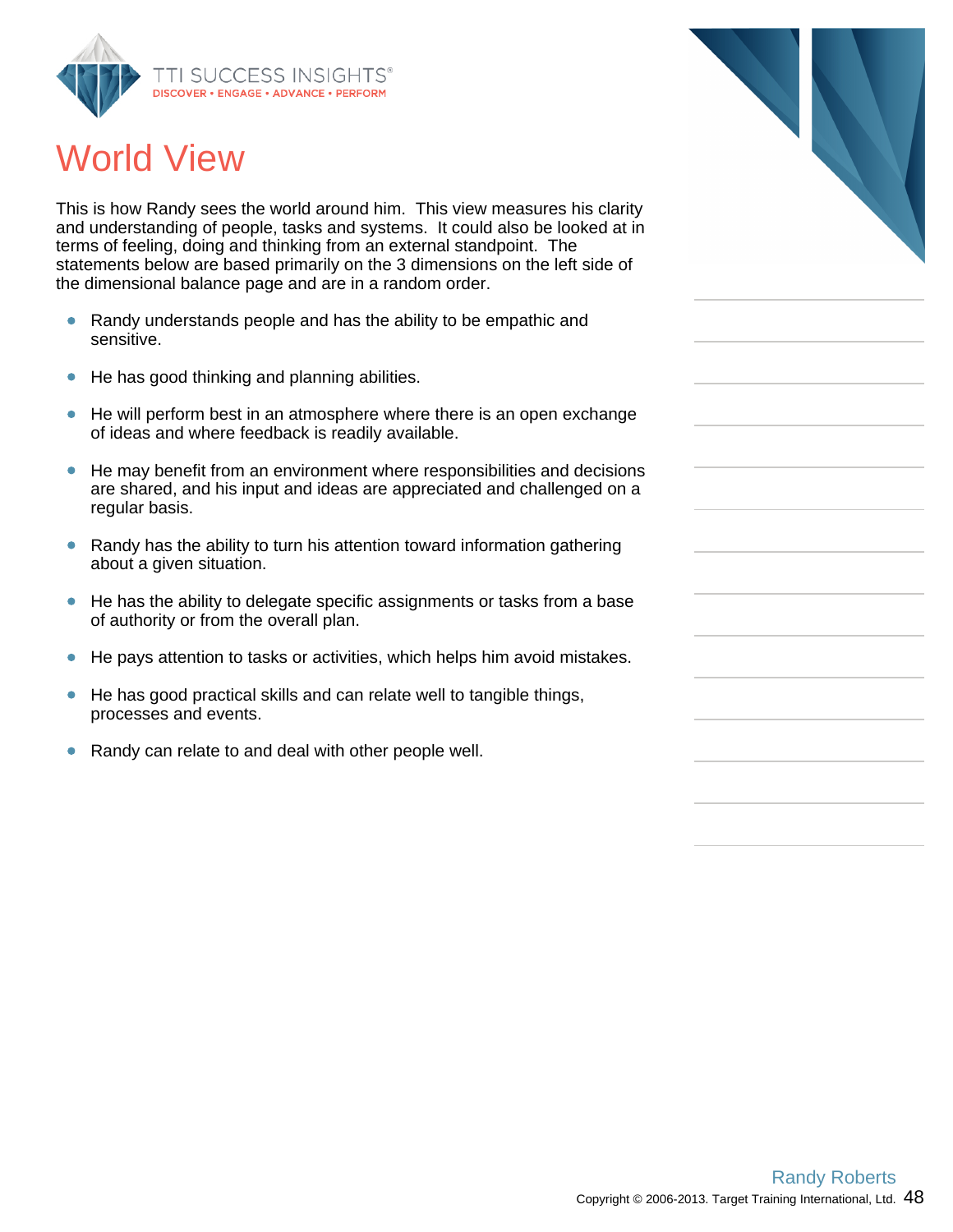

# Self View

This is how Randy sees himself. This view measures his clarity and understanding of himself, his roles in life and his direction for the future. The internal dimensions are a reflection of him from both personal and professional viewpoints. The statements below are based primarily on the 3 dimensions on the right side of the dimensional balance page and are in a random order.

- Randy may have an understanding of who he is, what his roles are, and how they apply to the future, but still has potential for growth in these areas.
- He may benefit from developing a clear set of goals for the future.  $\bullet$
- He tends to use his internal awareness to achieve the desired outcome during the process of a role change.
- He may call upon his inner strength when needed to get through a  $\bullet$ situation.
- $\bullet$ Randy has the ability to see what perspective he needs to focus on, depending on the current situation.
- $\bullet$ He should continuously challenge himself in order to continue to grow.
- $\bullet$ He may focus on gaining information to clearly envision himself in the future.
- He tends to have a balanced understanding of himself, his roles and his future development.
- $\bullet$ Randy has the capacity to judge himself evenly in terms of sense of self, role awareness, and self direction.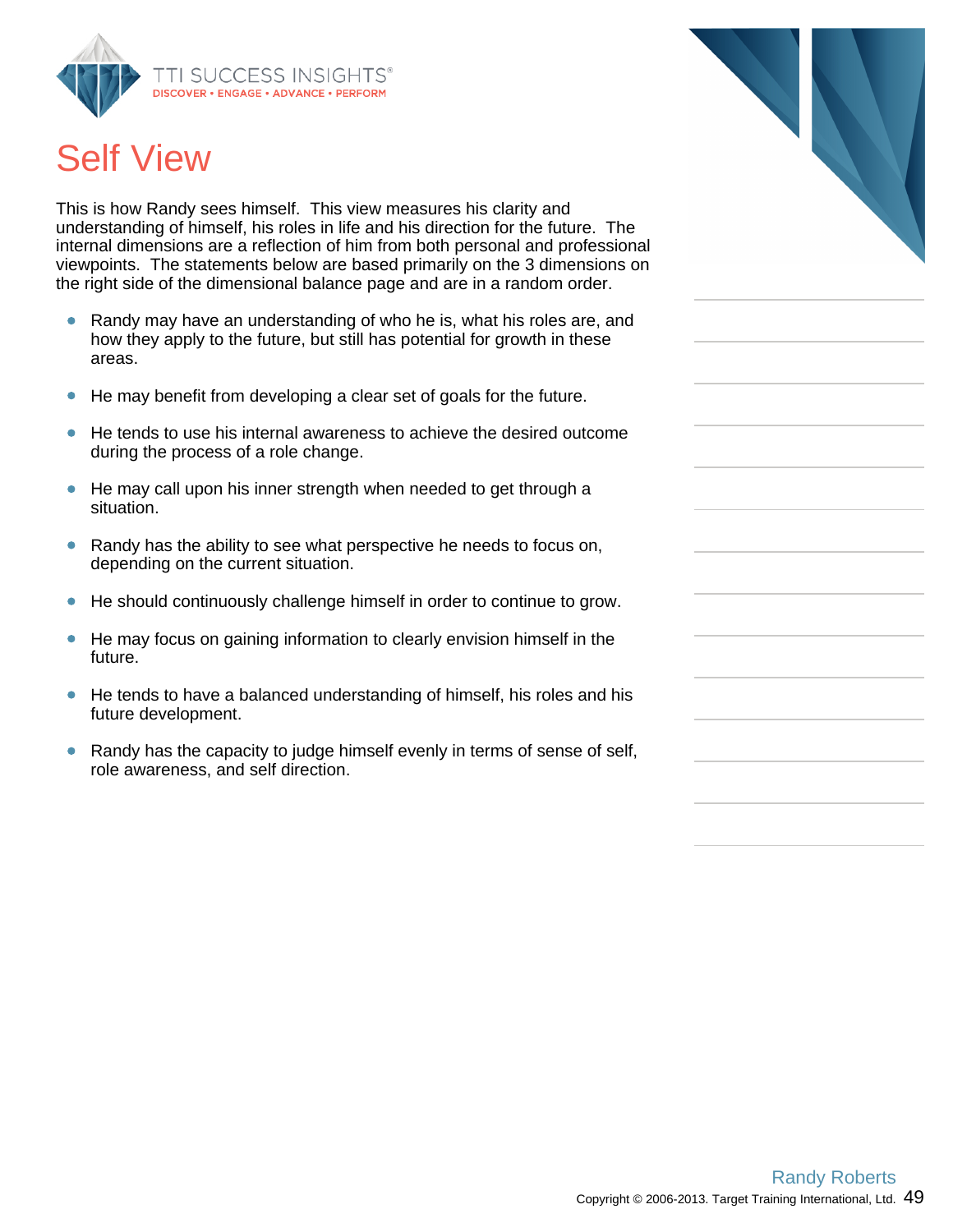

# Summary of Strengths and Weaknesses

The key lies in being able to measure these individual preferences in the way we think, and understanding how they shape our decisions. It is this understanding of our individual strengths and weaknesses that will enable us to effect change in our lives and achieve greater personal success. It is only by first understanding something that we are then able to change it.

The top five and bottom five scores on your Core Skills List determines the information below. Please take the national mean and the requirements of your position into consideration when determining a development plan.

- Strengths Weaknesses
- 
- FOLLOWING DIRECTIONS **SELF ASSESSMENT**
- RESPECT FOR POLICIES **INITIATIVE**
- 
- 
- INTEGRATIVE ABILITY **COMMITMENT** 
	-
	-
- USING COMMON SENSE **ENJOYMENT OF THE JOB**
- SYSTEMS JUDGMENT **ROLE AWARENESS**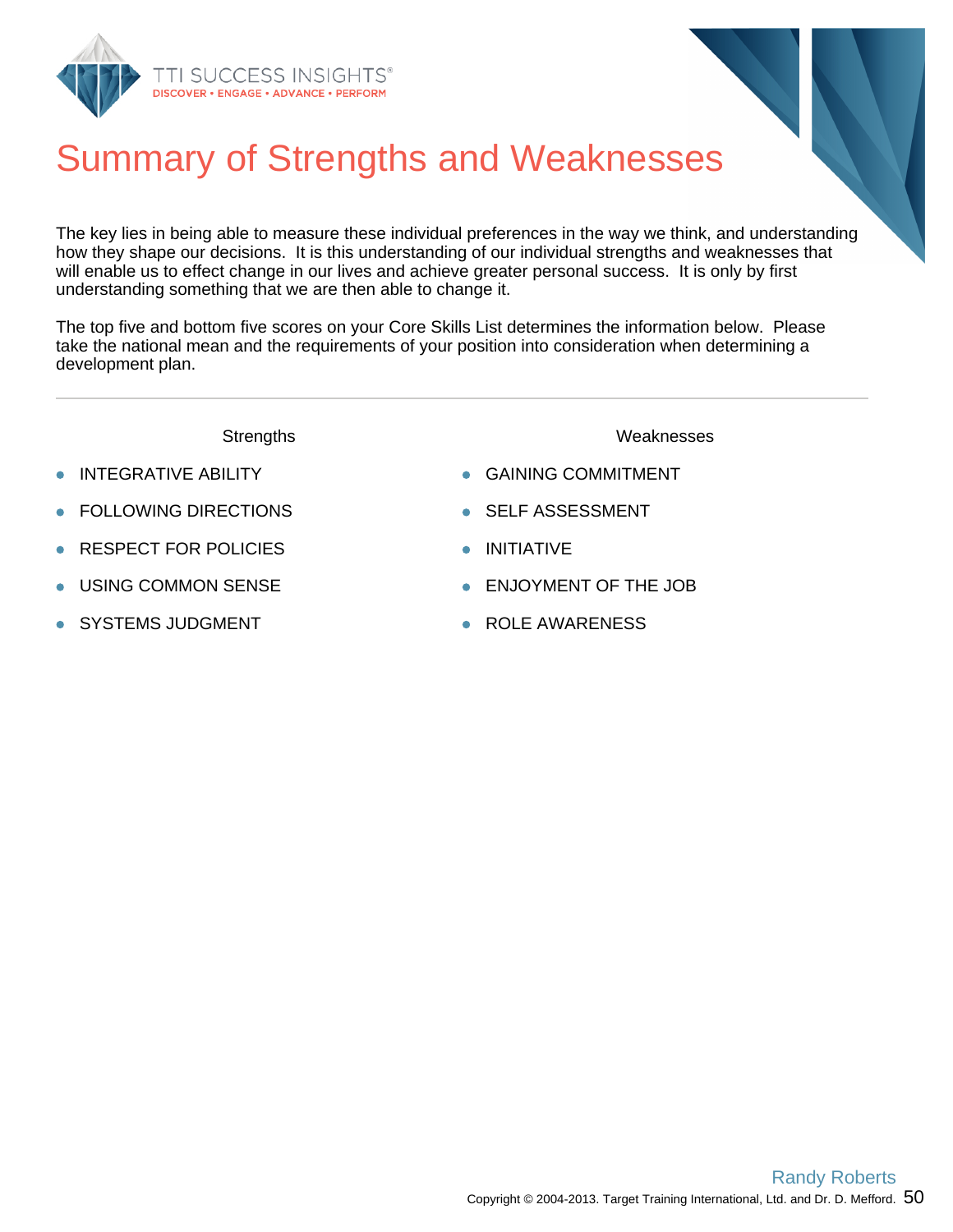

# Integrative Ability

In part Integrative Ability is an individual's ability to identify the key elements of a problem situation and understand which components are critical. Furthermore, this is an ability to then put together the different elements and to see different types of situational structures. It is thereby the ability to see different types of problem solutions.

### Possible Strengths:

- $\bullet$ Is able to prioritize critical events while not losing track of less critical ones.
- $\bullet$ Accurately defines the key elements in problem situations.
- $\bullet$ Is a good project planner and scheduler.

- $\bullet$ Approach problem solving as a project that requires planning.
- $\bullet$ Don't rely on stop-gap measures.
- Don't be afraid to ask for assistance.

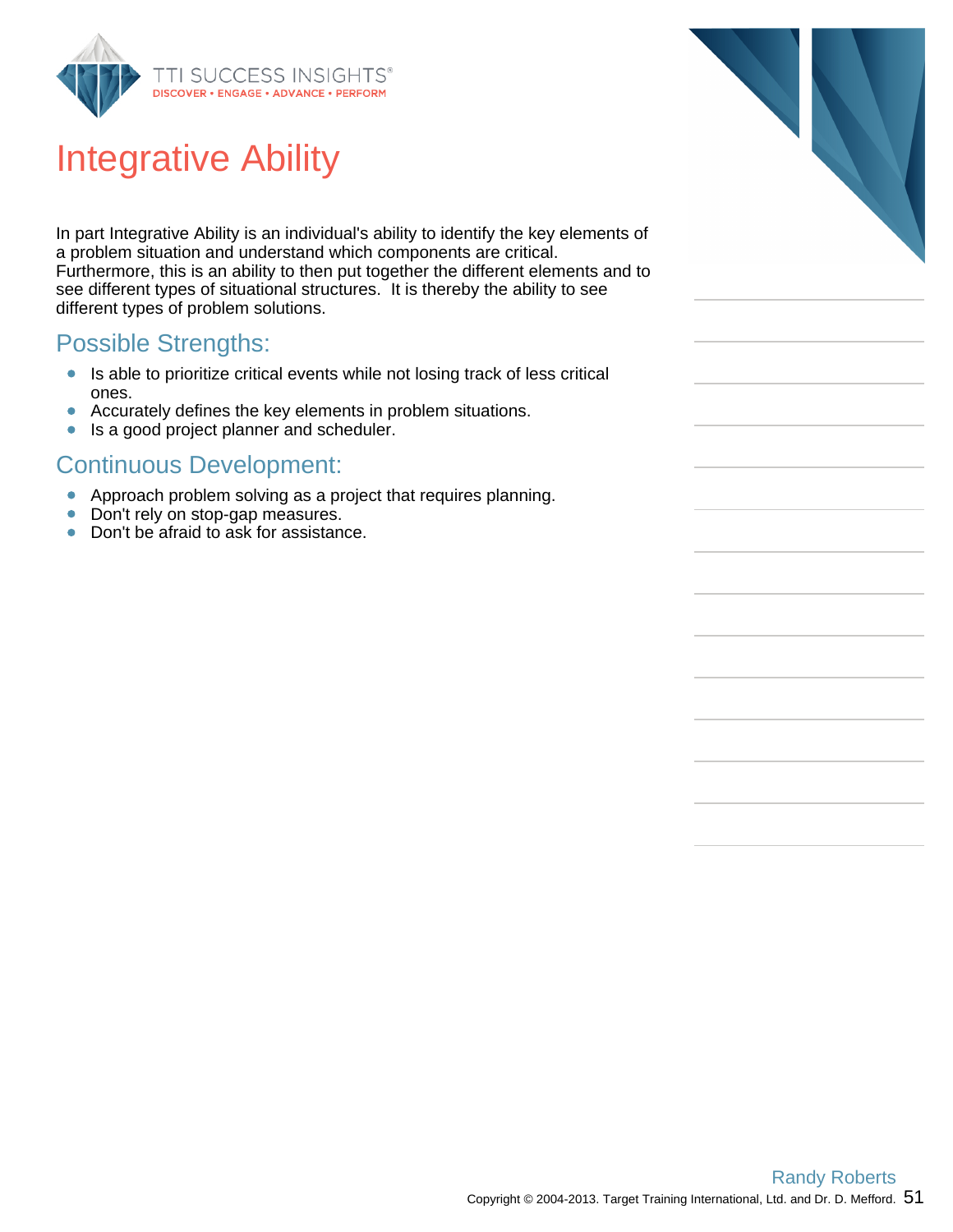

# Following Directions

Following Directions is an individual's ability to effectively hear, understand and follow directions or instructions. It is the willingness to postpone making personal decisions, or taking action, until one has openly listened to what they are being asked to do. Don't judge whether this assumption is right or wrong. Whether the person may in fact be perfectly capable of accomplishing the goal with no external instruction is irrelevant here. A low score in this area simply indicates a person's tendency to discount outside instructions and rely on their own innate abilities, regardless of competency.

### Possible Strengths:

- $\bullet$ Good listening skills.
- Is able to work independently on tasks that require specific steps to  $\bullet$ complete.
- Is open-minded and flexible about ways to accomplish required tasks.  $\bullet$

- Don't add steps that are not a part of the original instructions.
- Enlist a friend or manager to audit activities.  $\bullet$
- If you do see steps that need adding or altering, get approval from the  $\bullet$ proper source.

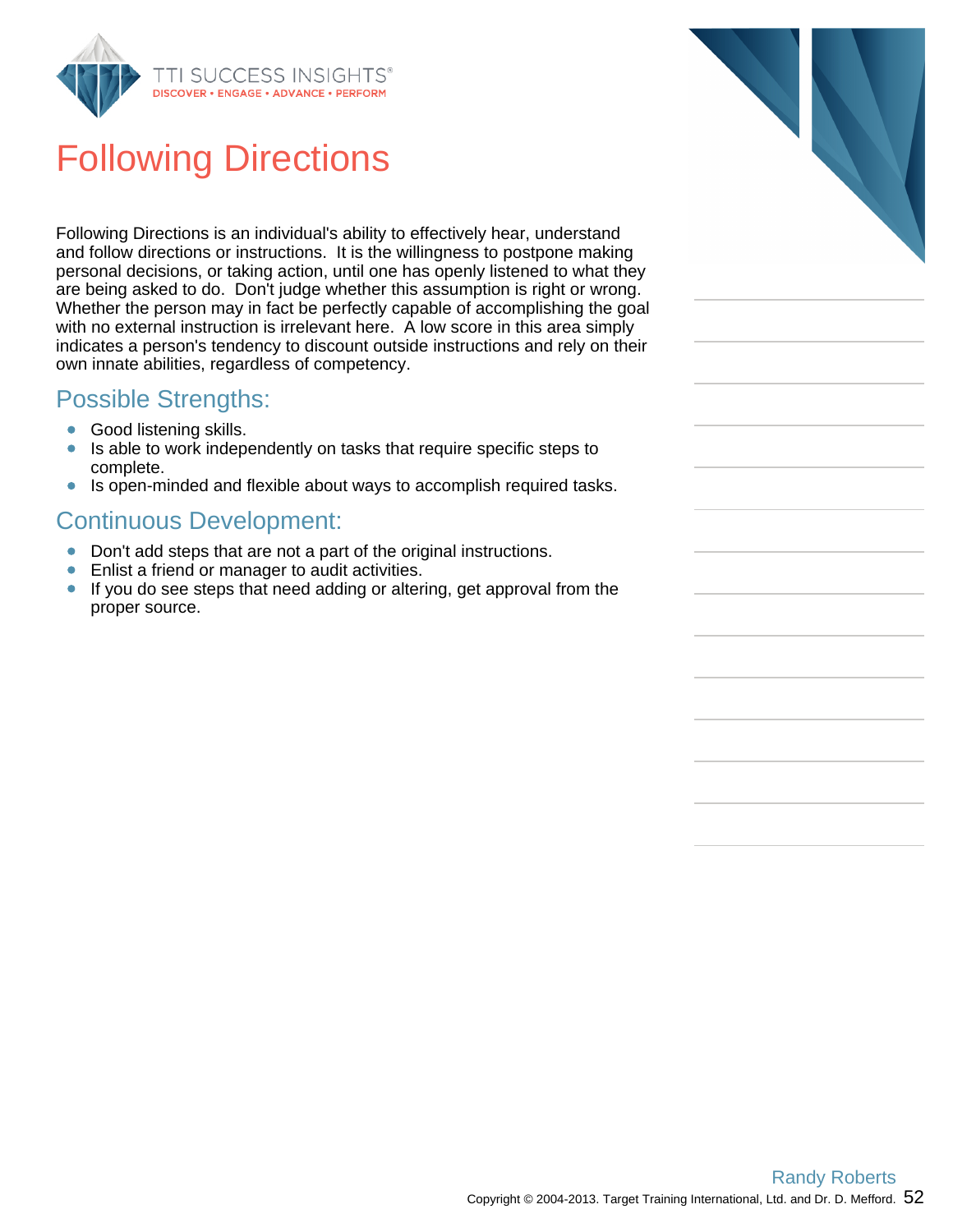

# Respect for Policies

Respect for Policies is the ability to see and appreciate the value of conducting business affairs according to the intent of company policies and standards without necessarily having to agree with them completely.

### Possible Strengths:

- Respects and utilizes policies and procedures in order to efficiently complete job tasks.
- Makes a point of understanding and respecting the corporate structures.  $\bullet$

- $\bullet$ Join and participate on a corporate policy review board.
- Develop logical extensions of policies to cover activities on uncharted  $\bullet$ ground.

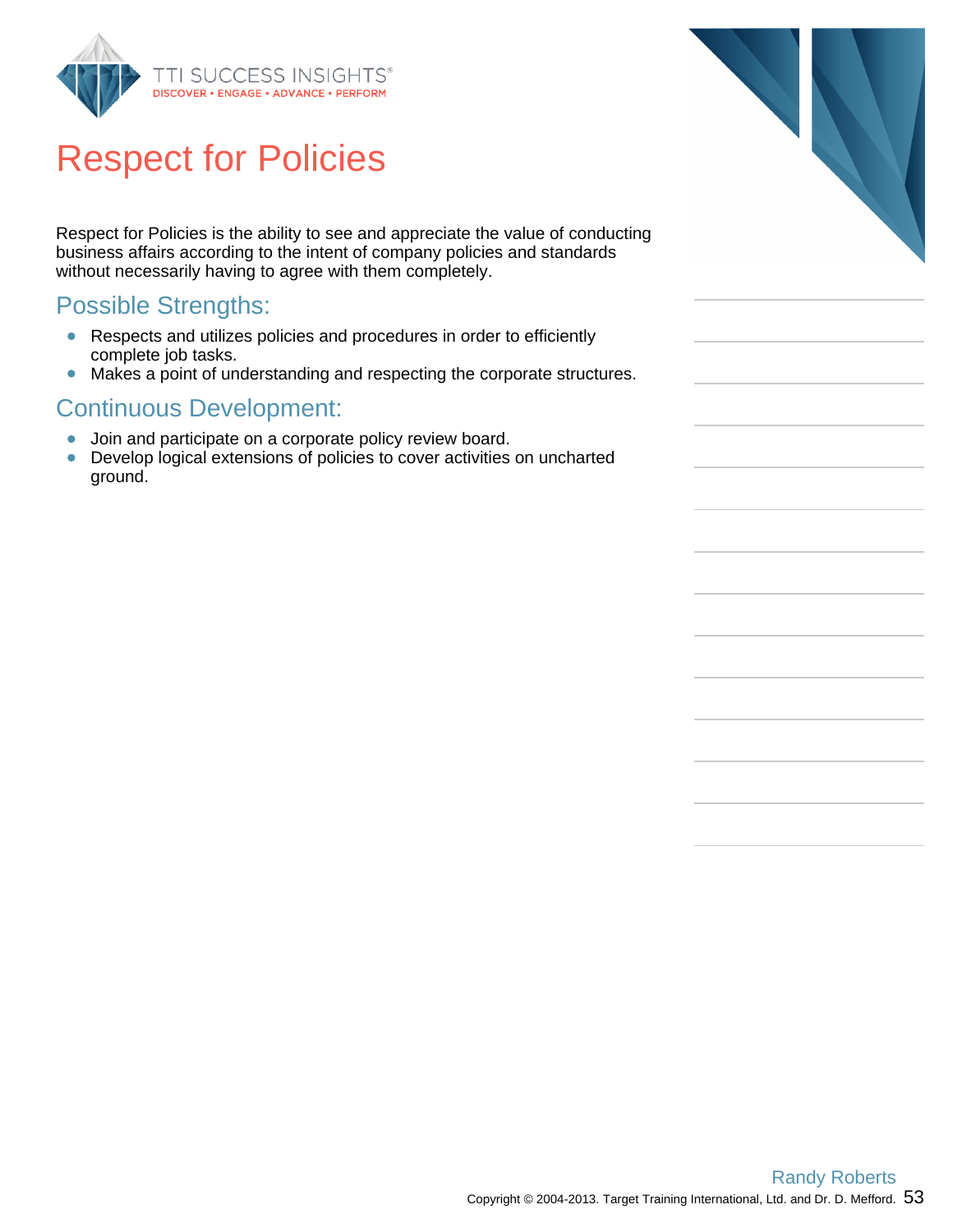

# Using Common Sense

Using Common Sense as a capacity is determined by an individual's focus on practical thinking. It is the ability to see the world clearly and the general ability to combine abilities for empathy, practical thinking, and organizational ability into cohesive decisions and actions.

### Possible Strengths:

- Maintains focus on the immediate issues requiring attention.
- Develops analytical skills through practice and careful thought.  $\bullet$
- $\bullet$ Capable of managing unforeseen situations without getting frustrated.

- Remember to stay organized.
- $\bullet$ Put time frames around objectives.
- Communicate proposed solutions and objectives clearly.

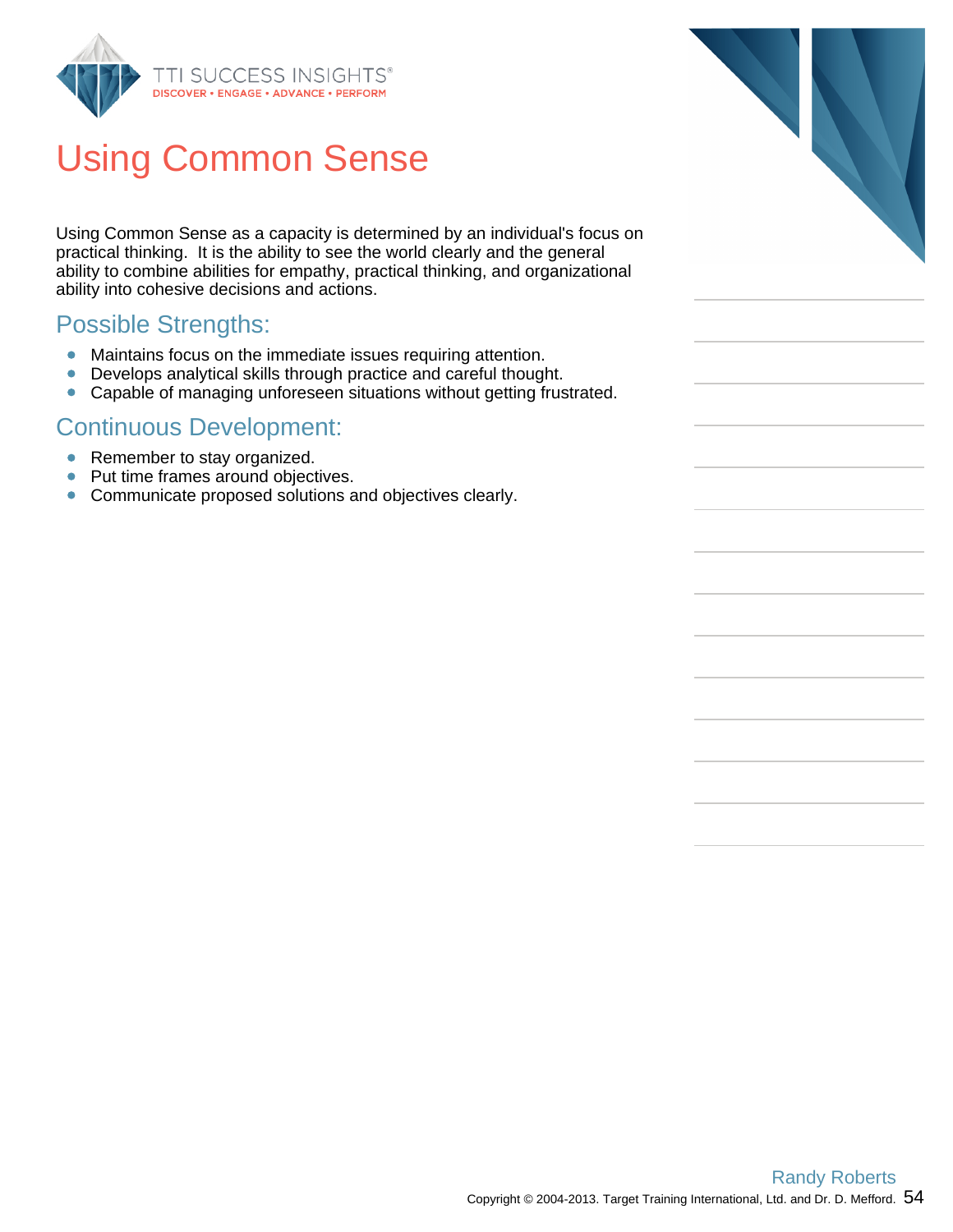

# Systems Judgment

Systems Judgment measures an individual's affinity for schematic thinking, following the rules, appreciating the external structure and order of rules, guides and systems. High scores in this capacity can indicate a strong preference for stability and order and aversion to change.

### Possible Strengths:

- Does not break the rules if it will hurt someone or endanger the company.
- $\bullet$ Chooses battles wisely.
- Cultivates and maintains extensive networks of key individuals.  $\bullet$

- Don't be a perfectionist.
- $\bullet$ Develop skills in planning and making project schedules.
- $\bullet$ Use resources diplomatically and effectively.

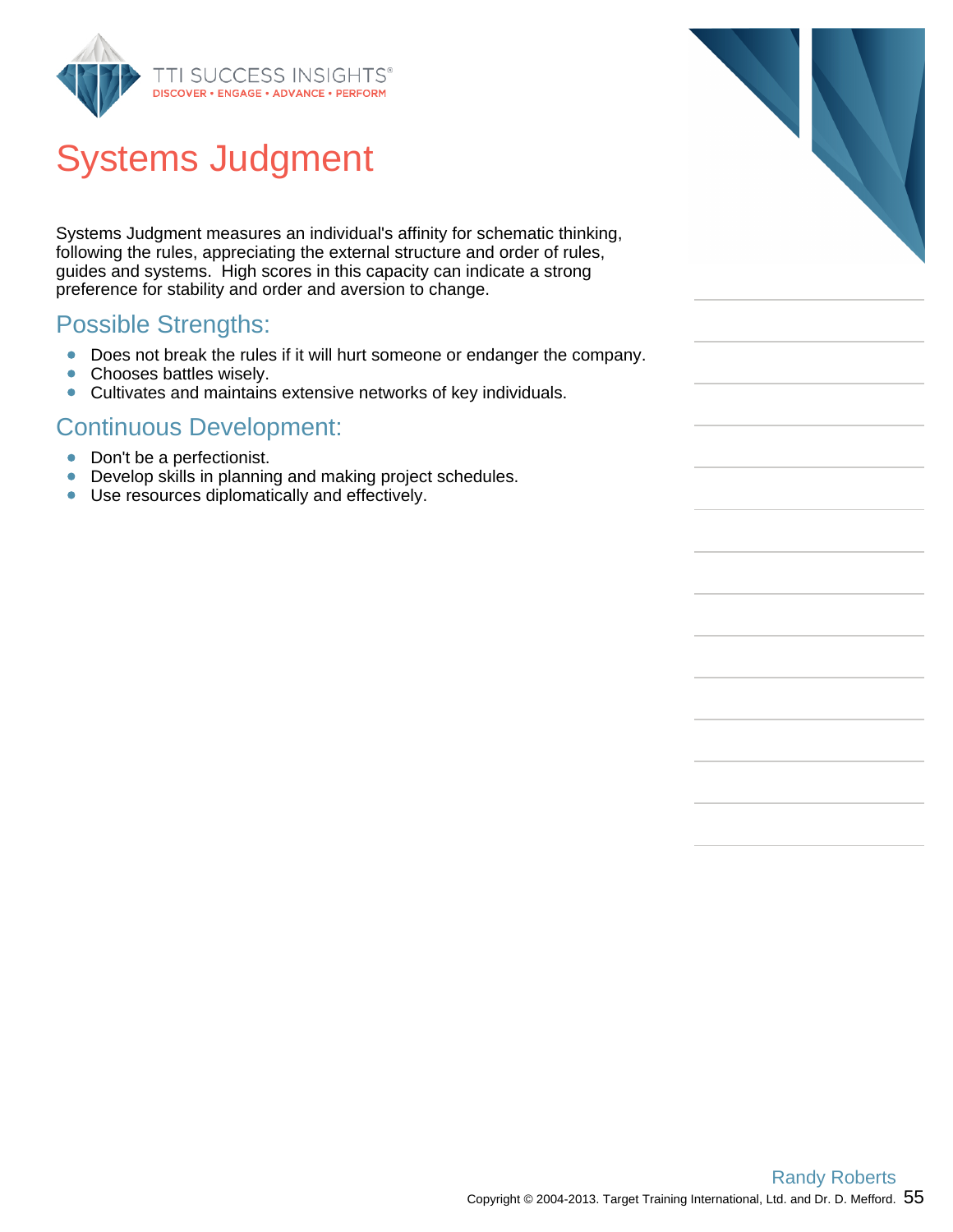

# Gaining Commitment

Gaining Commitment is an individual's ability to develop and invoke a self-starting attitude in employees in their pursuit of goals. It is the ability to motivate people to do their best and to provide them with concrete, practical ideas and methods by which they can achieve their goals.

### Possible Limitations:

- May rely too much on direct supervisions rather than inspiration.
- $\bullet$ May not receive buy-in from employees or team members.
- $\bullet$ May be perceived as a dictator rather than a coach or a mentor.

- Ask employees what they want to achieve and help them develop plans for achieving goals.
- Consider individual's core competencies when making project  $\bullet$ assignments.
- Recognize and reward good performance.  $\bullet$

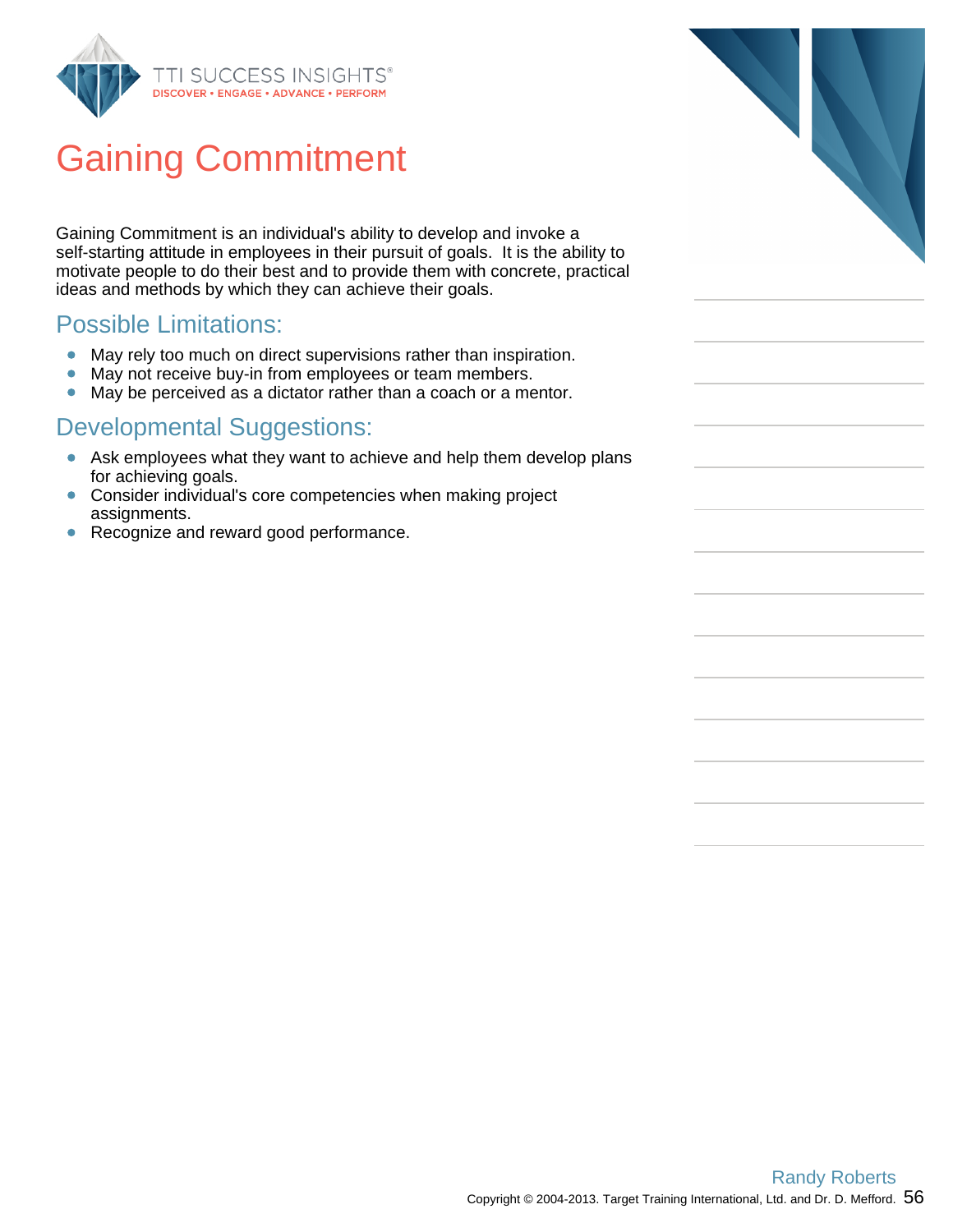

# Self Assessment

Self Assessment is the ability to practically and objectively identify personal management strengths and weaknesses. This is the ability to take the skills and techniques gained in evaluating external situations and applying them to the evaluation of own performance and abilities.

#### Possible Limitations:

- May not judge own capabilities accurately.
- $\bullet$ May under or over evaluate abilities.
- $\bullet$ May have trouble accepting criticism.

- Look for patterns of successes and failures.
- $\bullet$ Be open-minded about criticism.
- $\bullet$ Seek out opportunities to interact with professional peers at conferences, trade shows, or society meetings.

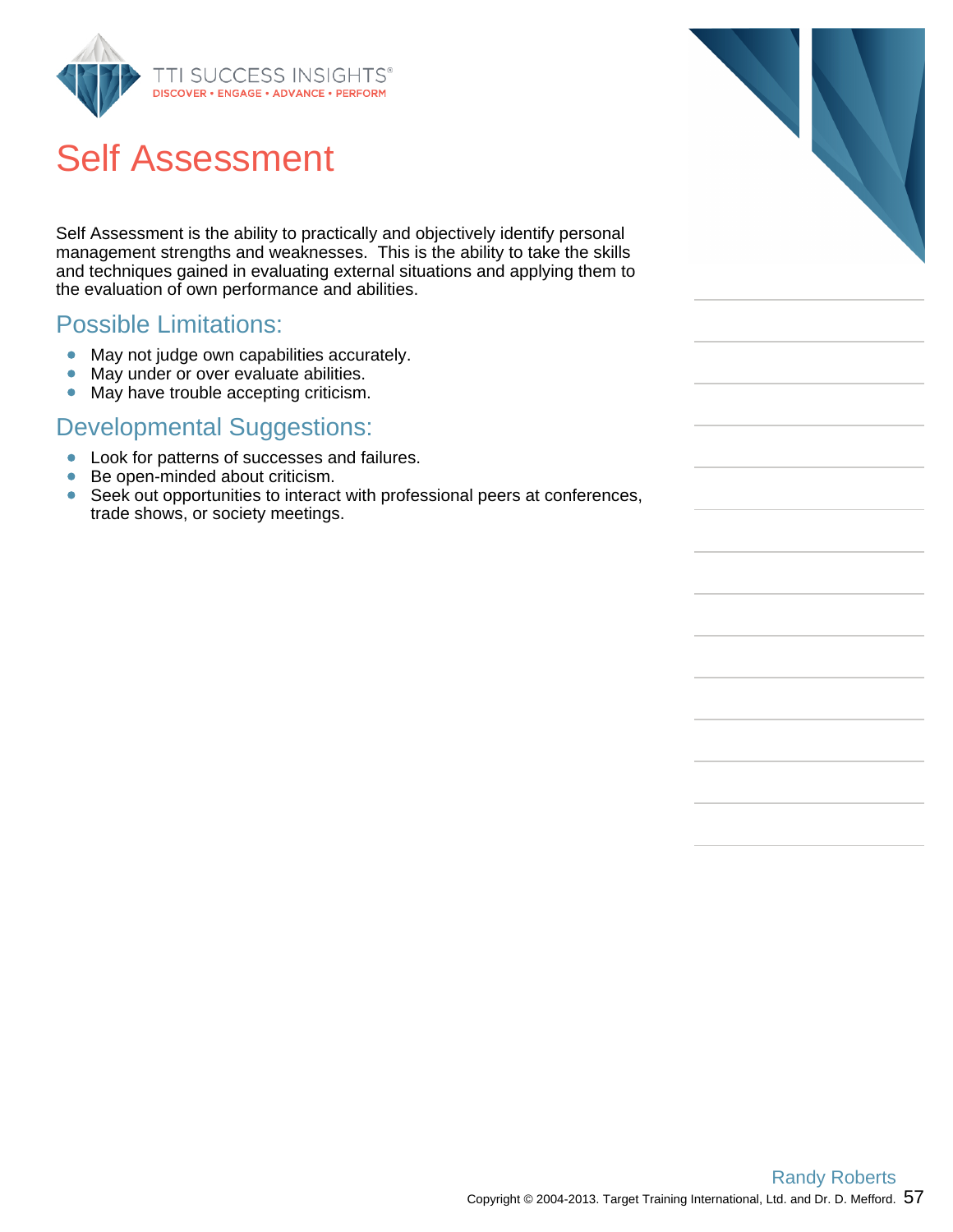

# **Initiative**

Initiative is an individual's ability to direct energies towards the completion of a goal, without an external catalyst. The ability to initiate actions based on interpretations or understanding of a situation.

### Possible Limitations:

- Not comfortable with own abilities to take independent action.  $\bullet$
- $\bullet$ May have unrealistic expectations of self.
- May not see potential in uncertain or difficult situations.  $\bullet$

- **Try to take charge in uncertain situations by identifying tasks.**
- Develop realistic, positive expectations.
- **•** Try not to put unnecessary time pressure on self.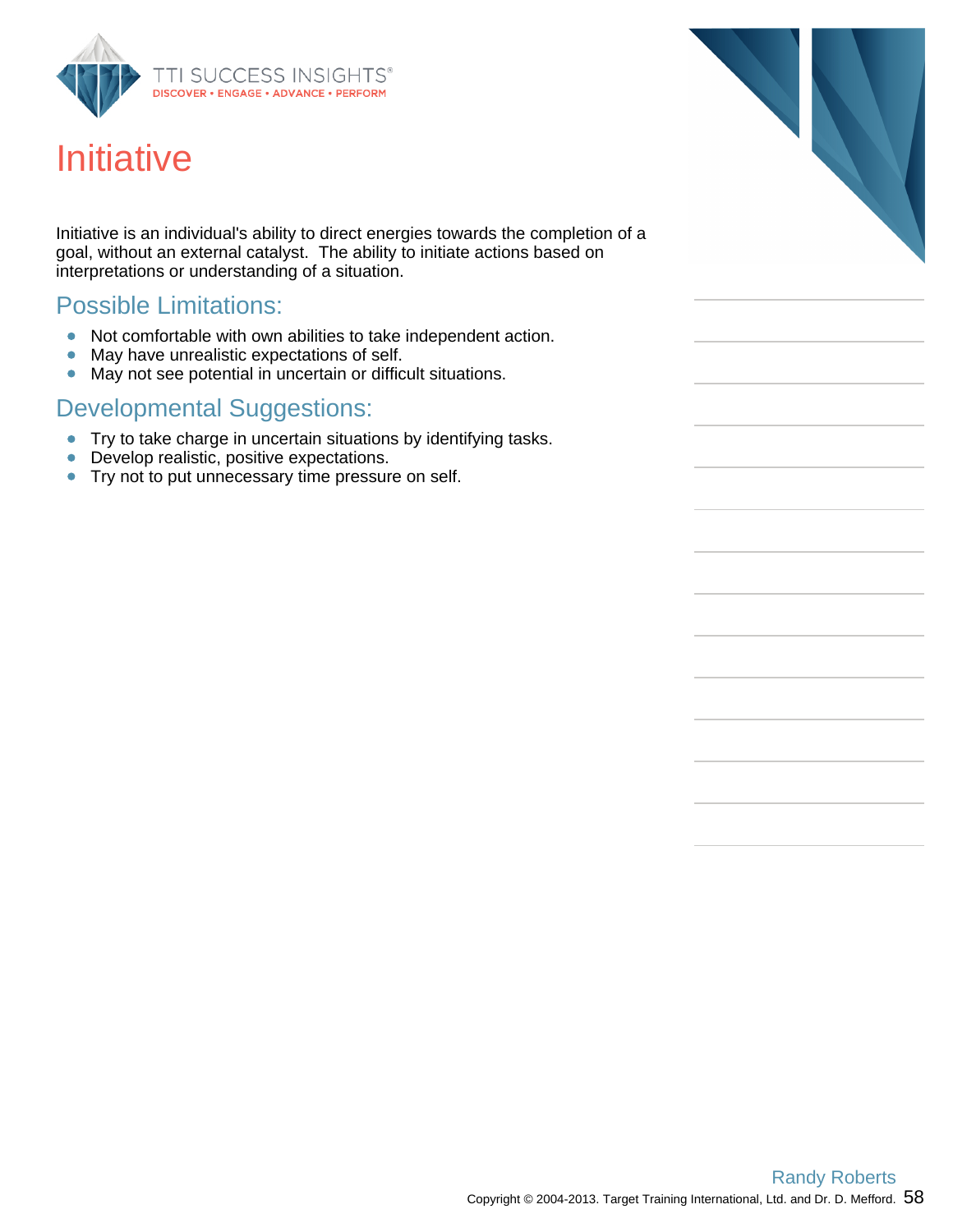

# Enjoyment of the Job

Enjoyment of the Job is the feeling that a job is both fulfilling and rewarding and that it has a positive and useful benefit.

### Possible Limitations:

- $\bullet$ May lack the time or resources to do the job.
- May lack a skill set required for the position.  $\bullet$
- May have insufficient self-confidence to enjoy the job.  $\bullet$

- Find a mentor.
- Set exciting goals and continually update them.  $\bullet$
- Be optimistic. We generally get what we expect.  $\bullet$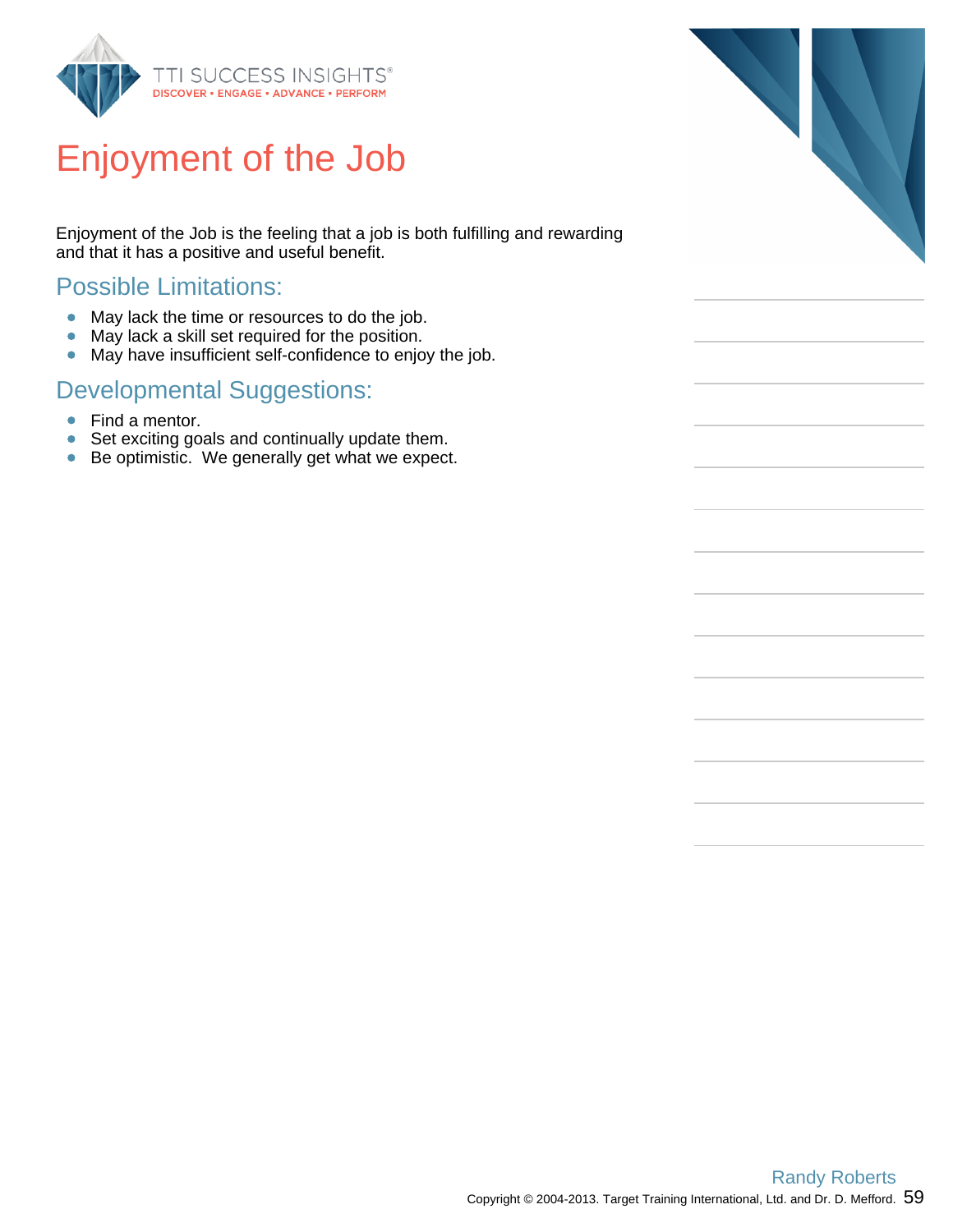

## Role Awareness

Role Awareness is the ability to be aware of one's role in the world or within a given environment. This is the ability to understand the expectations placed on a position and to clearly see how those expectations are to be met.

### Possible Limitations:

- May lack understanding of the role.  $\bullet$
- Unclear or uninformed of expectations.  $\bullet$
- May not ask for clarification of role or responsibilities.  $\bullet$

- Get familiar with the job description.
- Ask management to spend time to define the role.
- Talk to peers to learn what is expected.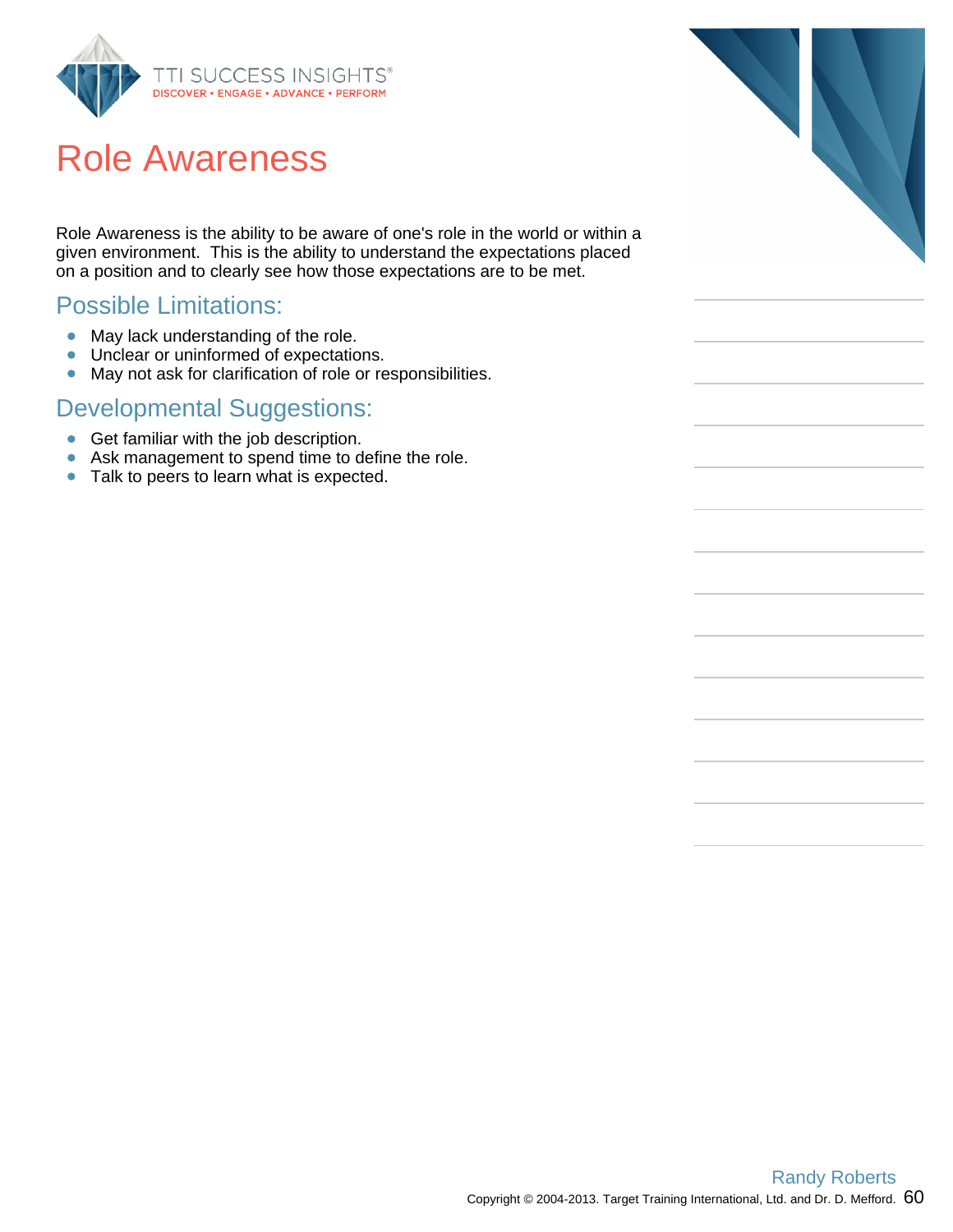

### Dimensional Balance For Consulting and Coaching

- **★ Population mean**
- Overvaluation O Neutral valuation
- 
- Undervaluation



**Rev: 0.98-0.83**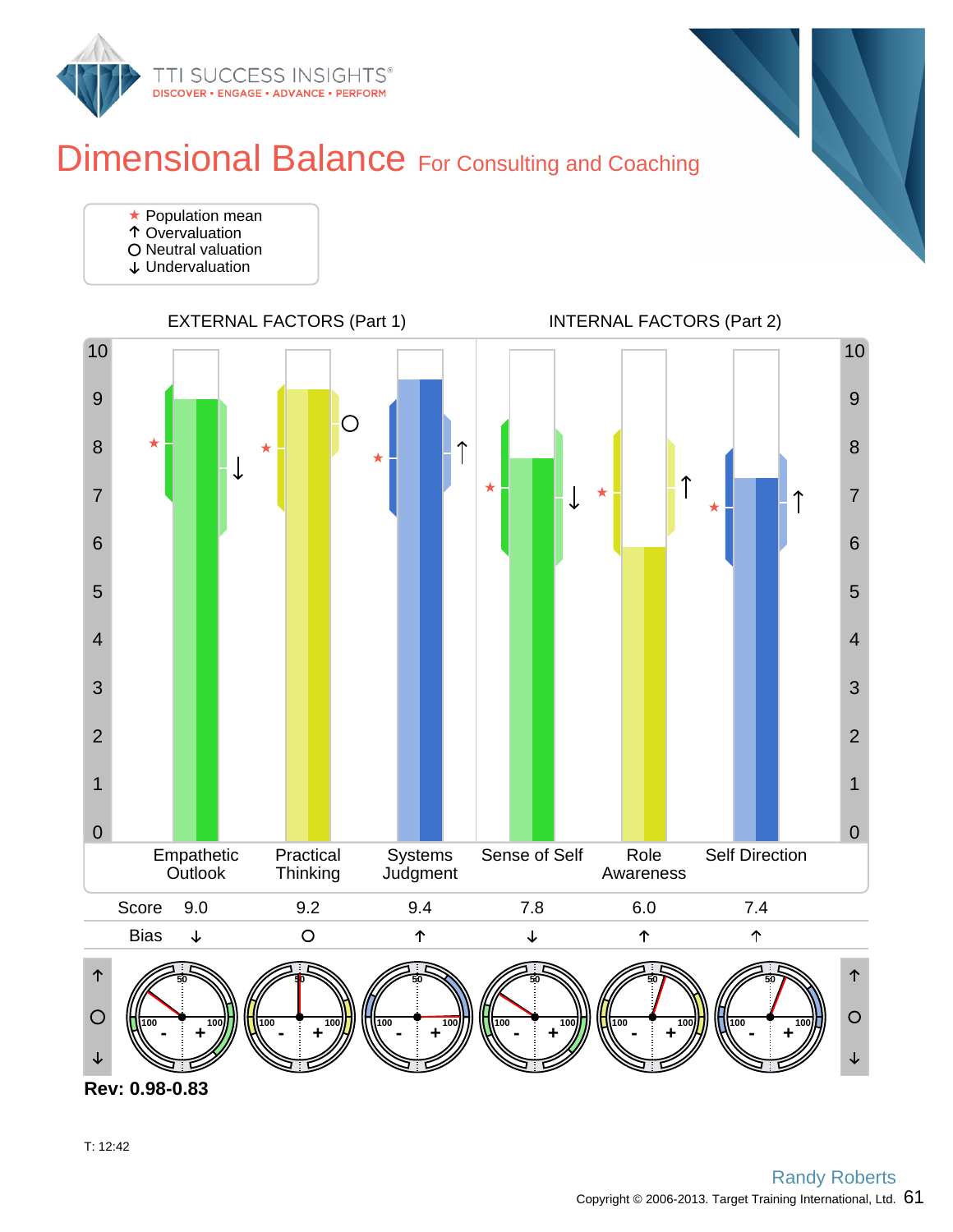

### Core Skills List For Consulting and Coaching

|      |     | <b>Score Mean Description</b>            |     |     | <b>Score Mean Description</b> |
|------|-----|------------------------------------------|-----|-----|-------------------------------|
| 10.0 | 7.6 | <b>Integrative Ability</b>               | 8.1 | 7.9 | <b>Leading Oth</b>            |
| 9.9  | 8.0 | <b>Following Directions</b>              | 8.1 | 7.5 | Sense of Tir                  |
| 9.9  | 8.0 | <b>Respect for Policies</b>              | 8.0 | 7.6 | Realistic Pe                  |
| 9.4  | 7.6 | <b>Using Common Sense</b>                | 8.0 | 7.4 | Self Manage                   |
| 9.4  | 7.8 | <b>Systems Judgment</b>                  | 7.9 | 7.1 | Personal Dri                  |
| 9.3  | 7.6 | <b>Concrete Organization</b>             | 7.9 | 7.3 | Sense of Mi                   |
| 9.3  | 8.1 | <b>Understanding Motivational Needs</b>  | 7.8 | 7.3 | Sense of Se                   |
| 9.2  | 8.3 | <b>Theoretical Problem Solving</b>       | 7.7 | 7.3 | Consistency                   |
| 9.2  | 7.9 | <b>Correcting Others</b>                 | 7.7 | 7.0 | <b>Handling Str</b>           |
| 9.2  | 8.2 | <b>Realistic Goal Setting for Others</b> | 7.7 | 7.3 | Job Ethic                     |
| 9.2  | 7.9 | <b>Emotional Control</b>                 | 7.6 | 7.2 | Personal Ac                   |
| 9.2  | 8.0 | <b>Practical Thinking</b>                | 7.6 | 7.1 | Role Confid                   |
| 9.1  | 7.7 | <b>Evaluating Others</b>                 | 7.6 | 7.6 | Status and F                  |
| 9.1  | 7.8 | <b>Monitoring Others</b>                 | 7.6 | 7.2 | <b>Taking Resp</b>            |
| 9.0  | 8.0 | <b>Attention to Detail</b>               | 7.5 | 7.5 | Accountabili                  |
| 9.0  | 7.9 | <b>Attitude Toward Others</b>            | 7.4 | 7.0 | <b>Balanced De</b>            |
| 9.0  | 8.1 | <b>Empathetic Outlook</b>                | 7.4 | 7.1 | <b>Internal Self</b>          |
| 8.9  | 7.6 | Long Range Planning                      | 7.4 | 7.2 | Persistence                   |
| 8.8  | 7.3 | <b>Conceptual Thinking</b>               | 7.4 | 6.9 | <b>Self Directio</b>          |
| 8.8  | 7.7 | <b>Realistic Expectations</b>            | 7.1 | 6.9 | <b>Meeting Sta</b>            |
| 8.8  | 8.1 | Self Improvement                         | 7.0 | 7.1 | <b>Gaining Cor</b>            |
| 8.8  | 8.0 | <b>Material Possessions</b>              | 6.7 | 6.7 | <b>Self Assessi</b>           |
| 8.7  | 7.4 | <b>Project and Goal Focus</b>            | 6.7 | 6.9 | Initiative                    |
| 8.7  | 7.3 | <b>Results Orientation</b>               | 6.5 | 7.4 | Enjoyment o                   |
| 8.7  | 7.5 | Problem Solving                          | 6.0 | 7.1 | <b>Role Awarer</b>            |
| 8.7  | 7.9 | <b>Proactive Thinking</b>                |     |     |                               |
| 8.7  | 7.7 | <b>Evaluating What is Said</b>           |     |     |                               |
| 8.6  | 7.9 | <b>Conveying Role Value</b>              |     |     |                               |
| 8.6  | 7.4 | <b>Handling Rejection</b>                |     |     |                               |
| 8.6  | 7.7 | Sense of Belonging                       |     |     |                               |
| 8.5  | 7.8 | Freedom from Prejudices                  |     |     |                               |
| 8.5  | 7.8 | <b>Persuading Others</b>                 |     |     |                               |
| 8.5  | 7.9 | Sensitivity to Others                    |     |     |                               |
| 8.5  | 8.1 | <b>Personal Relationships</b>            |     |     |                               |
| 8.4  | 7.0 | <b>Intuitive Decision Making</b>         |     |     |                               |
| 8.4  | 7.3 | <b>Surrendering Control</b>              |     |     |                               |
| 8.4  | 7.8 | <b>Relating to Others</b>                |     |     |                               |
| 8.2  | 7.3 | <b>Project Scheduling</b>                |     |     |                               |
| 8.2  | 7.5 | <b>Quality Orientation</b>               |     |     |                               |
| 8.1  | 7.4 | <b>Self Confidence</b>                   |     |     |                               |
| 8.1  | 7.4 | Developing Others                        |     |     |                               |

|     |     | Score Mean Description                 |
|-----|-----|----------------------------------------|
| 8.1 | 7.9 | <b>Leading Others</b>                  |
| 8.1 | 7.5 | Sense of Timing                        |
| 0.8 | 7.6 | <b>Realistic Personal Goal Setting</b> |
| 8.0 | 7.4 | Self Management                        |
| 7.9 | 7.1 | <b>Personal Drive</b>                  |
| 7.9 | 7.3 | Sense of Mission                       |
| 7.8 | 7.3 | Sense of Self                          |
| 7.7 | 7.3 | <b>Consistency and Reliability</b>     |
| 7.7 | 7.0 | <b>Handling Stress</b>                 |
| 7.7 | 7.3 | <b>Job Ethic</b>                       |
| 7.6 | 7.2 | <b>Personal Accountability</b>         |
| 7.6 | 7.1 | <b>Role Confidence</b>                 |
| 7.6 | 7.6 | <b>Status and Recognition</b>          |
| 7.6 | 7.2 | <b>Taking Responsibility</b>           |
| 7.5 | 7.5 | <b>Accountability for Others</b>       |
| 7.4 | 7.0 | <b>Balanced Decision Making</b>        |
| 7.4 | 7.1 | <b>Internal Self Control</b>           |
| 7.4 | 7.2 | Persistence                            |
| 7.4 | 6.9 | <b>Self Direction</b>                  |
| 7.1 | 6.9 | <b>Meeting Standards</b>               |
| 7.0 | 7.1 | <b>Gaining Commitment</b>              |
| 6.7 | 6.7 | <b>Self Assessment</b>                 |
| 6.7 | 6.9 | Initiative                             |
| 6.5 | 7.4 | Enjoyment of the Job                   |
| 6.0 | 7.1 | <b>Role Awareness</b>                  |
|     |     |                                        |
|     |     |                                        |
|     |     |                                        |
|     |     |                                        |
|     |     |                                        |
|     |     |                                        |
|     |     |                                        |
|     |     |                                        |
|     |     |                                        |
|     |     |                                        |
|     |     |                                        |
|     |     |                                        |
|     |     |                                        |